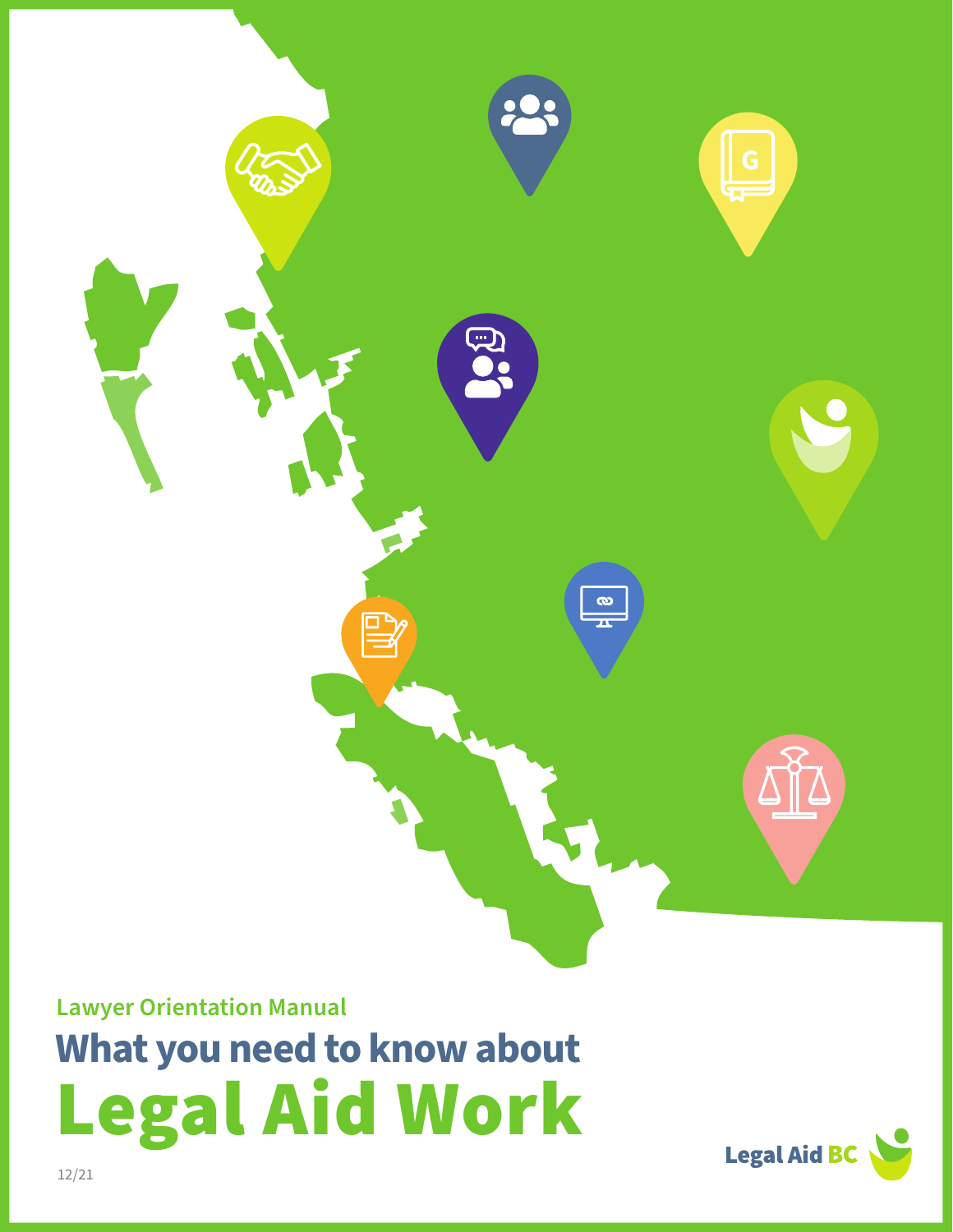#### **© 2021 Legal Services Society**

Published on the traditional unceded territory of the Coast Salish peoples, including the territories of the x<sup>w</sup>maθk<sup>w</sup>ay̓ am (Musqueam), Skwxwú7mesh (Squamish), and səl̓ ílwətaʔɬ/Selilwitulh (Tsleil-Waututh) Nations.

Third edition: December 2021

First edition: June 2014, updated November 2016

ISSN 2368-2922 (online)

#### **Acknowledgements**

Editors: Wendy Barron and Jennifer Hepburn

Designer: Caitlan Kuo

Project coordinator: Janice Conick

Thank you to Adina Popescu, Branka Mastijasic, Brigitte Petersen, Carmen Chow, David Griffith, Don English, Jacqueline Wood, Janice Conick, John Simpson, Michael Cline, Michael Smith, Ram Sidhu, Rod Holloway, Sarah Khan, Sherry Poirier, and Susanna Hughes, who generously contributed input, comments, and feedback to this publication. Thanks also to the lawyers who contributed testimonials for this booklet.

The information in this booklet is up to date as of December 2021.

*What You Need to Know About Legal Aid Work* is published by Legal Aid BC (LABC), a non-profit organization that provides legal aid to British Columbians. LABC is separate from the BC government, its primary funder. It also receives grants from the Law Foundation and the Notary Foundation (of BC).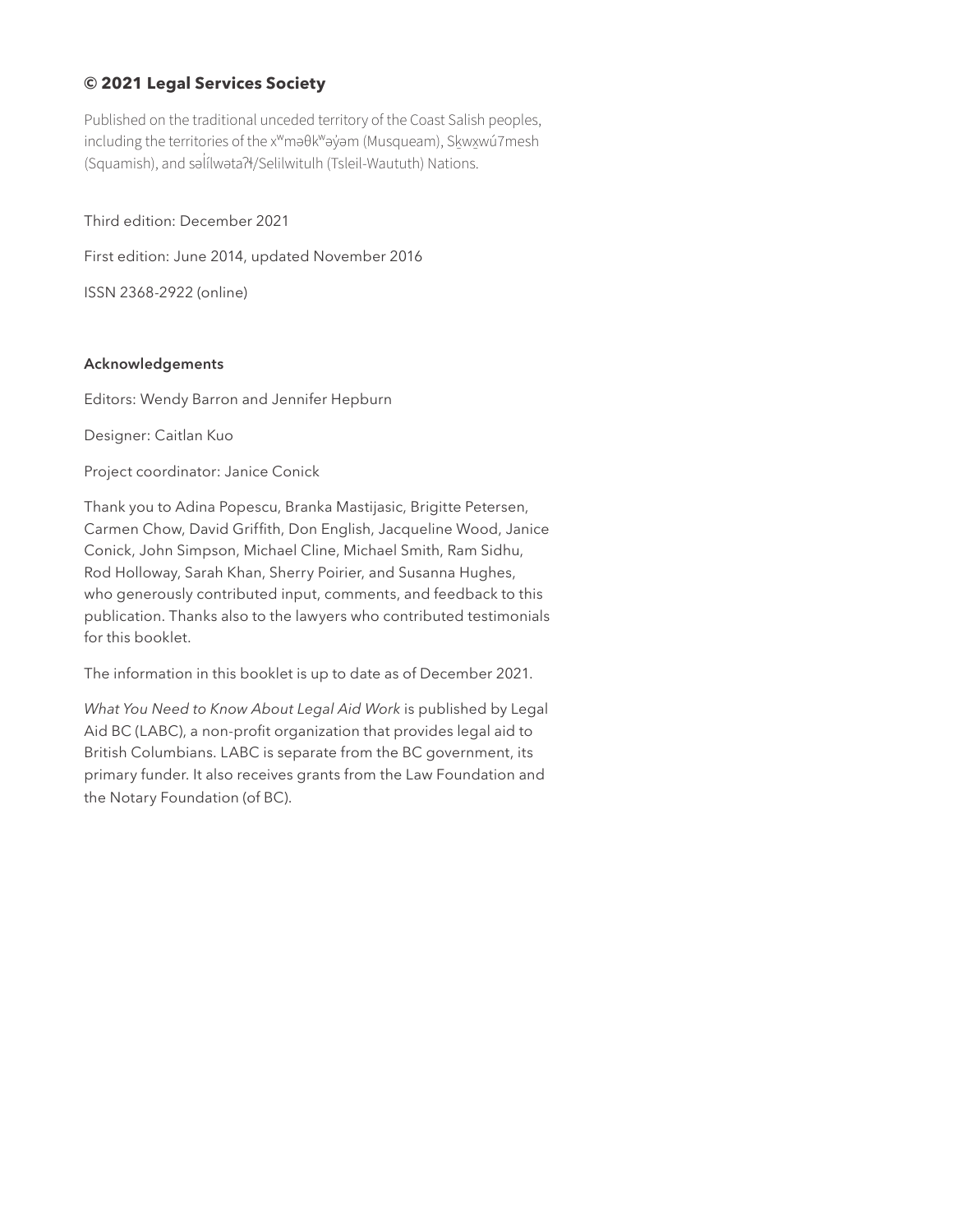## **Contents**



### **1 [Introduction](#page-3-0)**

#### **2 [About LA](#page-4-0)BC**

[Structure and governance](#page-4-0) [Services](#page-5-0)

### **6 [Working with](#page-8-0) LABC**

[Get your LABC vendor number](#page-8-0) [Access and use](#page-9-0) the Lawyer Portal [Stay up to date on News from LABC](#page-11-0) [Get a contract](#page-11-0) [Use the LABC Tariffs](#page-13-0) [Bill](#page-15-0)ing [Quality a](#page-20-0)ssurance [Working with other counsel](#page-22-0) [Audits and complaints](#page-23-0)

### **22 [Client Intake Process](#page-24-0)**

[Eligibility](#page-24-0) [Applications for legal representation](#page-26-0)

#### **25 [Contracts](#page-27-0)**

[Choice of counsel](#page-27-0)

[No choice of counsel](#page-28-0)

[Change of counsel](#page-28-0)

[Client confidentiality](#page-29-0)

[Freedom of information](#page-29-0)

[Reciprocals](#page-29-0)

- [Changes in client's financial situation](#page-31-0)
- [Complaints about client eligibility](#page-33-0)

### **32 [Areas of Law](#page-34-0)**

[Criminal](#page-35-0) [Family](#page-47-0) [Child protection](#page-55-0) [Immigration](#page-59-0) [Prison](#page-63-0) [Mental health](#page-65-0)

#### **65 [Client Resources](#page-67-0)**

[Think like a teacher!](#page-67-0) [PLEI legal review](#page-67-0) [Publications](#page-67-0) [Websites](#page-68-0) [In person](#page-70-0)/by phone [Other community resources](#page-73-0)

### **73 [Glossar](#page-75-0)y**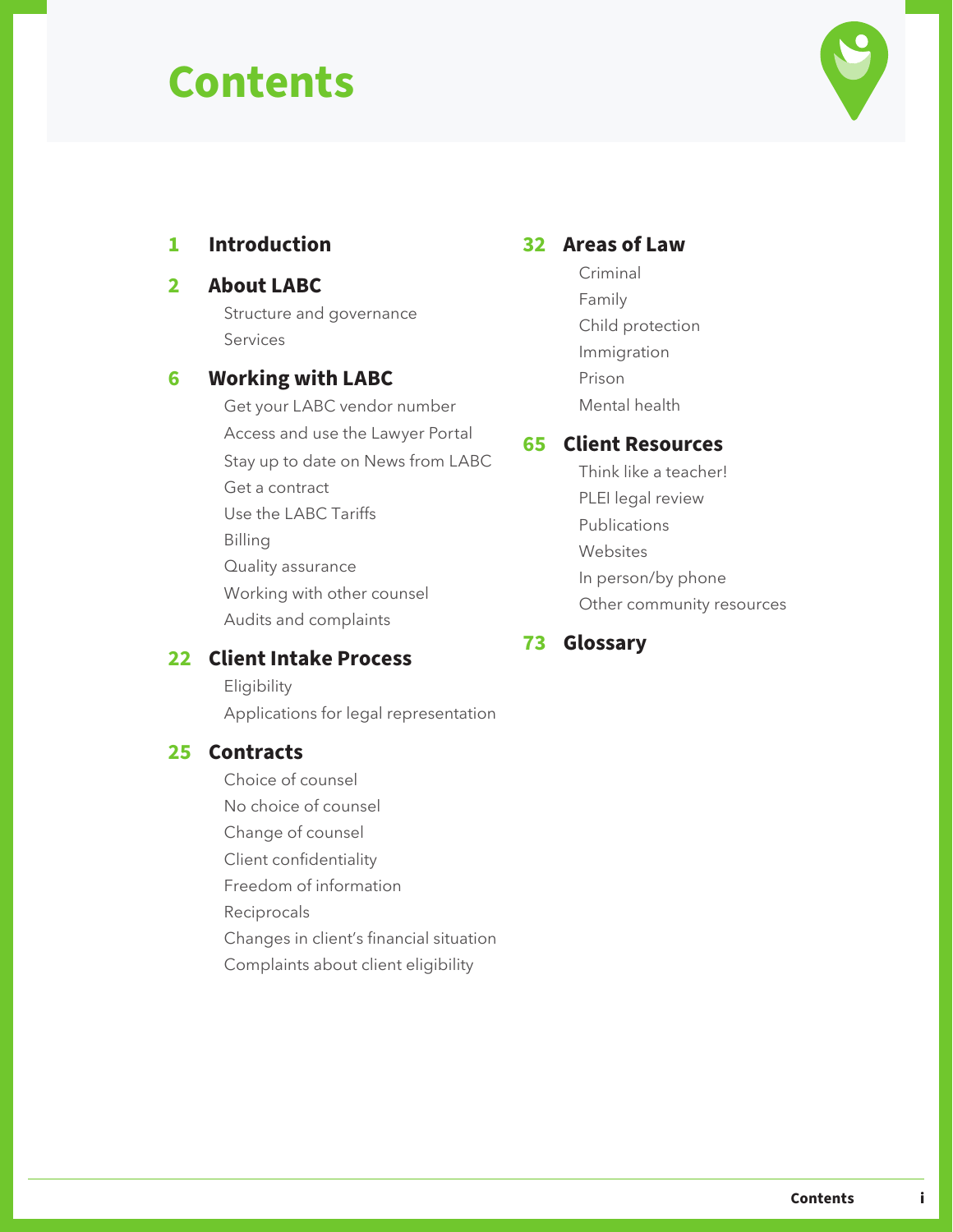## <span id="page-3-0"></span>**Introduction**



Welcome to Legal Aid BC (LABC). We've been providing legal aid services to people with low incomes in BC since 1979.

We're pleased that you've decided to make legal aid work part of your practice. You're helping to ensure that British Columbians have access to justice.

Whether you're starting your legal career or you're a seasoned lawyer, doing legal aid work will provide you with many opportunities and benefits. You'll be:

- fulfilling your sense of social responsibility;
- taking on interesting case work in criminal, family, child protection, and immigration law, as well as appeals;
- gaining significant courtroom experience;
- receiving access to extensive practice resources and support services;
- getting paid in a timely and efficient manner; and
- working with an organization that's committed to helping people find solutions to their legal issues.

We're here to help you work effectively with your legal aid clients. This booklet is your quick reference for legal aid work. It introduces you to LABC, our legal aid services, and working with us. You'll also find out about billing tips and resources to support your law practice.

The booklet includes links to information in other sections, as well as links to LABC web pages and other website resources.

If you need more information, you can contact our staff, who are always available to answer your questions.

We'll be updating this reference tool as needed. In any instance of discrepancy between this booklet, the online *LABC Tariffs*, and other LABC policies, the latter two take precedence.



We invite your feedback! Email [lawyers.resources@legalaid.bc.ca](mailto:lawyers.resources%40legalaid.bc.ca?subject=) anytime.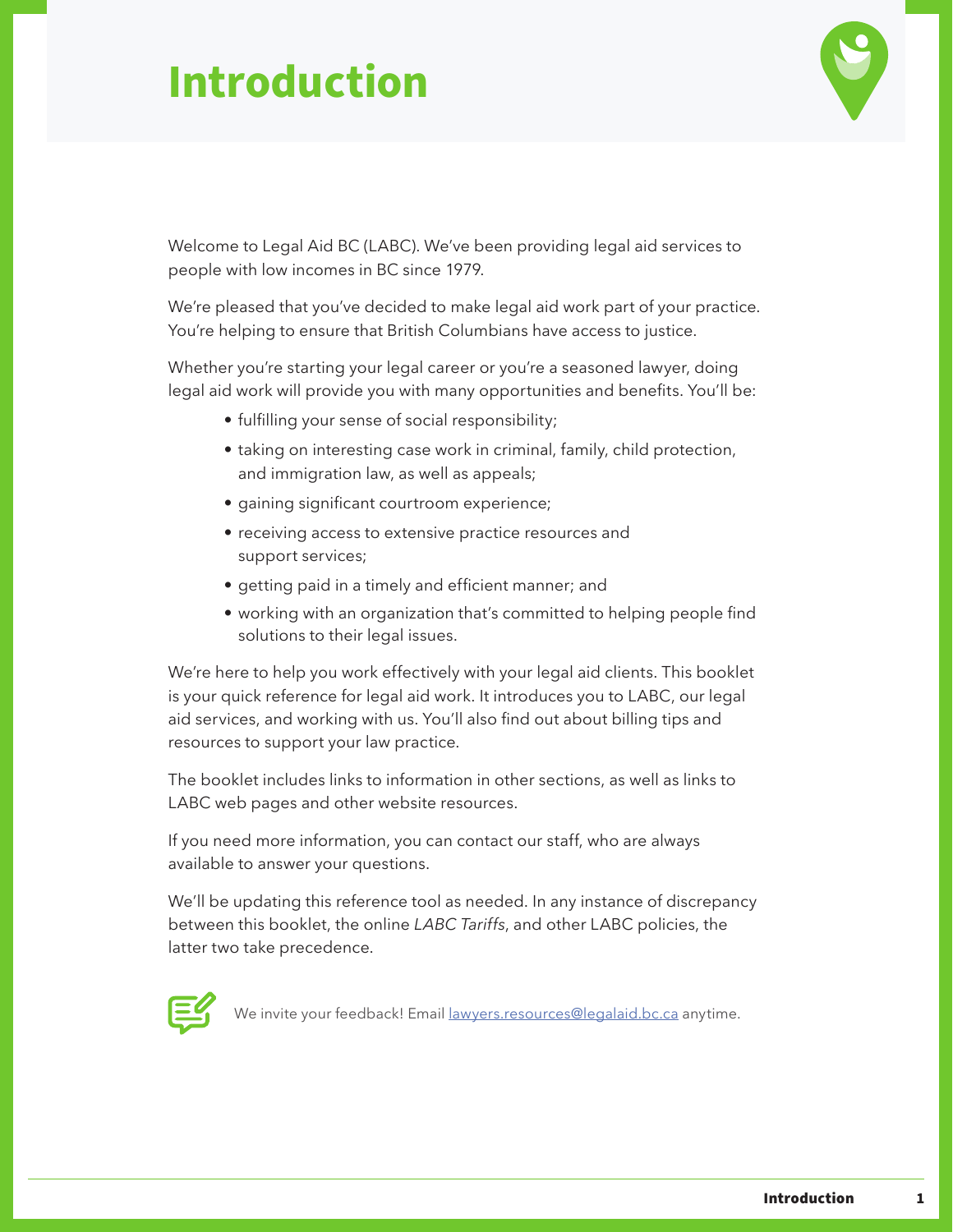

<span id="page-4-0"></span>LABC is a non-profit organization created by the Legal Services Society Act in 1979 to provide legal aid to people with low incomes in BC. We're funded primarily by the provincial government, and also receive grants from the Law Foundation of BC and the Notary Foundation of BC.

We're independent of government and accountable to the public.

### **Structure and governance**

LABC is led by a board of directors whose nine members are appointed by the government (five) and by the Law Society of BC (four).

The board appoints a chief executive officer (CEO) to administer the business of the organization. LABC is managed by an executive management committee made up of the CEO and the vice presidents of our three divisions:

- Public Legal Information and Applications
- Legal Advice and Representation
- Corporate Services

These divisions and the executive office operate out of our Vancouver Regional Centre, providing direct client services, management, and administrative support.



*[Learn more about LABC's structure, governance, and history.](https://legalaid.bc.ca/about) →*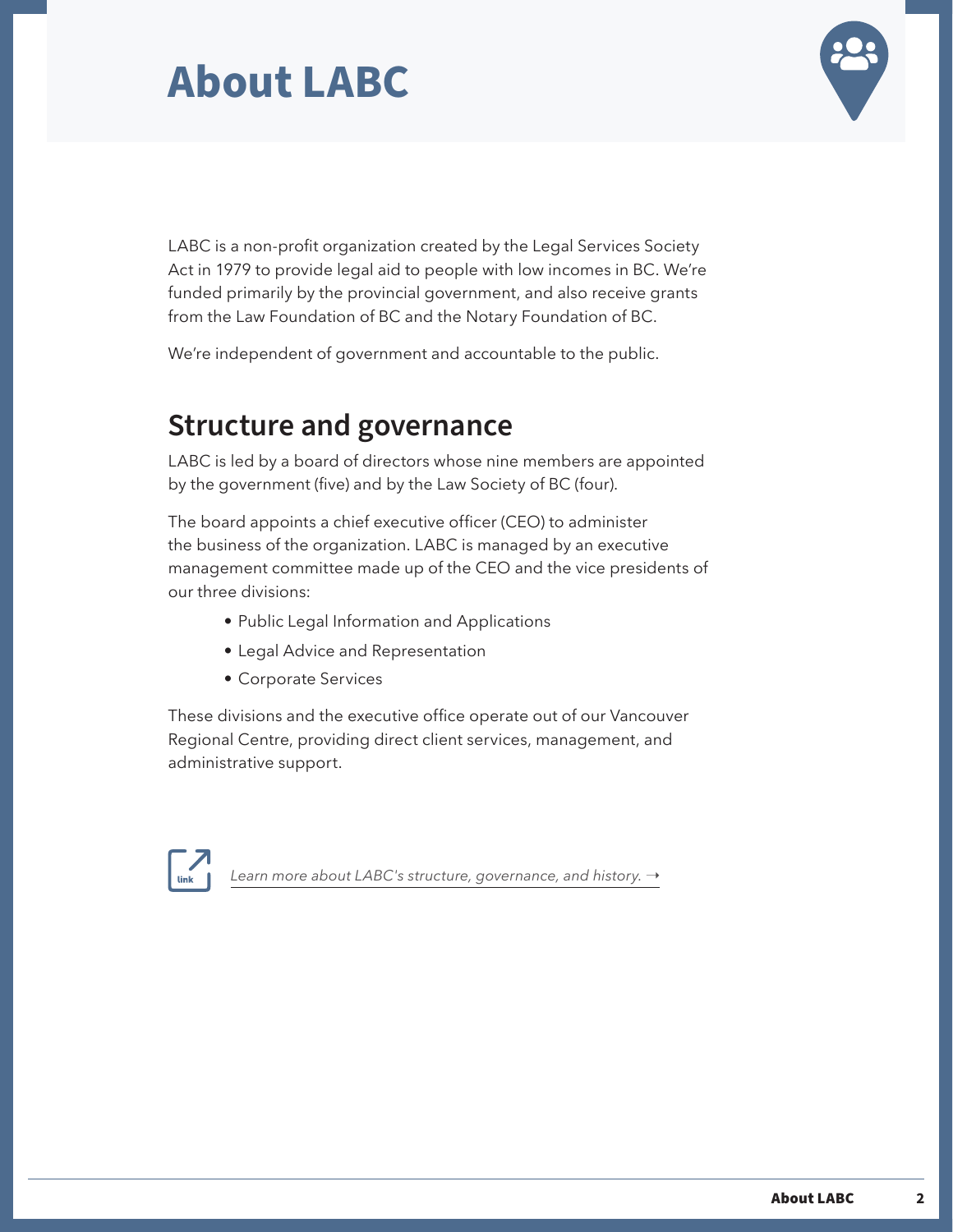

### <span id="page-5-0"></span>**Services**

At LABC, we've taken an innovative approach to making a wide range of legal aid services available to people with low incomes in BC. Our legal services include:

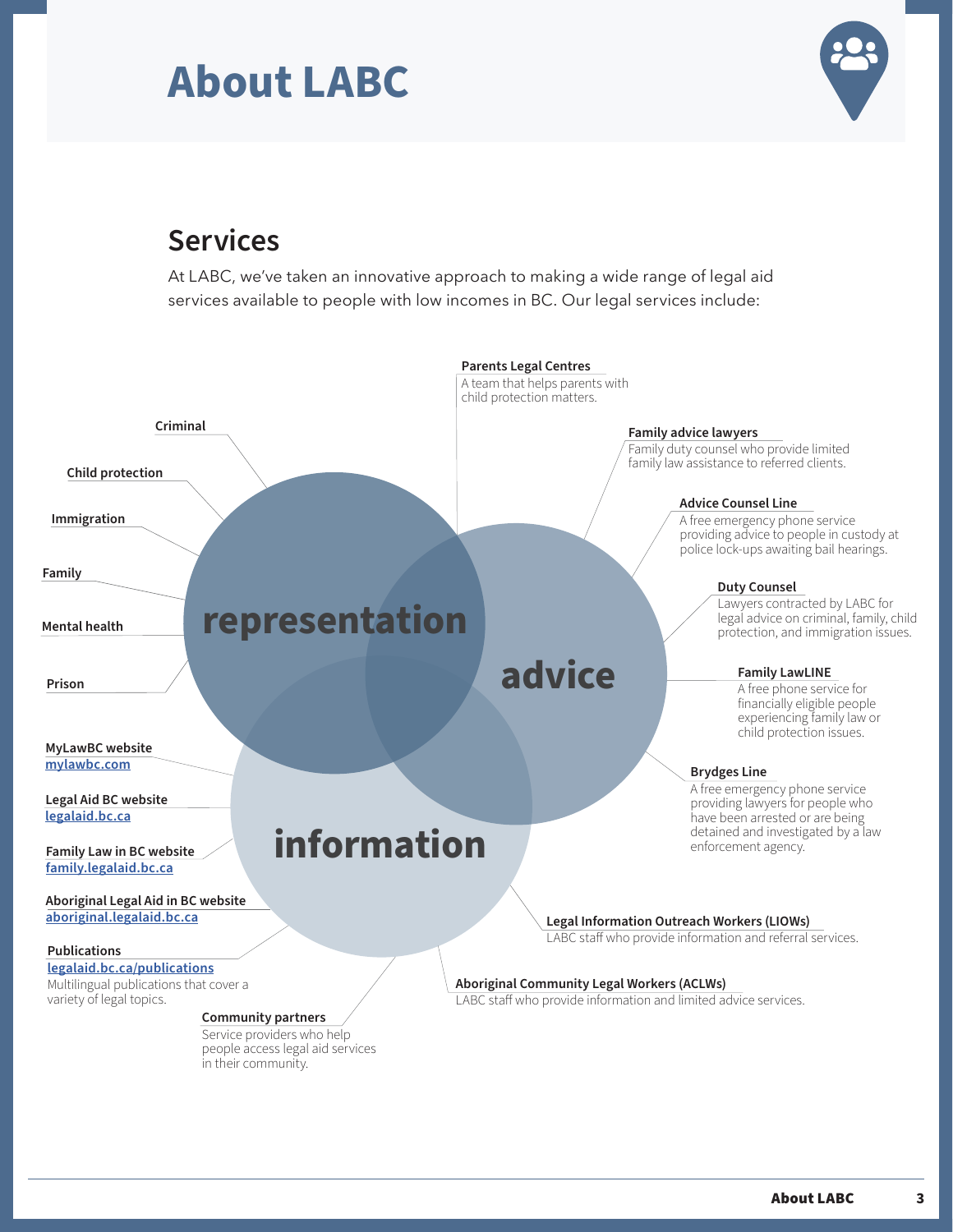

### **Legal representation**

We provide legal representation to financially eligible people whose issues are covered by our guidelines. These issues may include:

- serious family problems,
- child protection matters,
- criminal charges,
- immigration problems, and
- prison and mental health law issues.

LABC works with approximately 1000 private bar lawyers who take legal aid contracts.

### *Applying in person*

LABC provides legal aid intake services in person at:

- LABC Vancouver Regional Centre,
- Parents Legal Centres,
- local courthouses, and
- local agent offices in communities across the province.



*[Find legal aid locations](https://legalaid.bc.ca/legal_aid/legalAidLocations)* →

### *Applying by phone*

**COVID-19 NOTICE:** At the time of updating this manual, in person Intake services are unavailable at many courthouses, please watch for updates on our [website.](https://legalaid.bc.ca/legal_aid/legalAidLocations#legalAidOffices)

Intake services are available through our LABC Call Centre in Vancouver.

604-408-2172 or 1-866-577-2525 (no charge) Immigration applications: 604-601-6076 or 1-888-601-6076 (no charge) Hours: 9:00 a.m. to 4:00 p.m. (except Wednesdays — 9:00 a.m. to 2:30 p.m.)

The Call Centre provides a recorded legal aid welcome message in six languages: English, Cantonese, French, Mandarin, Punjabi, and Spanish. Interpretation services may be provided when appropriate.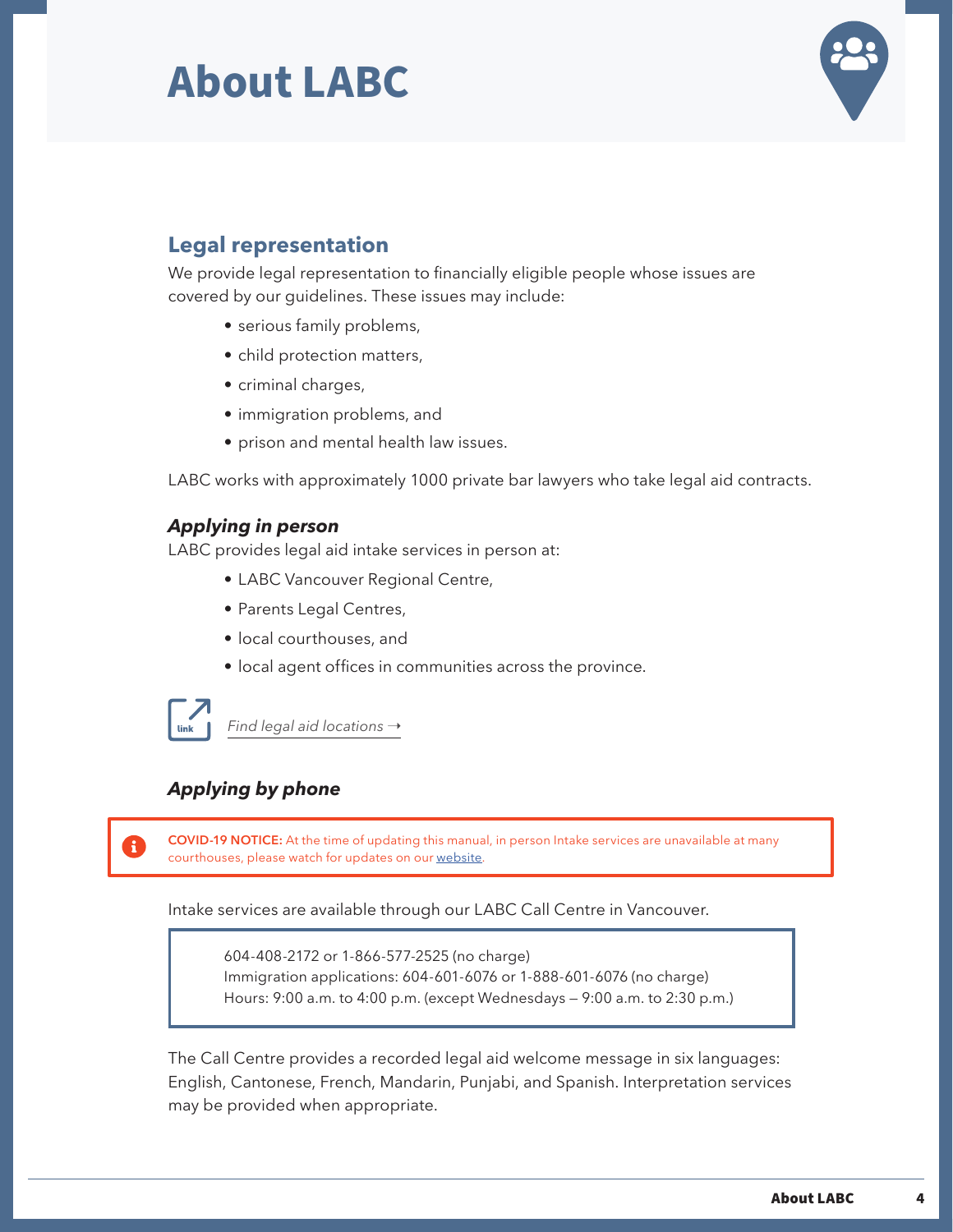

### **Legal advice**

We provide general legal advice to financially eligible people through duty counsel and telephone services.



*[Learn more about these services](https://legalaid.bc.ca/legal_aid/legalAdvice) →* 

### **Legal information**

Our information services are available to everyone, regardless of income. We provide legal information through front-line staff, publications, and websites.



[Learn more about these services](https://legalaid.bc.ca/legal_aid/legalInformation)  $\rightarrow$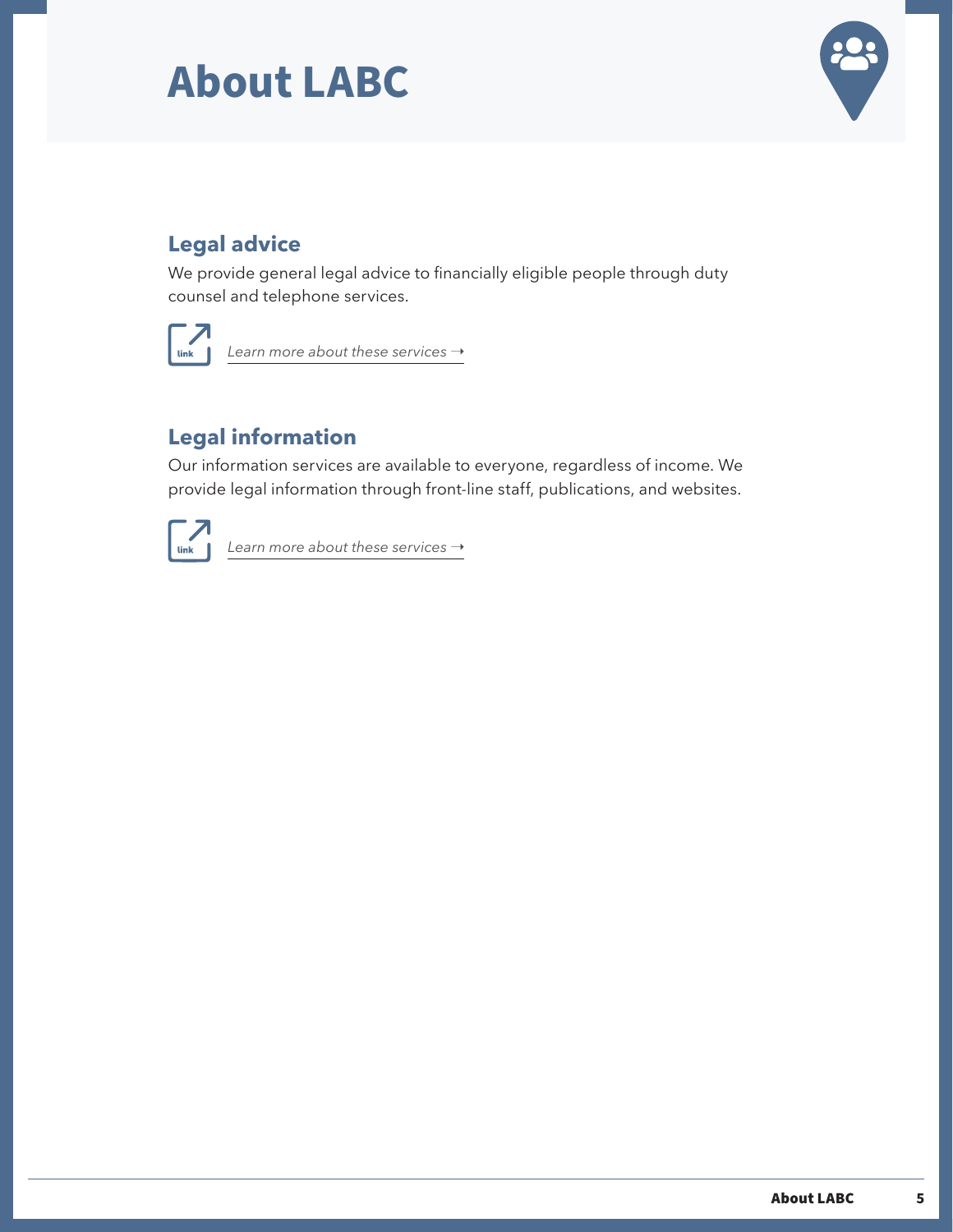

<span id="page-8-0"></span>We want your experience working with us to be positive, so we make it easy for you. Your legal aid work includes the following steps, which are explained in this chapter.

- Get your LABC vendor number
- Access and use the Lawyer Portal
- Get a contract
- Use the LABC Tariffs
- Bill your invoices

This chapter also provides information about audits and complaints, getting help with contracts, working with other counsel , and staying up to date on news from LABC.

### **Get your LABC vendor number**

Before you can accept a legal aid contract, you need to get an LABC vendor number, which is your permanent ID in our computer system.

How to apply:

- Visit our page for lawyers **[interested in doing legal aid work.](https://legalaid.bc.ca/lawyers/newLawyers)**
- Download and complete the **[Lawyer Vendor Application Form-A.](https://legalaid.bc.ca/sites/default/files/inline-files/lawyerVendorApplicationFormA.pdf)**
- Print and sign the form.
- Scan the form and a void cheque, and email the file to [lawyer.support@legalaid.bc.ca.](mailto:lawyer.support%40legalaid.bc.ca?subject=) (It may take up to 10 business days to process your registration.)
- Use the [Lawyer Direct Deposit Form-C](mailto:https://legalaid.bc.ca/sites/default/files/inline-files/Lawyer-Direct-Deposit-FormC.pdf?subject=) to let us know about changes to your bank information. Email the form to [finance.support@legalaid.bc.ca](mailto:finance.support%40legalaid.bc.ca?subject=).

*[Register for the Lawyer Portal](https://legalaid.bc.ca/lawyers/lawyerPortal) →* 

We'll process your application and send you a welcome email with your vendor number, your Lawyer Portal username and temporary password, and information about our range of online resources. Our lawyer support team will be in touch to arrange a one-on-one LABC orientation session with you. Our orientation program qualifies you for two CPD credits.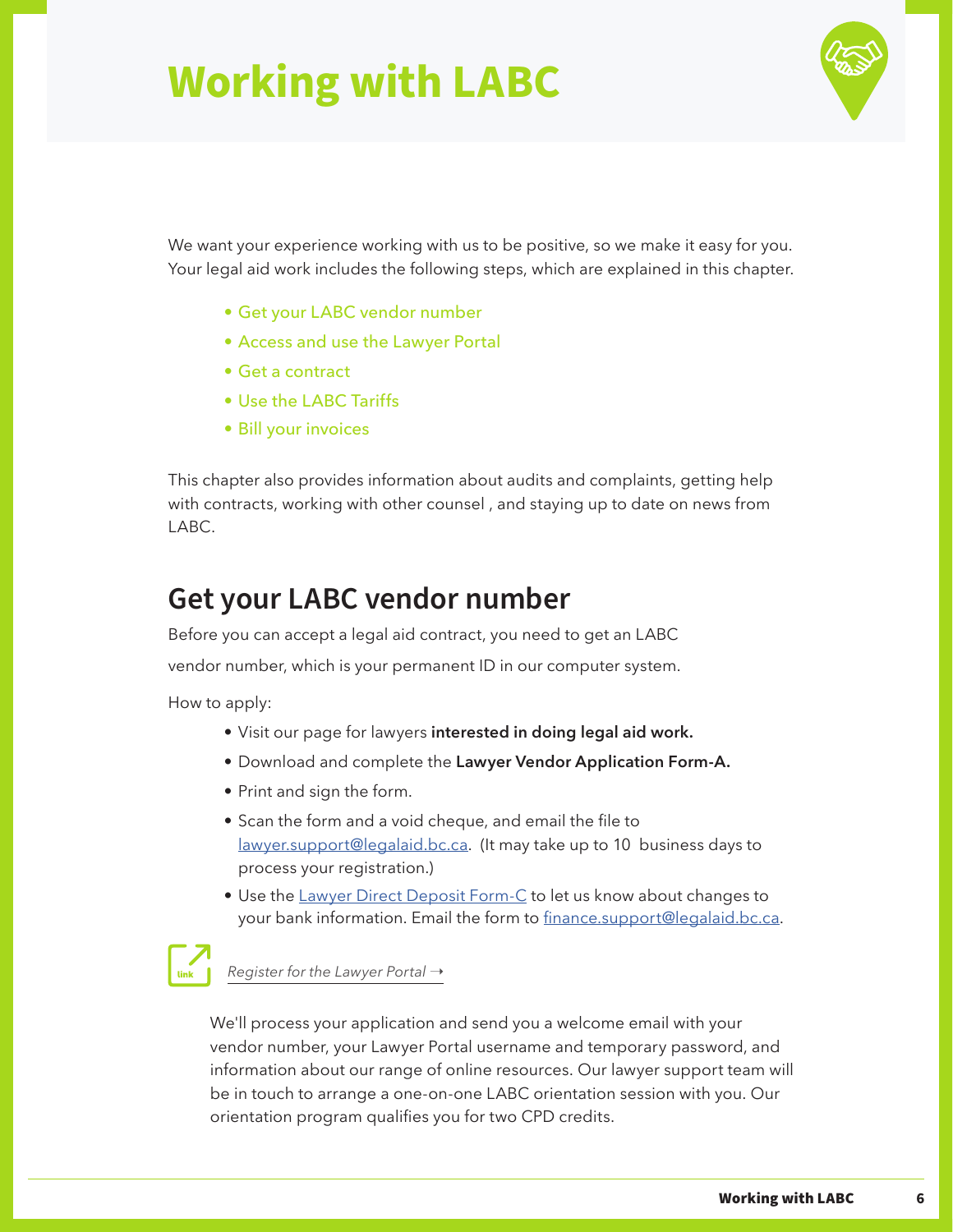

### <span id="page-9-0"></span>**Access and use the Lawyer Portal**

#### **Lawyer Support Team**

[lawyer.support@legalaid.bc.ca](mailto:lawyer.support%40legalaid.bc.ca?subject=) 604-601-6155 or 1-888-401-6206

The lawyer support team will answer all your questions about the *LABC Tariffs*, how to use the Lawyer Portal, payment, etc. Call or email any time; we're here to help you!

The Lawyer Portal is our secure billing and information system where you can manage various aspects of your legal aid work such as:

- viewing your contract details,
- submitting invoices and viewing payments,
- making various authorization requests,
- communicating with LABC,
- updating your practice details,
- accessing a number of lawyer resources, and
- finding out what's new.

#### **Resources**

Our secure billing and information system includes the following tools:

| How to use the Lawyer Portal: | Check out the FAQs, user guide,<br>eLearning modules, and instructional<br>videos to help you become familiar with<br>the various aspects of the Lawyer Portal.                                                                                               |
|-------------------------------|---------------------------------------------------------------------------------------------------------------------------------------------------------------------------------------------------------------------------------------------------------------|
| <b>Resources for lawyers</b>  | LABC resources in Indigenous, civil,<br>criminal, and family law; mentoring<br>counsel information; and quality<br>assurance resources (such as LAO Law<br>Memoranda, CLE case digests, CLE<br>courses, TLABC Group List Servers, and<br>mentoring projects). |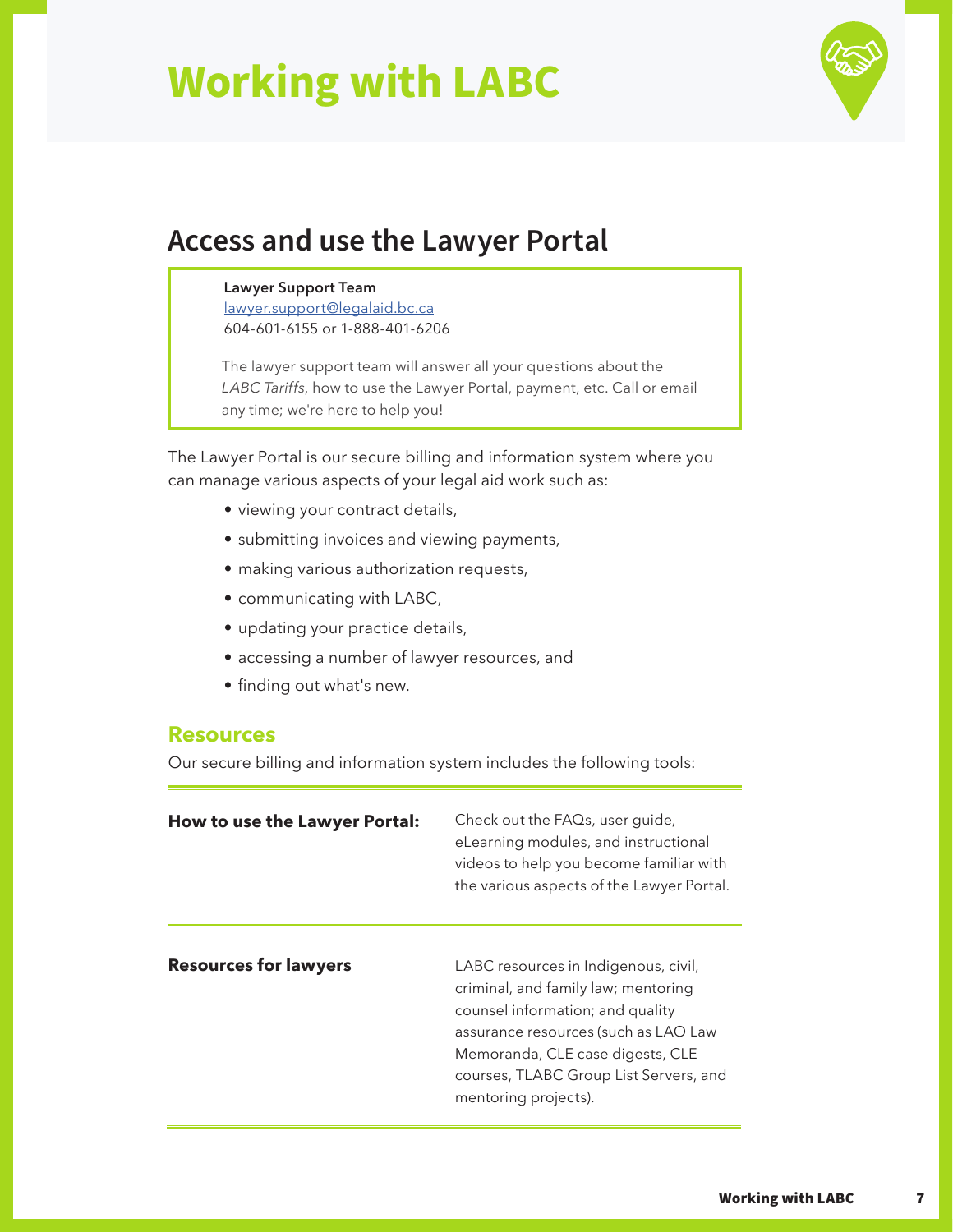

| Forms                       | Various opinion letters, common forms,<br>and worksheets to help in your legal aid<br>work and in communicating with LABC.                                                                                     |
|-----------------------------|----------------------------------------------------------------------------------------------------------------------------------------------------------------------------------------------------------------|
| <b>LABC Tariffs</b>         | An online guide to how LABC<br>compensates you for your work on legal<br>aid contracts, and the framework for the<br>contract between LABC and lawyers.<br>Includes individual PDFs of each tariff<br>chapter. |
| <b>Notices to Counsel</b>   | Notifications of changes or updates to the<br>LABC Tariffs.                                                                                                                                                    |
| <b>What's New</b>           | The Lawyer Portal newsfeed that contains<br>LABC news, updates to policies and<br>programs, and billing and practice tips.                                                                                     |
| <b>LABC</b> policies        | A list of the LABC policies that apply to<br>your legal aid work, available in PDF.                                                                                                                            |
| <b>Contacts for lawyers</b> | A list of who to contact at LABC with your<br>inquiries.                                                                                                                                                       |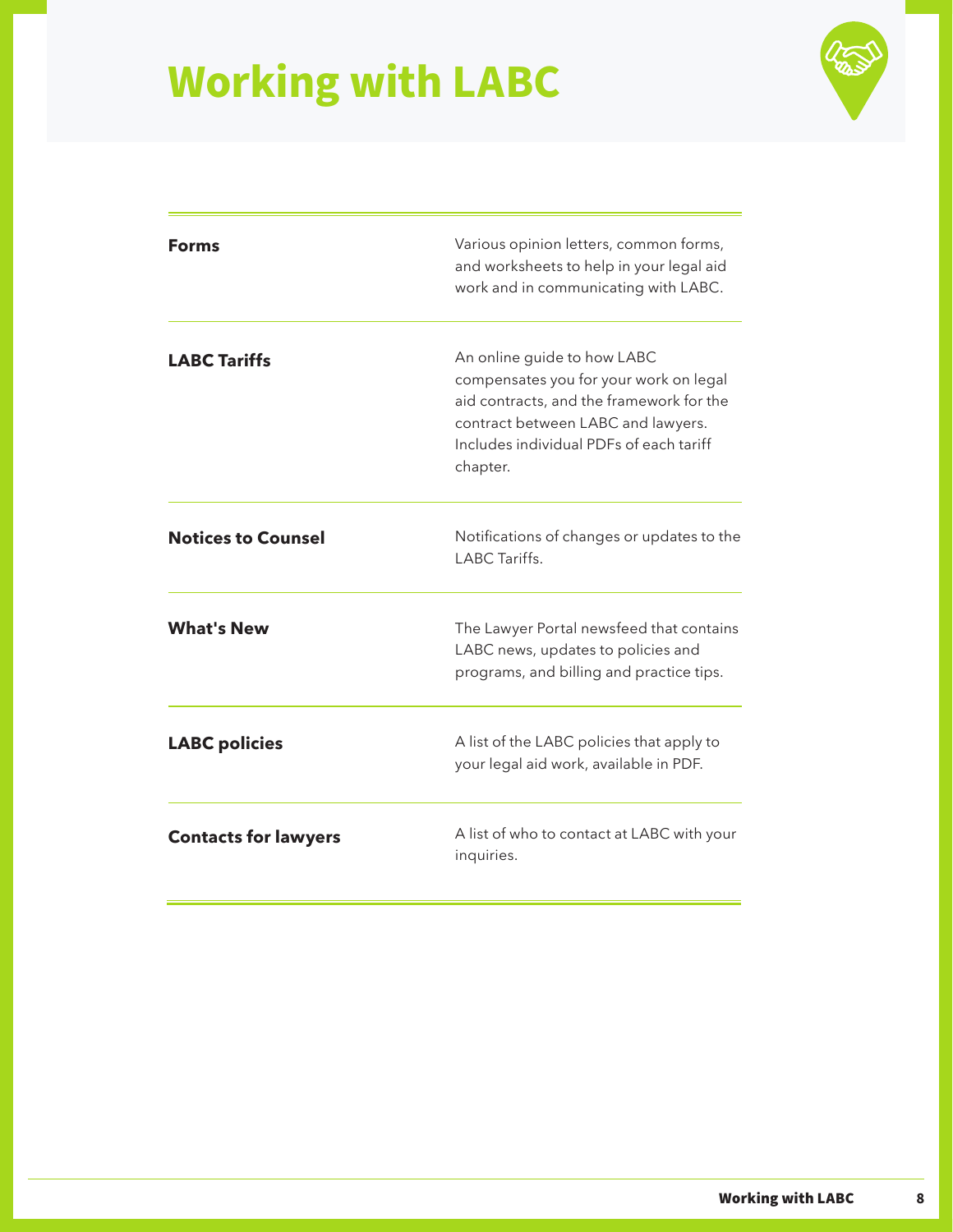

### <span id="page-11-0"></span>**Stay up to date on News from LABC**

LABC provides updates through What's New in the Lawyer portal and the Legal Aid Brief (LAB), a newsletter for the tariff bar that contains LABC news, updates to policies and programs, billing and practice tips, information on training bursaries, and more. Find the most recent articles, or use the search function in [Lawyer News](https://legalaid.bc.ca/lawyers/news).

### **Get a contract**

We'll send you a contract when a client who's been approved for legal aid asks that you be appointed as their counsel. Sometimes, we may send you offers for contracts where a client hasn't requested a specific lawyer.

About your contract:

• You'll receive a contract (through the Lawyer Portal) that sets out some of the details about the client and the case. In general, a contract authorizes you to provide and bill LABC for services according to the tariff contract.



*[Find out about using the tariffs on page 11](#page-13-0) →* 

- The contract may also contain specific instructions about the services you're authorized to provide, disbursements you can incur, the contract start and stop date, bill-by date, and any restrictions that apply.
- After receiving the initial contract, you may need to submit an authorization request (via the Lawyer Portal) for extraordinary services or disbursements.
- LABC will consider requests for extra fees at the conclusion of the matter, or additional preparation while the case is ongoing. Please submit requests via the Lawyer Portal and ensure your invoices are up to date.
- If your request is granted, we'll issue an authorization setting out the details.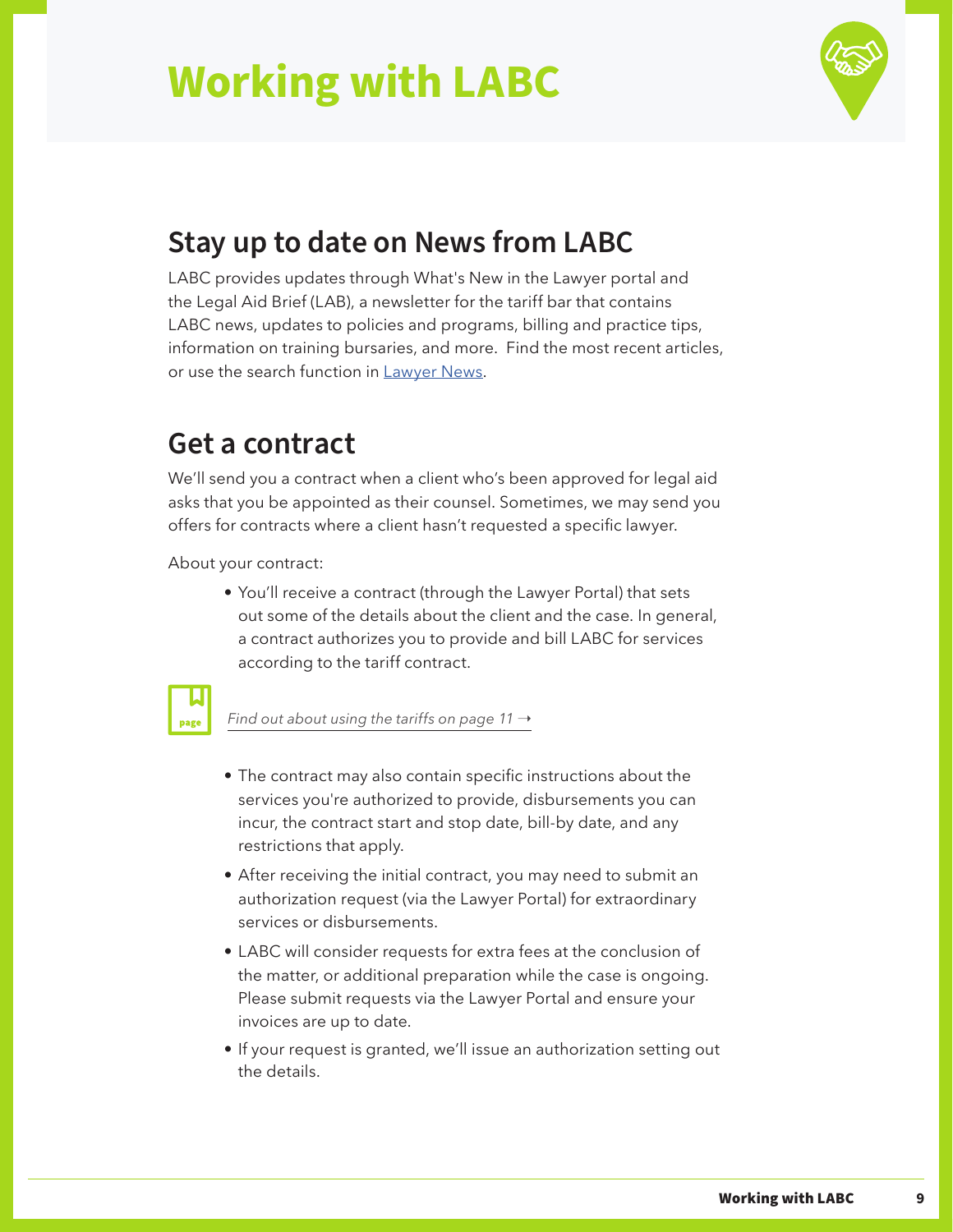### LABC has the right to:

- refuse payment for services or expenses we didn't authorize. Please ensure you have a contract for the case and understand what's billable under your contract and what LABC has authorized before providing services or incurring any expenses in a legal aid case.
- cancel a contract at any time if a client no longer meets LABC guidelines for coverage or financial eligibility.

### **Retainer agreements with clients**

Although the tariff contract sets the retainer agreement between you and LABC, we recommend that you also use retainer agreements with your LABC clients.



*[Refer to our LABC family services retainer agreement](https://legalaid.bc.ca/sites/default/files/inline-files/lssFamilyServicesRetainerAgreement.pdf)*  $\rightarrow$ 

The Law Society of BC provides precedents that may be adapted for legal aid purposes in other areas of law.



page

[See the Law Society of BC website](https://www.lawsociety.bc.ca/)  $\rightarrow$ 

### **The duty counsel roster**

LABC contracts with lawyers to provide duty counsel services for criminal, family (including child protection), and immigration matters.

Duty counsel can:

- speak for clients in court on simple matters,
- give advice about legal issues and court procedures,
- speak to bail,
- help with documents, and
- possibly negotiate issues.

Duty counsel provide services at Provincial and Supreme courthouses or at the British Columbia Immigration Holding Centre of the Canada Border Services Agency in Vancouver.

[Learn more about criminal duty counsel on page 39](#page-41-0) →

### 66

I believe that we're performing a very necessary service in protecting the legal rights of the poor and disenfranchised in our society.

> **Dianne Andiel, Victoria**"

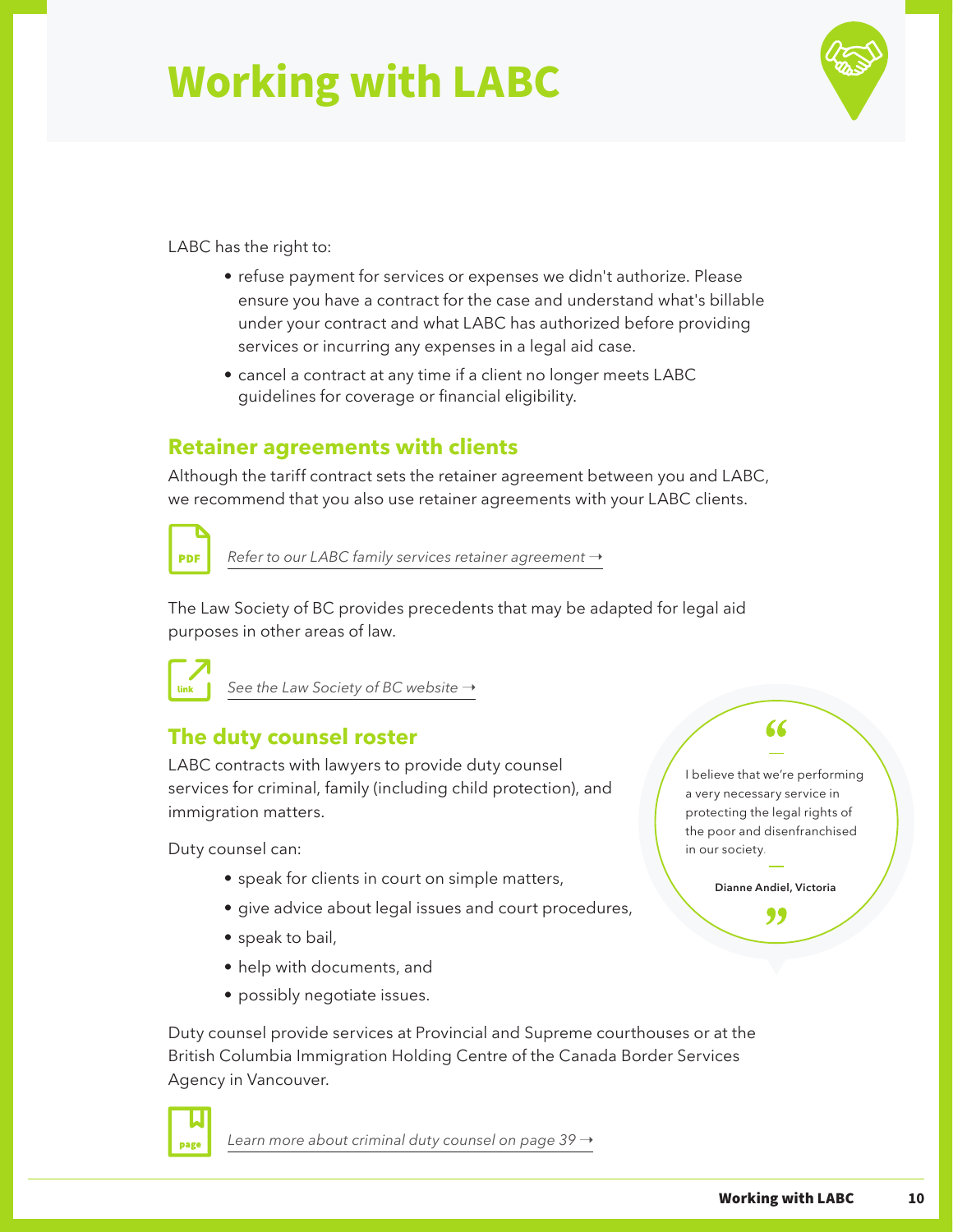

### <span id="page-13-0"></span>**Use the LABC Tariffs**

The latest version of the *LABC Tariffs* is available on our website. Changes

to the tariffs are announced in Notices to Counsel that are emailed to all lawyers who have an active LABC vendor number, and are also posted on the LABC website and the Lawyer Portal.

### **Your tariff contract**

When you accept a legal aid contract, you agree to provide services based on the tariff contract (your retainer agreement with LABC). Your agreement is based on the *LABC Tariffs* and any other specific instructions we give you for a contract.

This includes:

- the General Terms and Conditions;
- the applicable tariff for the area of law;
- the specific items and instructions on the issued contract;
- authorization instructions provided in an authorization request; and
- instructions provided in other forms (email, etc.).

### **Your responsibilities**

The General Terms and Conditions chapter of the *LABC Tariffs* sets out the basic framework of the tariff contract and describes your responsibilities.

### **LABC Tariffs**

Each area of law (contract type) covered by legal aid has a separate tariff chapter, as listed below. Each chapter specifies the rules and amounts payable for the various services that LABC funds:

- Criminal,
- Family,
- Child Protection,
- Immigration,
- Appeals and Judicial Reviews, and
- Duty Counsel (including Circuit Counsel).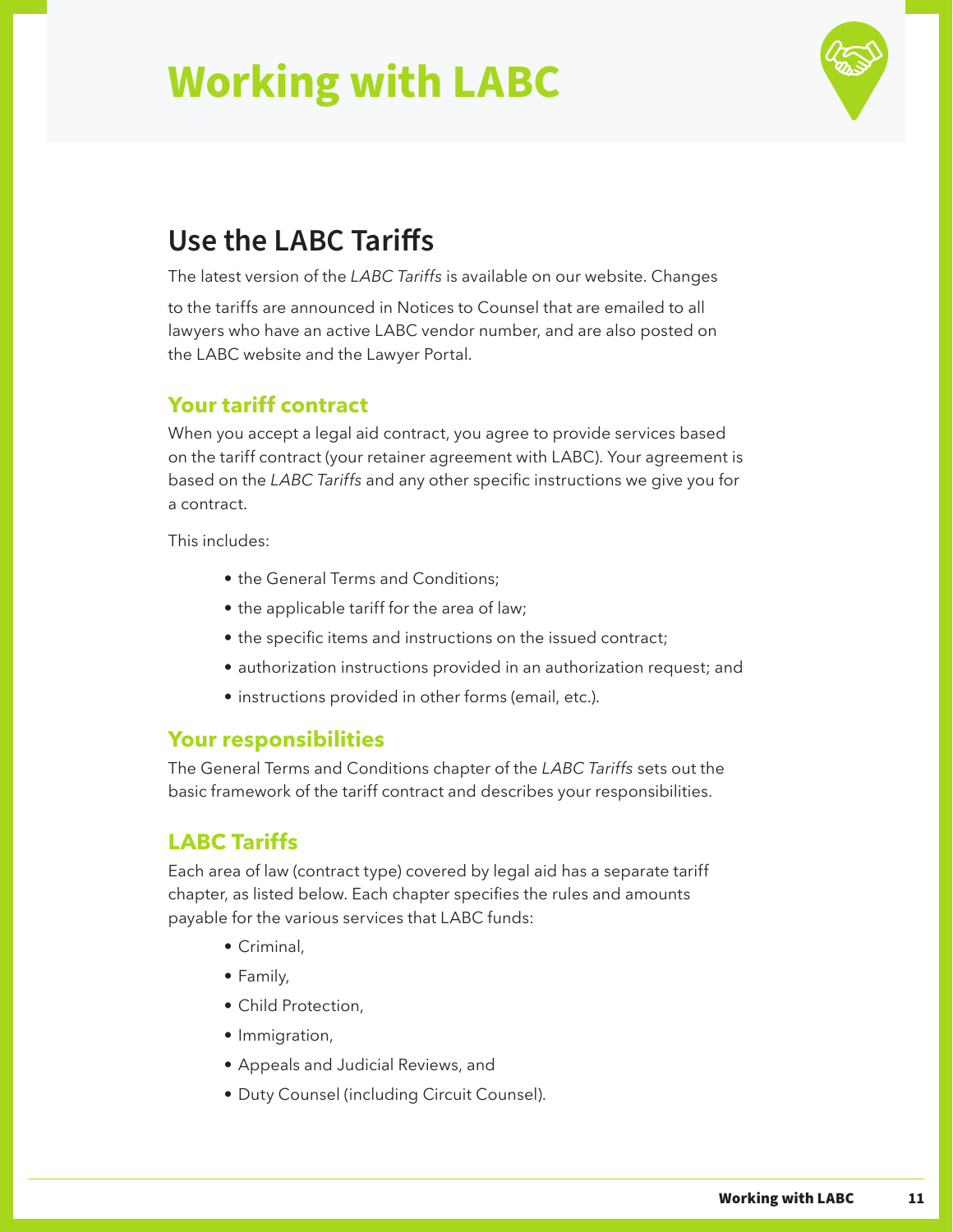

### **Disbursements**

The *Disbursements Tariff* describes the types of expenses you may incur when providing legal services to LABC clients, and the limits on those expenses.

You won't usually need prior authorization for necessary and reasonable disbursements. However, some disbursements are not automatically authorized or are authorized only to a specified limit. You must obtain authorization *before* incurring the expense or exceeding the limit, or you may not be paid.

LABC authorizes disbursements it considers necessary and reasonable. A disbursement is considered *necessary* if it's likely to significantly advance the client's case or if the client's case will be significantly disadvantaged without it. *Reasonableness* depends on the amount of the disbursement and the circumstances of the particular case.

LABC generally won't authorize payments for items that are considered general office overhead, unless expressly permitted in the *Disbursements Tariff.*

LABC pays contracted transcription companies directly for transcripts.

To request authorization for disbursements, submit a tariff item authorization request via the Lawyer Portal.

Additional considerations include:

- Will the expenditure result in a tangible benefit to the client?
- Does the disbursement relate to the primary legal issues identified on the representation contract, or will it assist in the resolution of a primary legal issue?
- Would a client of modest means incur the disbursement?
- Is this an economical option for this disbursement?
- Is the disbursement consistent with others allowed by LABC?
- Is the other side contributing to the cost?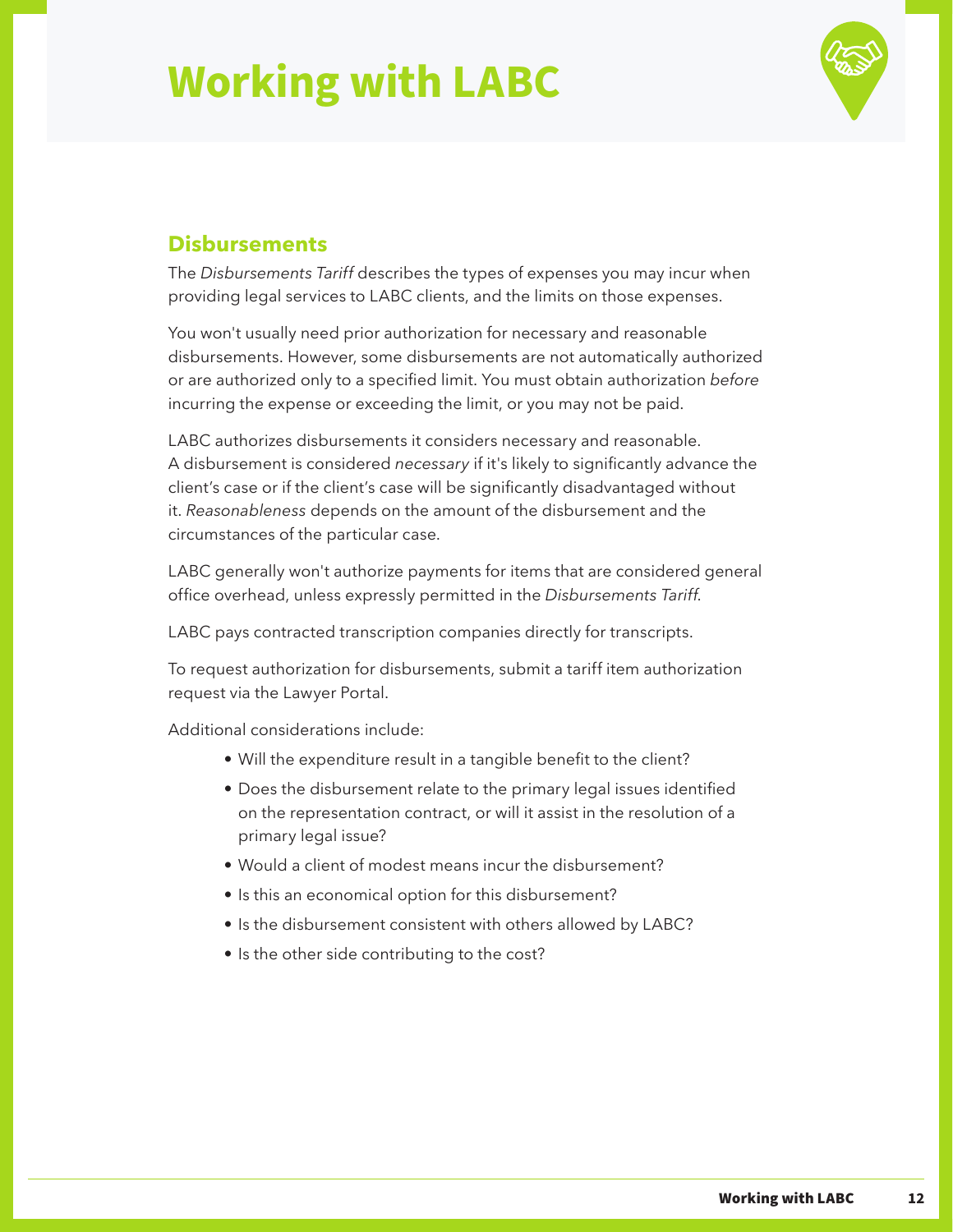

### <span id="page-15-0"></span>**Compensation**

LABC has a number of different methods for compensating lawyers, as outlined below. See the [LABC Tariffs](https://legalaid.bc.ca/lawyers/tariffGuide) for more information.

### **Billing**

**Lawyer Support Team** [lawyer.support@legalaid.bc.ca](mailto:lawyer.support%40legalaid.bc.ca?subject=) 604-601-6155 or 1-888-401-6206

All your fees and disbursements must be submitted through the Lawyer Portal.



*[Learn more in the LABC Tariffs](https://legalaid.bc.ca/lawyers/tariffGuide) →* 

### **Before you submit your invoices**

Please refer to these resources to find out about billing updates and changes to our tariffs:

- *• LABC Tariffs*
- Notices to Counsel

These resources in the Lawyer Portal can help you with the billing process:

- How to Use the Lawyer Portal (User Guide, FAQs, and training videos)
- What's New (newsfeed)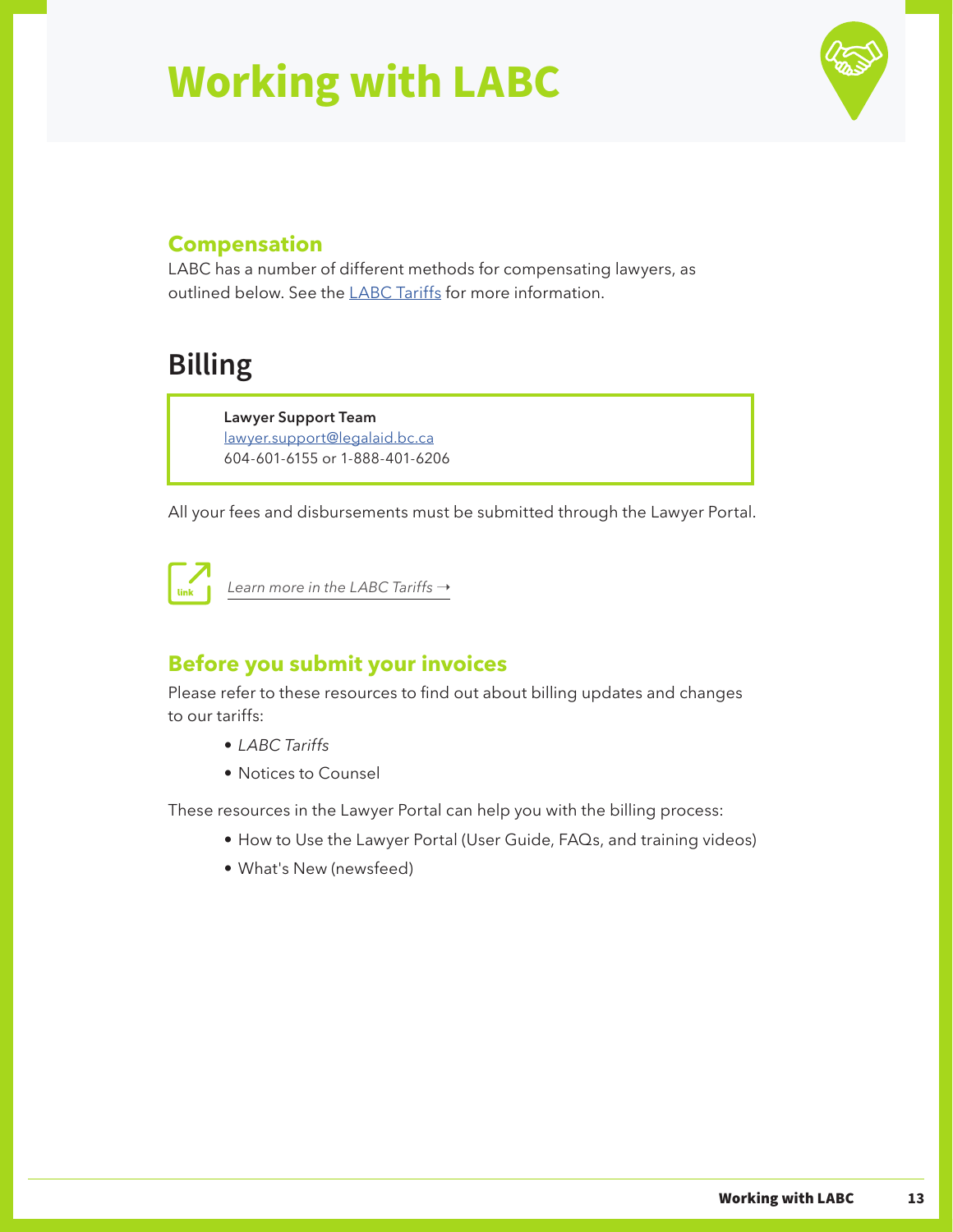

### **General notes**

- Your assistant may complete invoices, but only you, as a vendor, can personally submit invoices for processing/payment.
- LABC is exempt from PST on fees.
- GST is paid on all fees and disbursements and is applied by LABC at the time of payment.
- Bill services in chronological order by date.
- Be careful to choose the description of services correctly.
- LABC will consider requests for extra fees at the end of the contract, or additional preparation while the case in ongoing; send requests via the Lawyer Portal and ensure your invoices are up to date.
- Check the service stop date on all contracts.
- Check the bill-by date on all contracts.
- Email us at [lawyer.support@legalaid.bc.ca](mailto:lawyer.support%40legalaid.bc.ca?subject=) with the appropriate changes to any billing errors you notice.
- To check payment details, click the report link under the Payments tab.

### **Record keeping**

You must maintain typed (not handwritten) timekeeping records detailing the service date and description of services to support all tariff items billable on an hourly basis, and attach them to your invoice. Your invoice may be audited up to two years after the date of payment. See the LABC *General Terms and Conditions* for a sample timesheet form.

### **Inquiries and deductions**

LABC reviews lawyers' invoices to ensure that they follow the *LABC Tariffs*. We'll notify you if we have a question about your invoice. Reply by email to a request for more information from Lawyer Services; you don't need to reply if additional information isn't required.

You must respond to the inquiry in writing within 30 days. If we determine that your invoice contains items that shouldn't have been billed, we'll reject it or process an adjustment.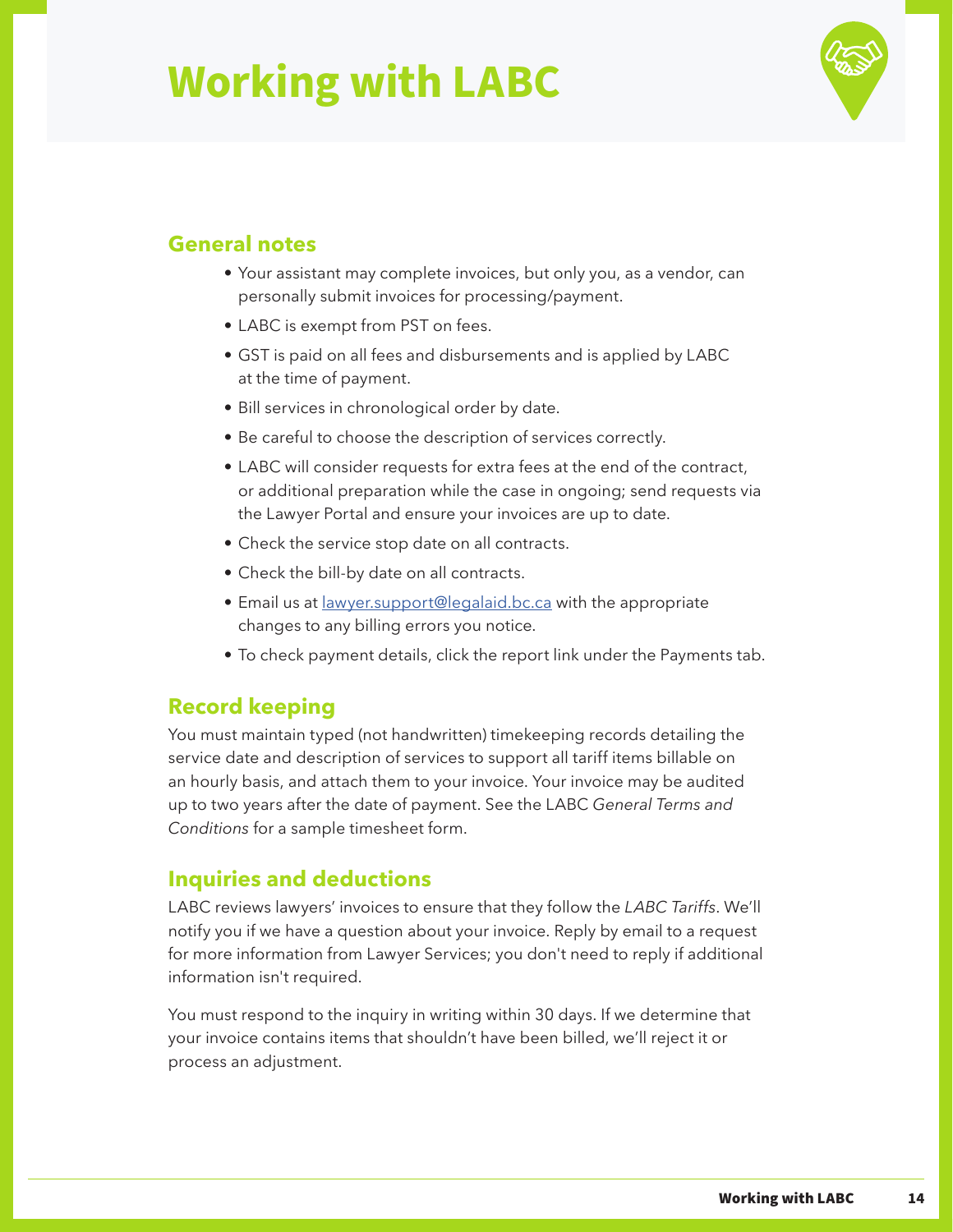

### **Criminal**

- Ensure that the charges correlate to those included on your contract.
- You may add new charges to your existing contract in most circumstances. For details and restrictions, please refer to the *Criminal Tariff*.
- Supreme Court bail reviews, excluding those under section 525, require prior authorization by the Case Management Section.
- The tiered rates and fees don't apply to administrative and summary offences, or criminal enhanced fee cases.
- When there are co-accused, you can bill one full fee and an additional one-half fee per service provided, regardless of the number of additional clients.
- Record the court location and level where the matter was heard, not where the charges originated.
- If more information is needed, provide a note, as prompted.

### **Family**

- Check the primary legal issues identified on the contract and the scope of the contract (standard, limited, or protection order).
- The services you provide to your client should focus on the primary legal issues identified on the representation contract. If after addressing the primary legal issues listed on the contract you find you have time remaining, you may address your client's significant family secondary legal issues.
- You may apply for extended family services if nothing further can reasonably be done under the current family law contract and further services are required to address the primary legal issues. Eligibility is based on merit considerations, available budget, and other factors outlined in the Family Tariff.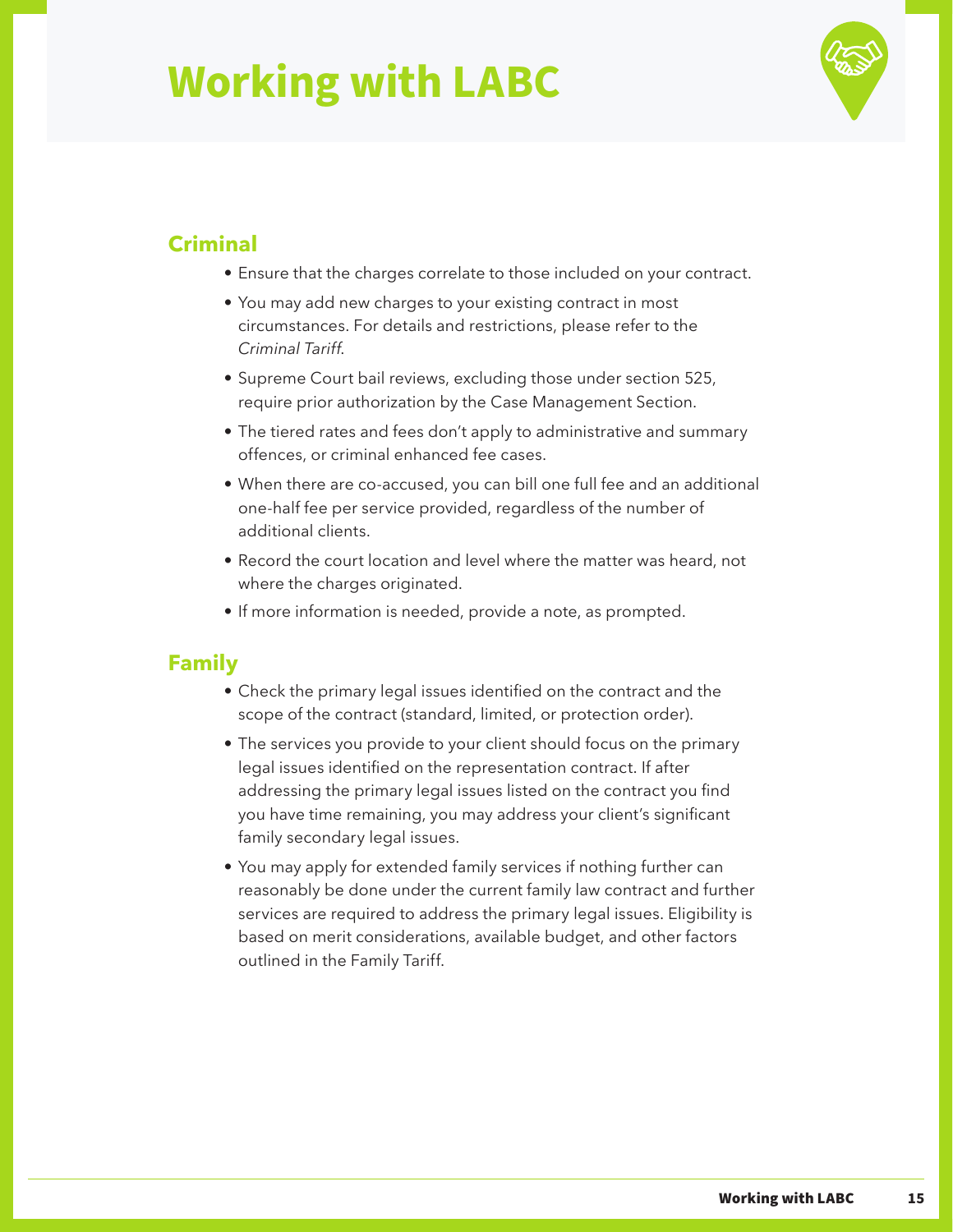

### **Child protection**

- Ensure that the child's name you're listing appears on the contract; if a second child is removed, please contact the referring office to add that child's name to the contract.
- If more information is needed, provide a note, as prompted.
- A *CFCSA* contract continues until the child is returned to the family without conditions; a Permanent Transfer of Custody before a Continuing Custody Order (s. 54.01) or a Continuing Custody Order is made; a Temporary Custody Order or Supervision Order has expired and there is no further ministry involvement; your retainer has ended because of a change of counsel or other actions taken by the client; the stop date on the contract has expired;; or the Director withdraws all applications.
- You'll receive only one contract, regardless of the number of removals. Bill all issues under that contract.
- Applications to cancel a Continuing Custody Order or for access after a Continuing Custody Order has been made require prior approval. (Coverage for these issues must be approved by the family law department in the Vancouver office.)

#### *Re-removal/re-apprehension*

- Re-removals from Supervision Orders are included in an initial Removal contract.
- Separate removals (other children) are also included in an initial Removal contract.

### **Immigration**

- Check the service stop date for your contract; immigration contracts are often for one year or less.
- If there are multiple clients, bill for preparation time on each client's separate contract. For the first client, you may bill full preparation time. For the second adult client, you can claim up to an additional half block of preparation time. For every additional adult client, you may claim up to an additional quarter block of preparation time.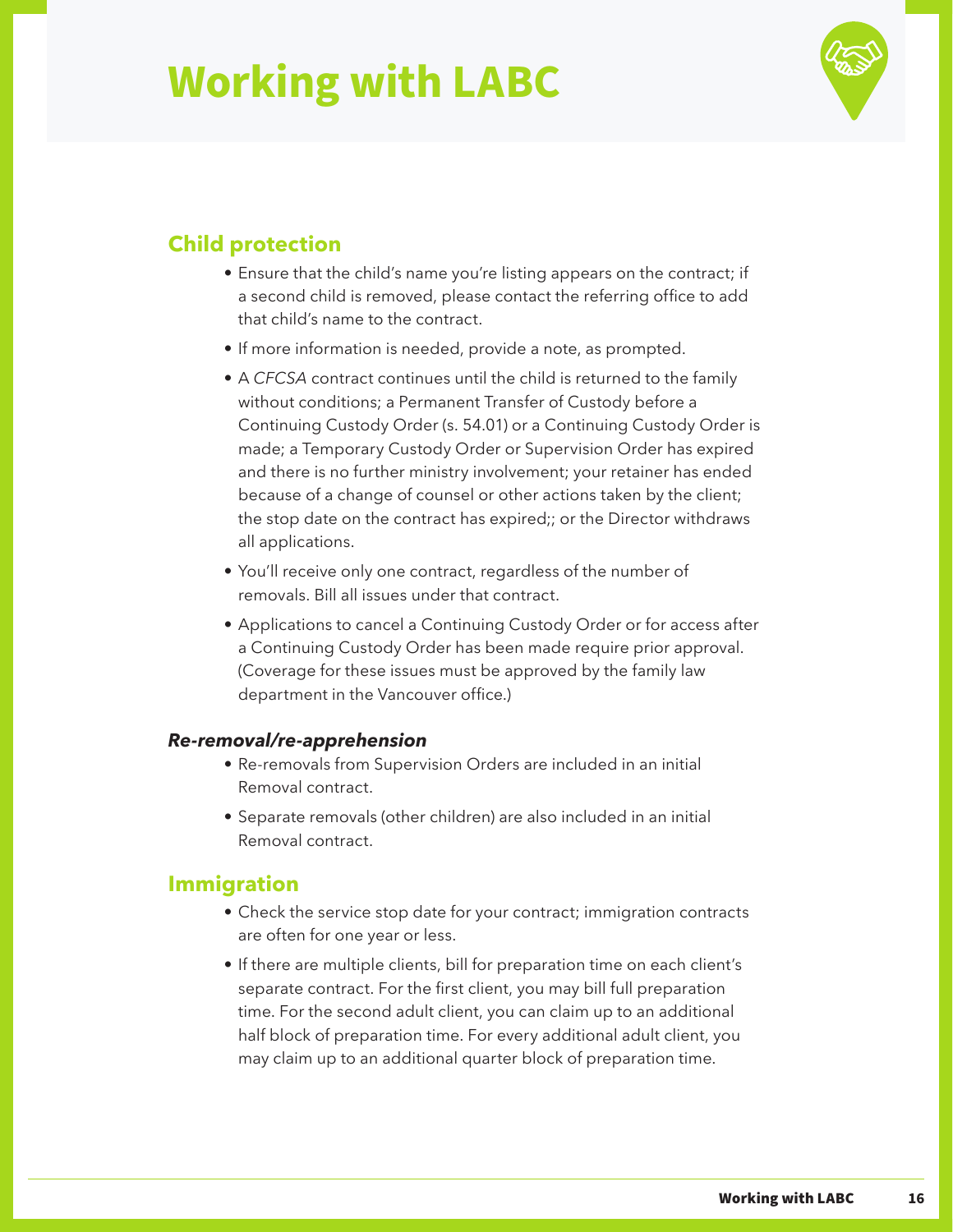

### **Appeals**

#### **Appeals Section**

[helpdesk.appeals@legalaid.bc.ca](mailto:helpdesk.appeals%40legalaid.bc.ca?subject=) 604-601-6085 and 604-682-0956 (fax)

- Authorization from our Appeals Section is required for all *Appeals Tariff* items.
- Contact the Appeals Section if the preauthorized hours are inadequate.
- Non-refugee hearings require authorization from the Appeals Section.

### **Duty counsel and circuit counsel**

- Your duty counsel contract is supplemented by your duty counsel schedule. The duty counsel schedule specifies your assigned dates, locations and services.
- You may claim more than one service date on a single invoice.
- If you saw no clients, choose any service and primary issue and enter "0" for the number of clients.

### **Disbursements for all tariffs**

- Please submit a tariff item authorization request in the Lawyer Portal for items that require prior authorization (as stated in the *LABC Tariffs*):
	- » to bill any disbursement not listed in the tariff; submit an authorization request for a tariff item via the Lawyer Portal.
	- » to bill in excess of the preauthorized limits in the tariff.
- "Units" are the number of pages, kilometres, or hours.
- Keep your receipts on file in case of an audit.
- LABC pays contracted transcription companies directly.
- LABC isn't responsible for any contract for disbursements made between a lawyer and a third party.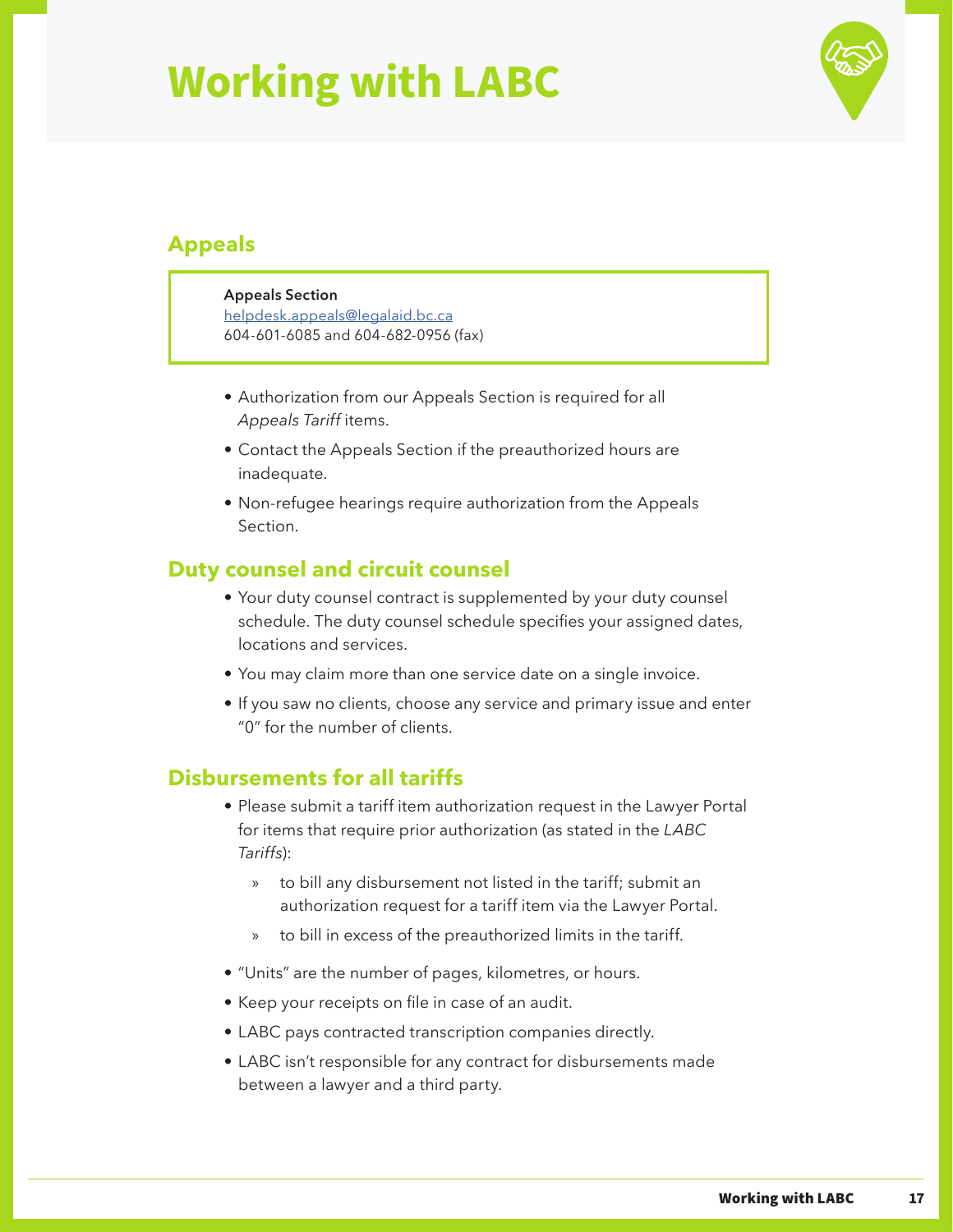

### <span id="page-20-0"></span>**Quality assurance**

LABC is growing its Quality Assurance Program to meet the following goals:

- Promote career-long learning for lawyers.
- Encourage collaboration among colleagues.
- Invest in lawyers so they can provide the quality of services needed to meet the unique needs of our clients.
- Strengthen the relationship between lawyers and LABC.

We welcome hearing from you as we build our program to best meet these goals. Please tell us your ideas for how to support and enhance the delivery of legal aid services.

LABC has a variety of resources to help you provide quality service to LABC clients. Our bursary program recently expanded significantly, with the aim of providing courses that help eligible tariff lawyers fulfill CPD requirements and develop their competencies in various subjects such as expert evidence, meeting the unique needs of legal aid clients, and cultural competency.

Other lawyer resources include the following:

- [Mentoring assistance](https://legalaid.bc.ca/lawyers/mentoringProjects) from experienced counsel for lawyers who have less than five years' call or who need practice experience in an area of law to receive support.
- Subscription to the [CLE Case Digest Connection](https://legalaid.bc.ca/lawyers/Continuinglegaleducation) for criminal and family matters.
- Subscription to the **[TLABC Family Law litigation group list server](https://legalaid.bc.ca/lawyers/FamilyLawLitigationGroup).**
- Subscription to the **[TLABC Criminal Defence litigation group list server](https://legalaid.bc.ca/lawyers/CriminalDefenceLitigationGroup).**
- Subscription to [Legal Aid Ontario's The Bottom Line](https://legalaid.bc.ca/lawyers/laoLAWBottomLine) refugee newsletter, which contains summaries of case law and legislation relating to refugee and immigration law, and provides links to decisions in CANLII.
- Access to [LAO LAW legal research memoranda](https://legalaid.bc.ca/lawyers/legalAidOntarioMemos).
- Various materials in the Resources section of the Lawyer Portal, such as primers on Gladue rights, First Nations/Indigenous Court, relationship violence, etc.
- *• Working with Your Legal Aid Lawyer*, a plain-language fact sheet that outlines the standard of service LABC clients can expect to receive from their lawyers (available on the LABC website in English, Arabic, Chinese, French, Punjabi, and Spanish).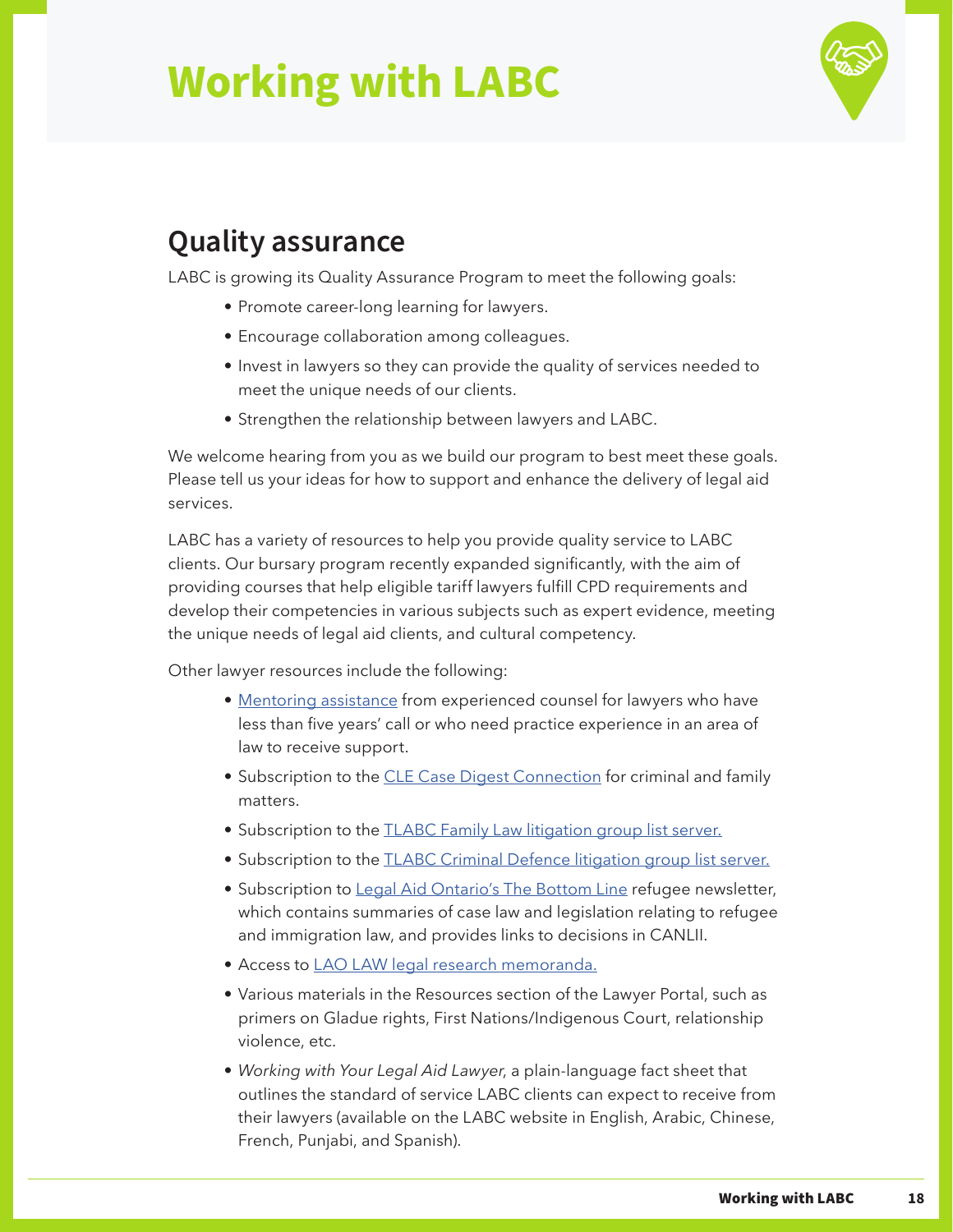

As we expand the Quality Assurance Program, we will explore building better practices in the following areas:

- Improving our tariff lawyer recruitment strategies, especially in underserved communities.
- Improving our on-boarding process to better equip new tariff lawyers with available tools at the outset and to clearly outline expectations.
- Developing a competency matrix so we can target training and supports for the skills needed to serve the unique needs of our clients.
- Developing an off-boarding process that will help us understand the challenges and opportunities in our relationship with lawyers.
- Strengthening our communication channels with lawyers so that they are mutual, engaging, timely, and helpful; this includes creating more faceto-face opportunities to meet with lawyers across the province.



*[Find more practice resources](https://legalaid.bc.ca/lawyers/practiceResources)→* 



Email your questions or suggestions about how LABC can support you in your work to [lawyers.resources@legalaid.bc.ca](mailto:lawyers.resources%40legalaid.bc.ca?subject=)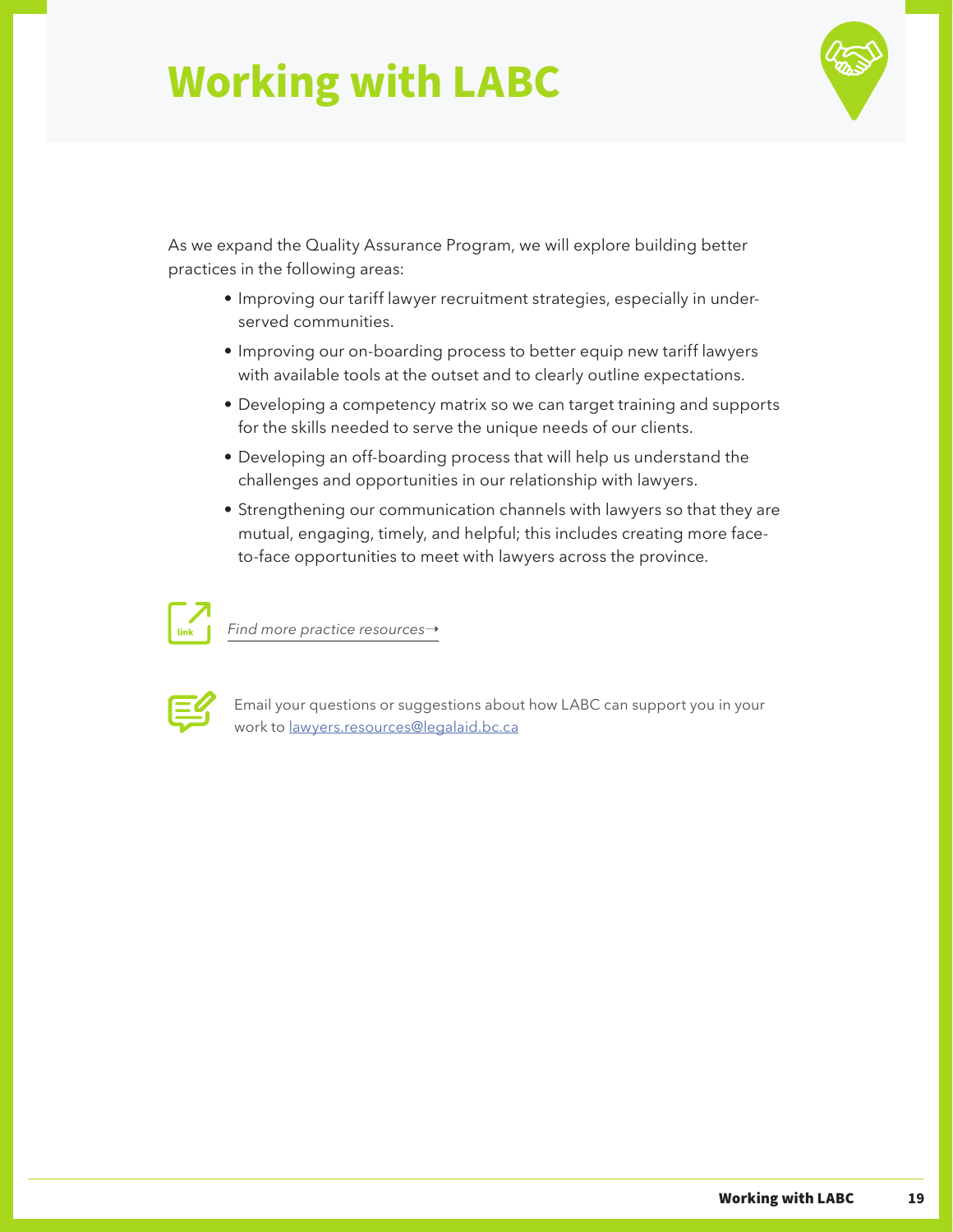

## <span id="page-22-0"></span>**Working with other counsel**

| <b>Counsel agent</b>                       | You can bill LABC for the legal services of an alternate service<br>provider without prior authorization if:<br>• the alternate service provider has a valid LABC vendor number<br>and is in good standing with the Law Society of BC,<br>• the services were provided in BC,<br>• the services are billable according to the LABC Tariffs,<br>• the service provider didn't assume conduct of the contract, and<br>• the services the service provider performed are indicated on the<br>invoice.                                                                                                                                                                                       |
|--------------------------------------------|------------------------------------------------------------------------------------------------------------------------------------------------------------------------------------------------------------------------------------------------------------------------------------------------------------------------------------------------------------------------------------------------------------------------------------------------------------------------------------------------------------------------------------------------------------------------------------------------------------------------------------------------------------------------------------------|
| <b>Articled student</b>                    | You can bill LABC for certain legal services provided by an articled<br>student. (More details can be found in the General Terms and<br>Conditions section of the LABC Tariffs.)                                                                                                                                                                                                                                                                                                                                                                                                                                                                                                         |
| <b>Mentoring and</b><br>apprentice counsel | Mentoring assistance helps lawyers as they begin to take on more<br>serious cases with greater procedural or substantive complexity.<br>LABC will help referral lawyers with less than five years' call, or who<br>have practised in the relevant area of law for less than five years, to<br>get mentoring assistance on their LABC cases from experienced<br>counsel.<br>Alternatively, lawyers with less than five years' call may arrange to<br>act as apprentice counsel on an experienced lawyer's LABC case.<br>The purpose is to offer the apprentice lawyer a practical learning<br>experience, rather than provide the experienced lawyer with junior<br>counsel for the case. |

**PDF** 

[Find out more about mentoring or apprentice counsel](https://legalaid.bc.ca/lawyers/mentoringProjects)  $\rightarrow$ 

*Find out more about working with other counsel*  $\rightarrow$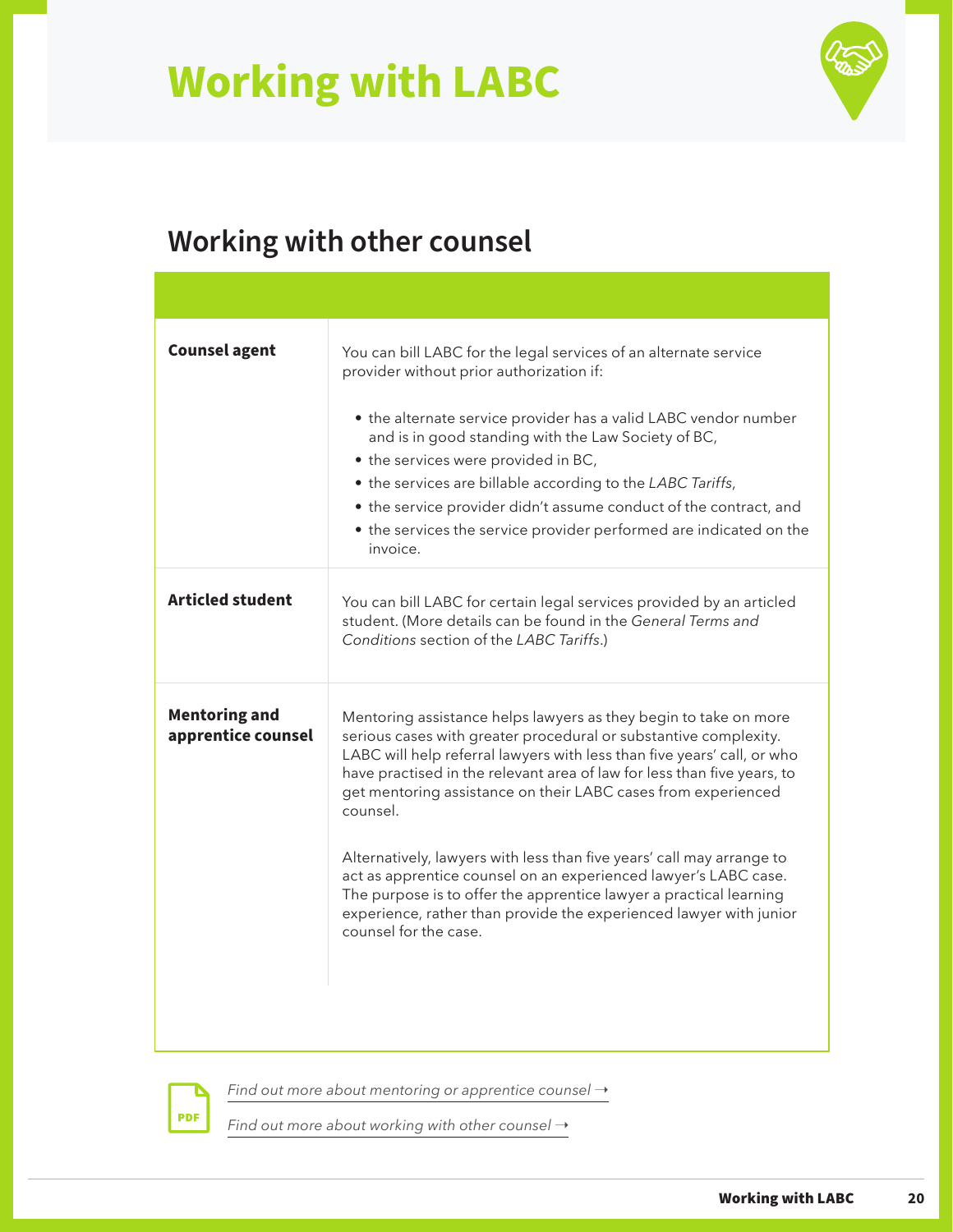

### <span id="page-23-0"></span>**Audits and complaints**

The LABC Audit and Investigation (A&I) Department ensures that private bar lawyers acting for legal aid clients bill LABC appropriately for their services. Through the complaints process, A&I investigates and monitors the quality of service and other service-related concerns with respect to LABC clients.

### **Audits**

LABC is accountable for the public funds it receives. Our audit program helps to ensure that we manage our financial resources soundly. The A&I Department performs audits of tariff items commonly billed incorrectly or of contracts reflecting anomalies. Following an audit, LABC may determine that the lawyer is required to reimburse LABC for funds paid that weren't in accordance with the tariff contract. Information obtained through our audit program and feedback from lawyers is also used to improve the tariff and other LABC policies and procedures.

### **Complaints about lawyers**

#### **Audit and Investigation Department**

Legal Aid BC, 400 – 510 Burrard Street, Vancouver, BC V6C 3A8 [complaints@legalaid.bc.ca](mailto:complaints%40legalaid.bc.ca%20?subject=)

If LABC receives a complaint about a lawyer, our A&I Department will formally register the complaint and, depending on its source and nature, will follow up appropriately. If the complaint merits a full investigation, all sides will be given an opportunity to state their views. If the concerns are determined to be serious and substantiated, LABC may restrict the type or number of contracts the lawyer can take, or suspend or revoke the lawyer's vendor number under our **[Lawyer Compliance Policy](https://courtyard.lss.bc.ca/Policies/Lawyer%20Policies/Lawyer%20Compliance%20Policy.pdf)**.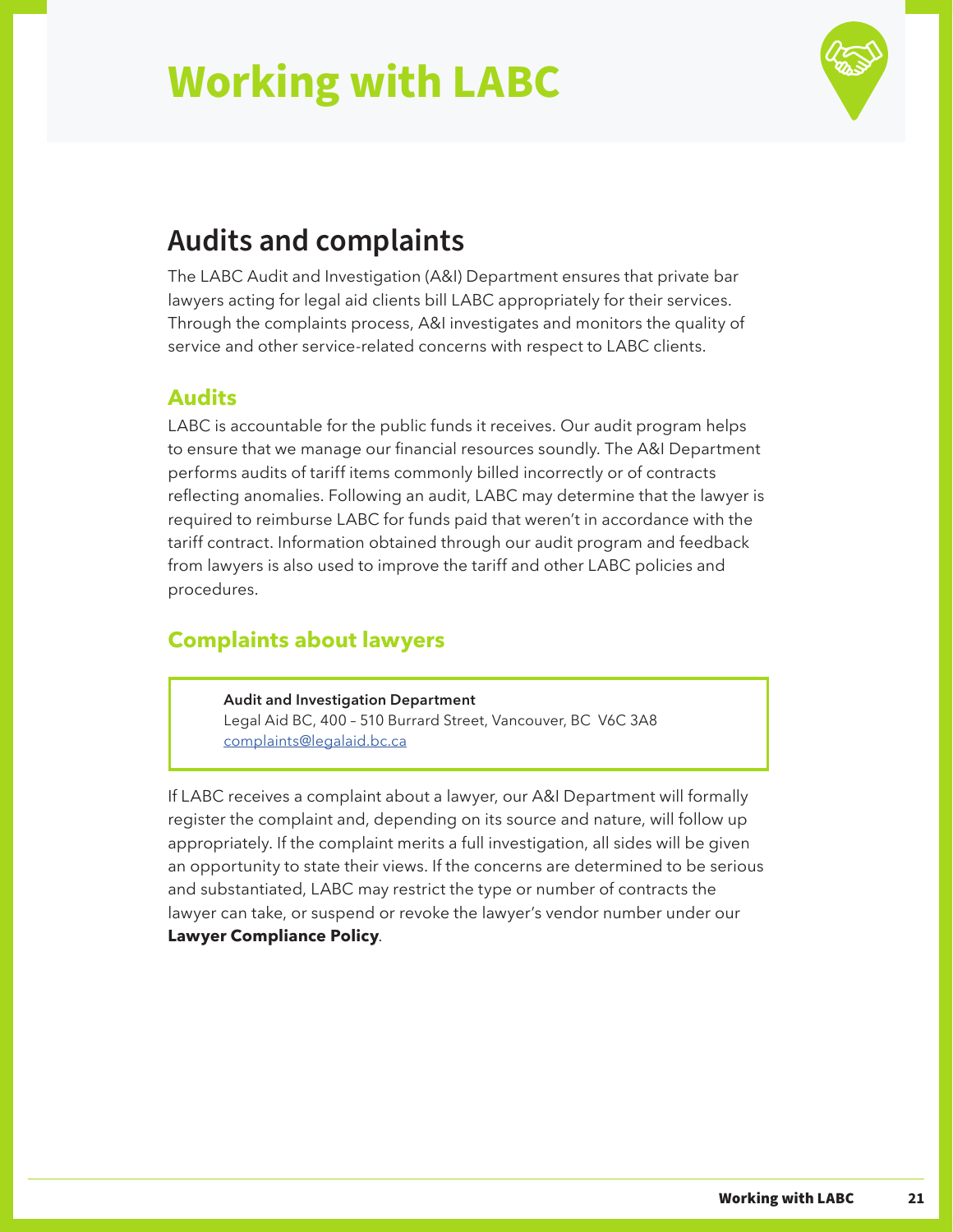## <span id="page-24-0"></span>**Client Intake Process**



## **Eligibility**

Applicants must show they're financially eligible to receive legal advice or legal representation services from LABC. Financial eligibility guidelines differ for advice and representation. But everyone is entitled to receive free legal information. Applicants don't need to reside in BC or hold Canadian citizenship to qualify for legal aid services.

### *representation*

#### **Financial eligibility based on**

- household size
- net household income (after tax and deductions)
- assets

#### **Conditions/Exceptions**

- An applicant's net monthly household income and assets must fall below certain limits, based on household size.
- Income of all household members is included in the calculation of net income (except the income of children under 18 years old).
- Applicants on BC income assistance aren't subject to the asset test.

### *advice*

#### **Criminal and Immigration advice**

no financial eligibility requirement

#### **Family advice**

#### **Financial eligibility based on**

- household size
- net monthly household income (after tax and deductions)

#### **Conditions/Exceptions**

Clients who aren't eligible can still receive limited advice from:

- family duty counsel
- family advice lawyer
- Family LawLINE

### *information*

**Financial eligibility:**

• N/A

**Conditions/Exceptions:**

• N/A

In very limited types of circumstances, financial requirements aren't necessary for court-ordered counsel, disclosure applications, material witnesses (under s. 278 of the *Criminal Code*), mental health representation, and youth charged under the *Youth Criminal Justice Act.*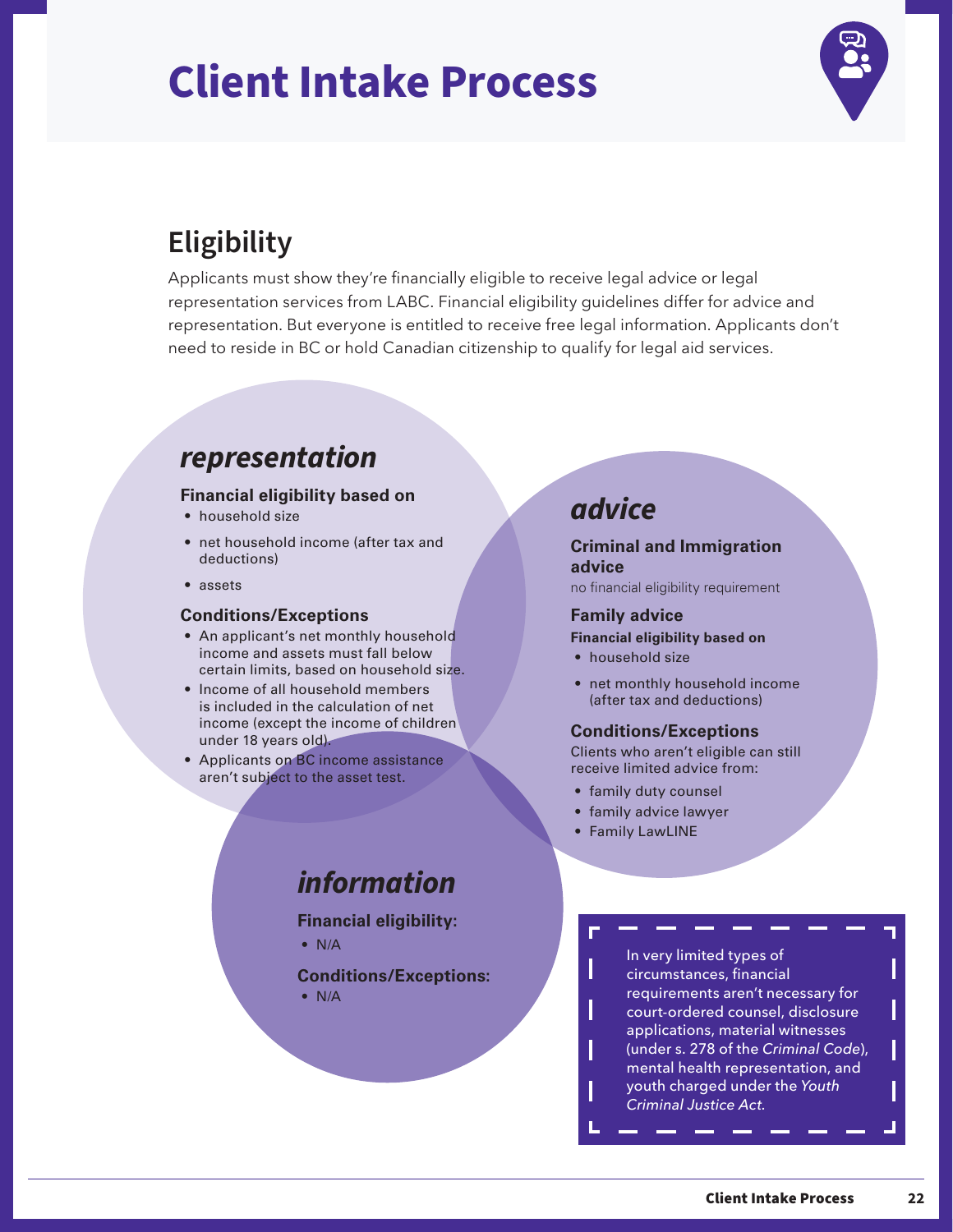# **Client Intake Process**



### **Legal representation**

Applicants whose income is below the guidelines may own some assets and still be eligible for legal representation through LABC. However, if their share of equity in disposable assets is above the asset guidelines, they aren't eligible for legal representation, regardless of their net monthly income.

Limited representation may be available for applicants whose income is above the guidelines and/or have coverage issues that are outside the threshold for standard representation contracts.



*Find out about eligibility*  $\rightarrow$ 

The onus is on the applicant to satisfy LABC requirements and to prove income and deductions. If the lawyer is aware that the client's financial situation improved, they must advise LABC of the change and LABC may reassess eligibility.



*[Find out about changes in client's financial situation on page 29](#page-31-0)* →

### **Legal advice**

There is a separate financial eligibility test for LABC legal advice services, including family duty counsel, family advice lawyers, and Family LawLINE services.



*Find out about eligibility* →

I've found it deeply fulfilling to work hard for clients who always remember my advocacy as a bright spot in their time of need.

66

**Lisa Jean Helps, Vancouver**"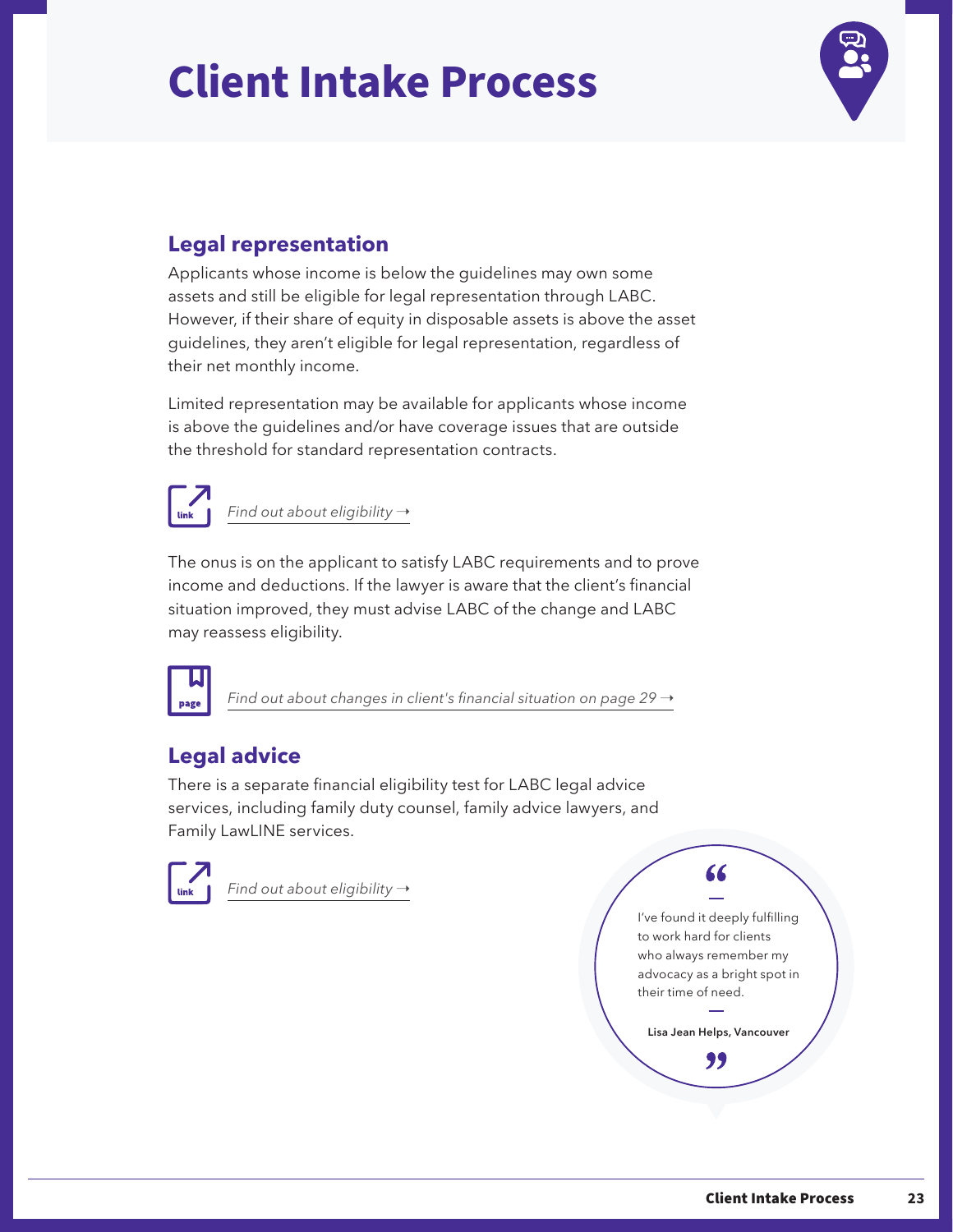# <span id="page-26-0"></span>**Client Intake Process**



### **Applications for legal representation**

Our intake staff determine whether applicants for legal representation meet LABC financial and coverage guidelines, and then refer eligible clients to lawyers. If applicants aren't eligible for legal representation, intake staff may provide general legal information and referrals to other LABC services or other agencies.



*Find out more about applications* →

### **Coverage and eligibility reviews**

**Provincial Supervisor, Legal Aid Applications** 425 – 510 Burrard Street, Vancouver, BC V6C 3A8 604-682-0787 (fax) [provincialsupervisors@legalaid.bc.ca](mailto:provincialsupervisors%40legalaid.bc.ca?subject=)

Applicants who are refused legal representation for any reason have the right to apply for a review of that decision. Requests for reviews must be submitted in writing and should be submitted as soon as possible. LABC will consider requests received up to 30 days after the decision. Applicants who want a review must complete a Legal Aid Representation Services -Refused form, which they can get from an intake legal assistant. Applicants must set out the reasons why they think the decision was wrong, and email or fax the form to LABC.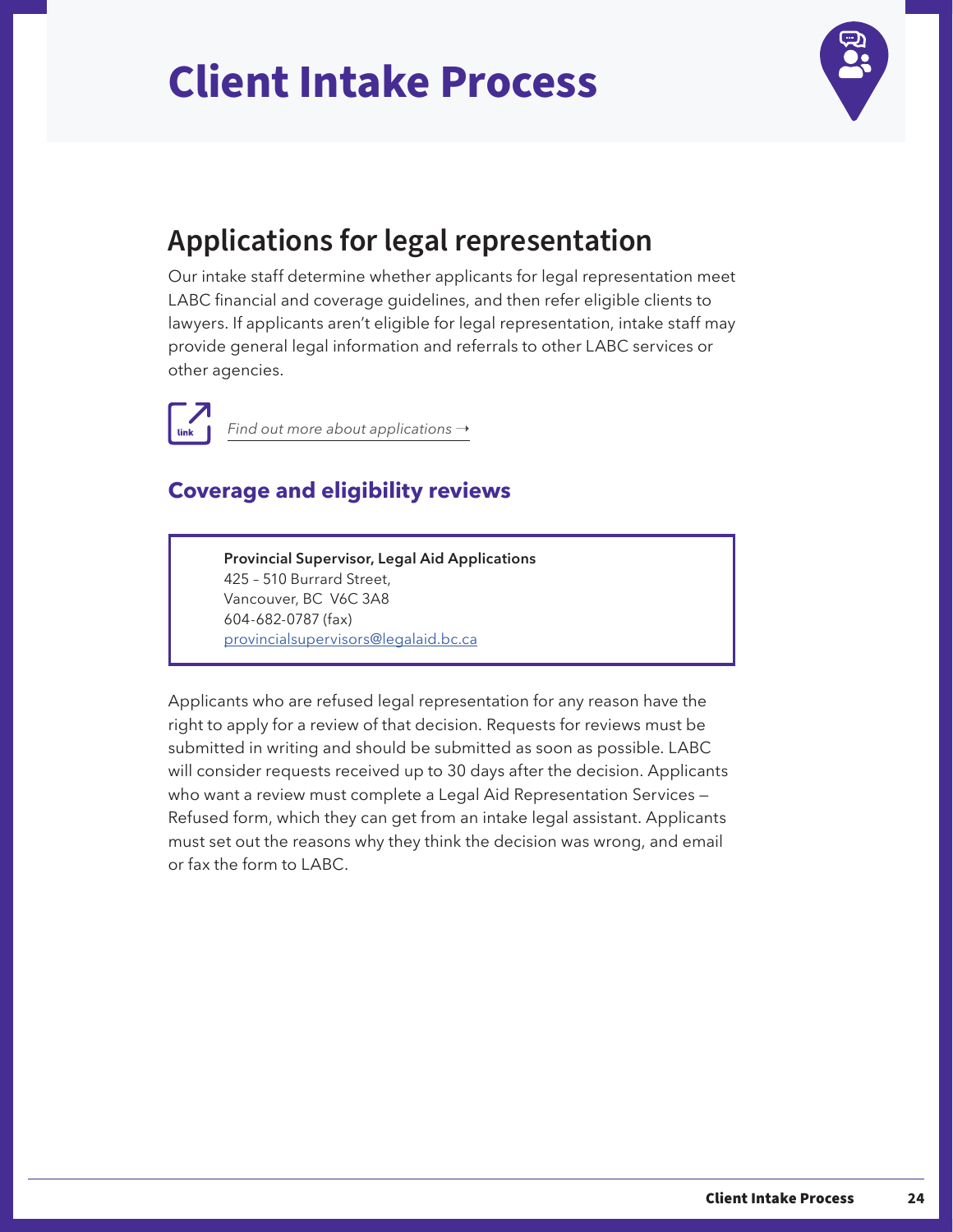

<span id="page-27-0"></span>We refer clients to lawyers who have an active LABC vendor number, are members in good standing with the Law Society of BC, hold a Law Society certificate, and who we deem eligible.

### **Choice of counsel**

We refer clients to the lawyer of their choice, provided the lawyer is available, is willing to take the file, and practises in the community where the case will be heard (i.e., within 80 kilometres of the court location).

### **Exceptions to the general policy**

Clients may choose a lawyer from outside the community if the lawyer is willing to take the file and has an active LABC vendor number, and:

- the client faces a minimum of life imprisonment, or
- the client faces dangerous offender proceedings, or
- the trial is to be conducted in French (and there is no French-speaking local counsel), or
- no local counsel is available.

In the circumstances above, a lawyer is entitled to travel fees and expenses. In other cases, LABC may appoint non-local counsel if the lawyer is prepared to waive travel fees.

In exceptional circumstances, if a client lives a considerable distance from court, and cannot travel to meet with local counsel, LABC may appoint counsel in the community where the client lives.

As of January 31, 2019, if a client with a family or *CFCSA* matter requests an Indigenous lawyer and there is not one available in the community where the case will be heard, LABC will try to find an Indigenous lawyer from outside the community to take the file. (This is for a trial period only and is subject to available LABC budget to fund travel.)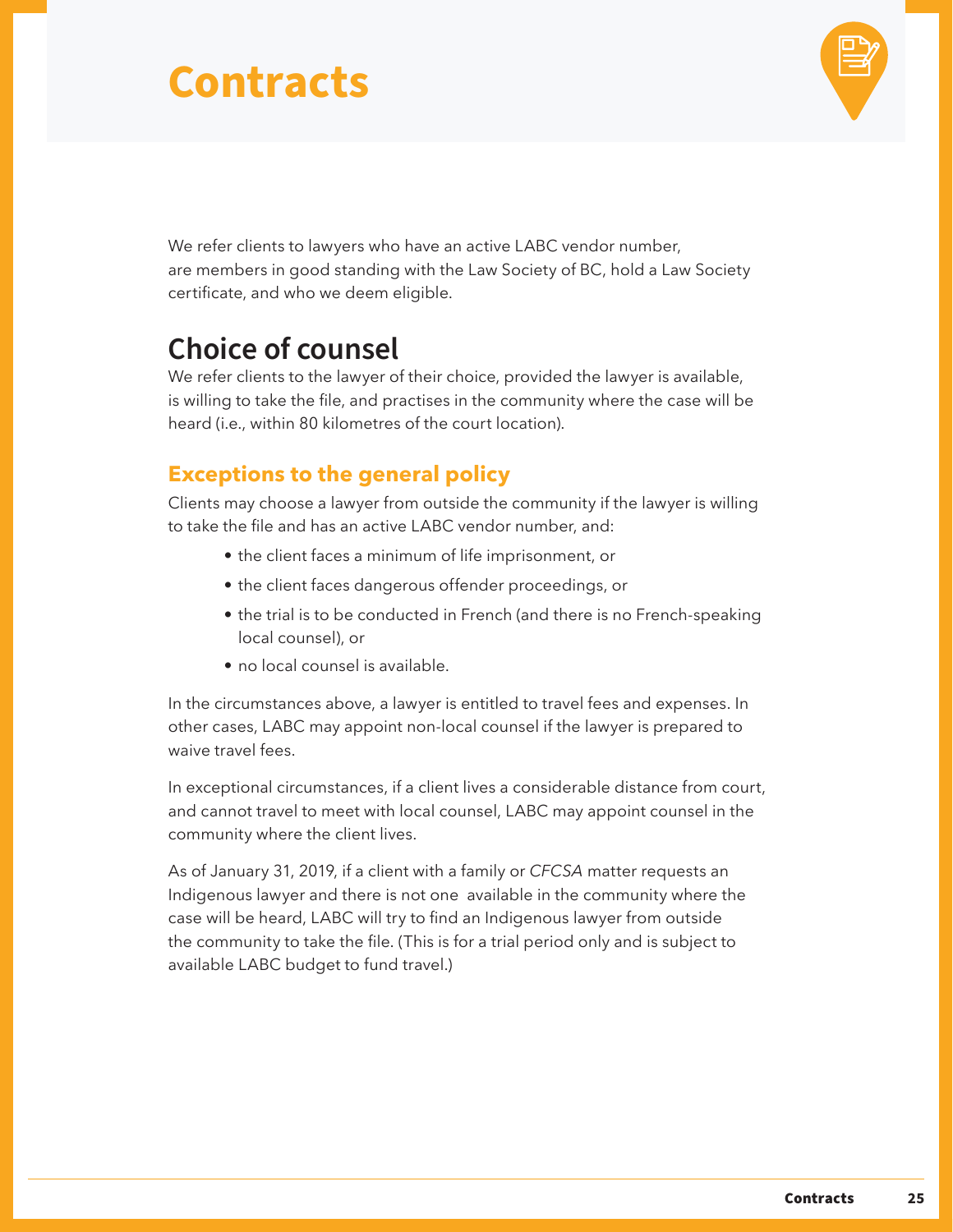

### <span id="page-28-0"></span>**No choice of counsel**

If a client doesn't know an appropriate lawyer, LABC will assign the contract to an available lawyer on our vendor list. LABC will consider the client's unique needs and the demands and complexity of the case.

If a client requests a specific type of lawyer (e.g., an Indigenous lawyer, a lawyer who identifies as a particular gender, or a lawyer from a particular cultural background), our staff will try to accommodate the request.

## **Change of counsel**

LABC permits change of counsel only in *limited* circumstances. If a client applies for a change of counsel, LABC will confirm that:

- the client is still financially eligible for assistance,
- the client made the request in good faith;
- covered issues are still unresolved and appointing another lawyer will help get them stabilized or resolved, and
- the client has a *valid* reason for requesting a change and the request is *reasonable*.

A *valid* reason for a change of counsel is when the client has legitimate concerns about the quality of the service being provided by counsel, or the client-lawyer relationship has completely broken down and can't be repaired. A request is *reasonable* when the client's instructions and expectations are *reasonable*.

### **Lawyer-initiated**

You must inform us via a Change of Counsel authorization request in the Lawyer Portal as soon as you know you'd like to withdraw from a contract. We'll appoint a new lawyer if the client is still eligible, the issue(s) is coverable, there is a valid reason for the change, and the request is reasonable. We will also appoint a new lawyer if you tell us that you must withdraw from a case and the withdrawal meets the requirements set out in the Law Society of BC's *Code of Professional Conduct for British Columbia* (Chapter 2).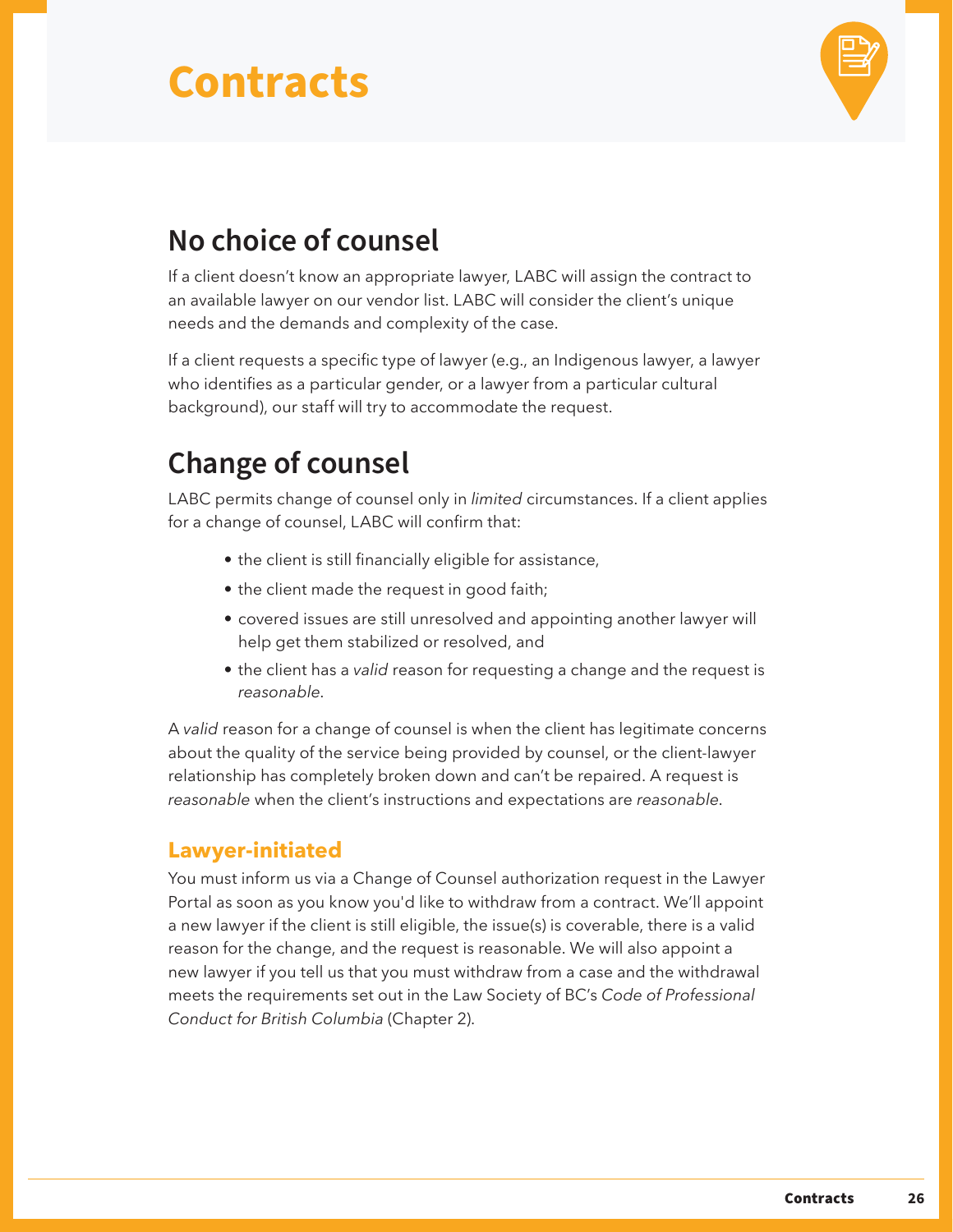

## <span id="page-29-0"></span>**Client confidentiality**

Section 23 of the *Legal Services Society Act* covers the issue of privilege.

All information disclosed by a client or applicant for legal services to an employee or agent of LABC or funded agency is privileged and must be kept confidential as in a client-lawyer relationship.

All clients who are receiving legal representation services have to agree to the terms of a contract that allows their lawyers to give information to LABC about their financial situation or their legal case. Legal Aid BC is statute-bound to protect the confidentiality of the information we receive about clients' cases.

### **Freedom of information**

LABC is subject to the provisions of the *Freedom of Information and Protection of Privacy Act.* LABC collects and uses personal information solely to operate its business and provide legal aid in British Columbia. In making decisions about releasing records, LABC protects the confidentiality of personal information, and provides as much information as allowable as quickly as possible.

Lawyers' invoices for fees and disbursements on behalf of their legal aid clients are considered part of the client's personal file (as well as part of the lawyer's file). Copies of these invoices are routinely provided to clients who request them.

### **Reciprocals**

**Reciprocals Coordinator** [reciprocity@legalaid.bc.ca](mailto:reciprocity%40legalaid.bc.ca?subject=) 604-601-6046

A BC applicant with a family legal issue in another province/territory may apply directly to the corresponding province/territory.

If the applicant requires assistance, contact the Reciprocals Coordinator.

*Note: Quebec does not have a direct line for applications. For applicants with a legal issue in Quebec, contact the Reciprocals Coordinator.*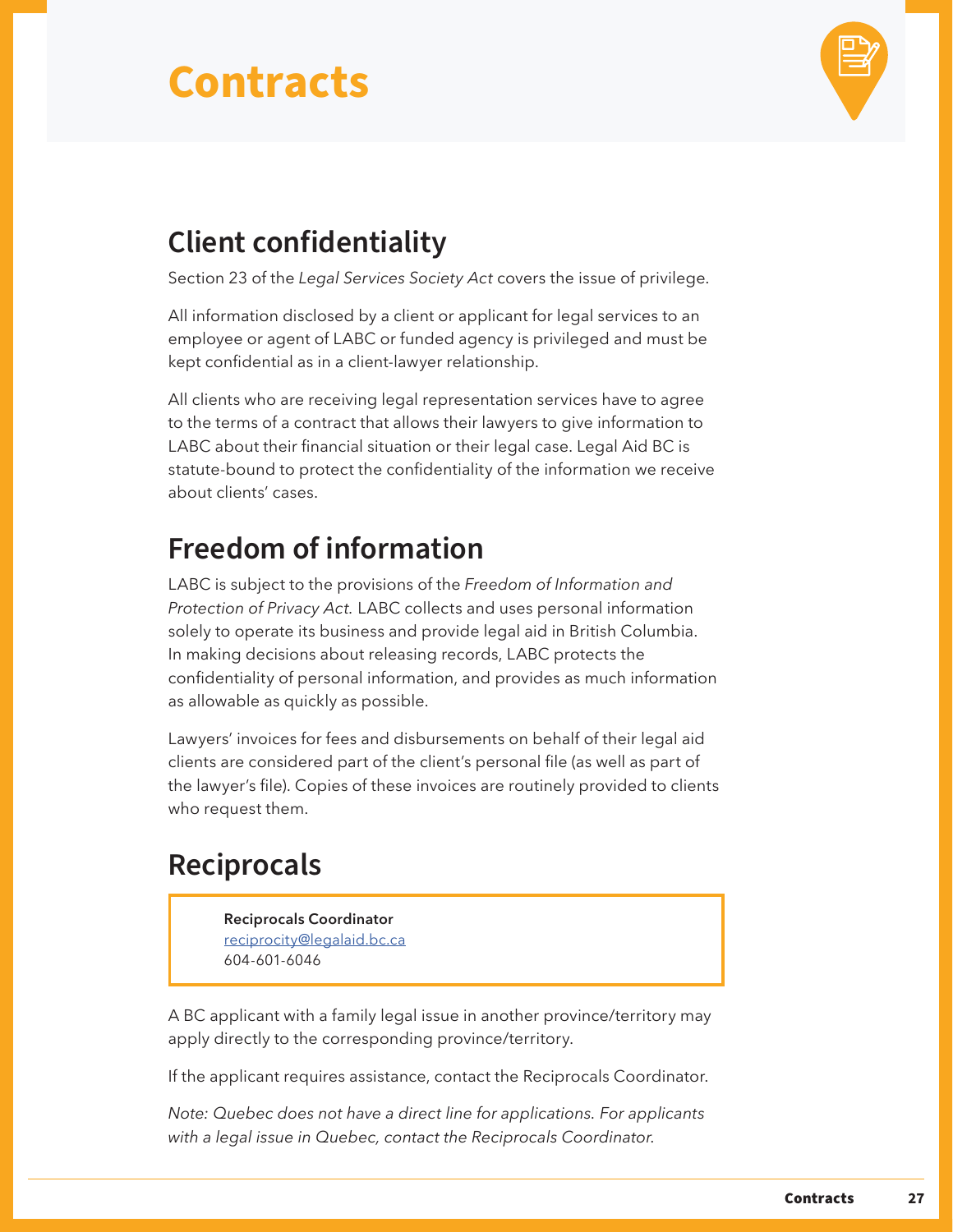

| <b>Out-of-province coverage</b><br>for family issues |                                   |                                                                                                                                                                                                                                                                                       |
|------------------------------------------------------|-----------------------------------|---------------------------------------------------------------------------------------------------------------------------------------------------------------------------------------------------------------------------------------------------------------------------------------|
| <b>Applicant's place of</b><br>residence             | <b>Location of</b><br>legal issue | <b>Coverage conditions</b>                                                                                                                                                                                                                                                            |
| <b>BC</b>                                            | Another<br>province/territory     | Applicant:<br>• is financially eligible in BC, and<br>• has a family law problem covered by the<br>LABC family coverage guidelines and by<br>the legal aid plan in the other province/<br>territory.                                                                                  |
| <b>Another province/</b><br>territory                | BC.                               | Applicant:<br>• is financially eligible for legal<br>representation in the province/ territory<br>where they reside, and<br>• has a family law problem covered by the<br>legal aid plan in the province/territory<br>where they reside and by the LABC<br>family coverage guidelines. |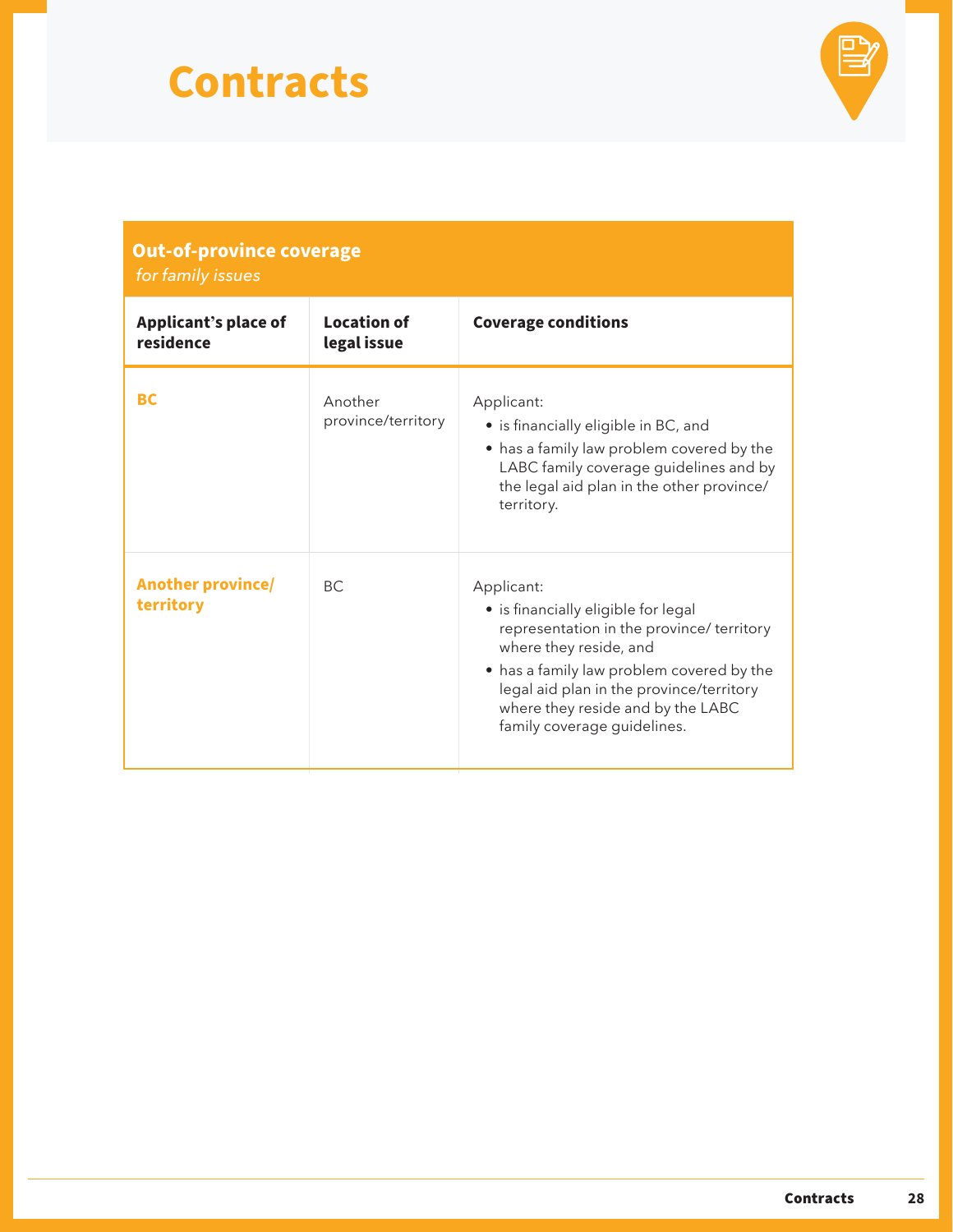

### <span id="page-31-0"></span>**Changes in client's financial situation**

Clients receiving legal representation may be reassessed at certain times to determine if they're still financially eligible.

If you become aware that a client's financial circumstances have improved, you must notify the LABC Intake referring office or tell the client to contact LABC for a financial reassessment (*LABC Tariffs — General Terms and Conditions*).

Reassessments normally occur:

- if LABC believes that a client's financial circumstances may have improved during the course of a contract;
- if an applicant/client or counsel notifies LABC of an improvement in financial circumstances;
- if LABC becomes aware of assets, income, or family relationships that the client didn't disclose during the intake application;
- to verify financial information provided in the original application;
- if an applicant/client receives assets or money, such as a windfall;
- if a client receives funds from a judgment or settlement during or after the conclusion of their contract;
- when a client is released from custody (clients are advised to contact the LABC Intake referring office upon release);
- when a client's EI benefits end;
- when a new contract is opened (if more than 90 days have passed since the last financial assessment);
- when a change of lawyer is processed;
- at a significant juncture in a case (e.g., between a preliminary hearing and a trial), or when applying for Extended Family Services;
- as a result of a complaint about the client's financial eligibility; or
- on a random basis for auditing purposes.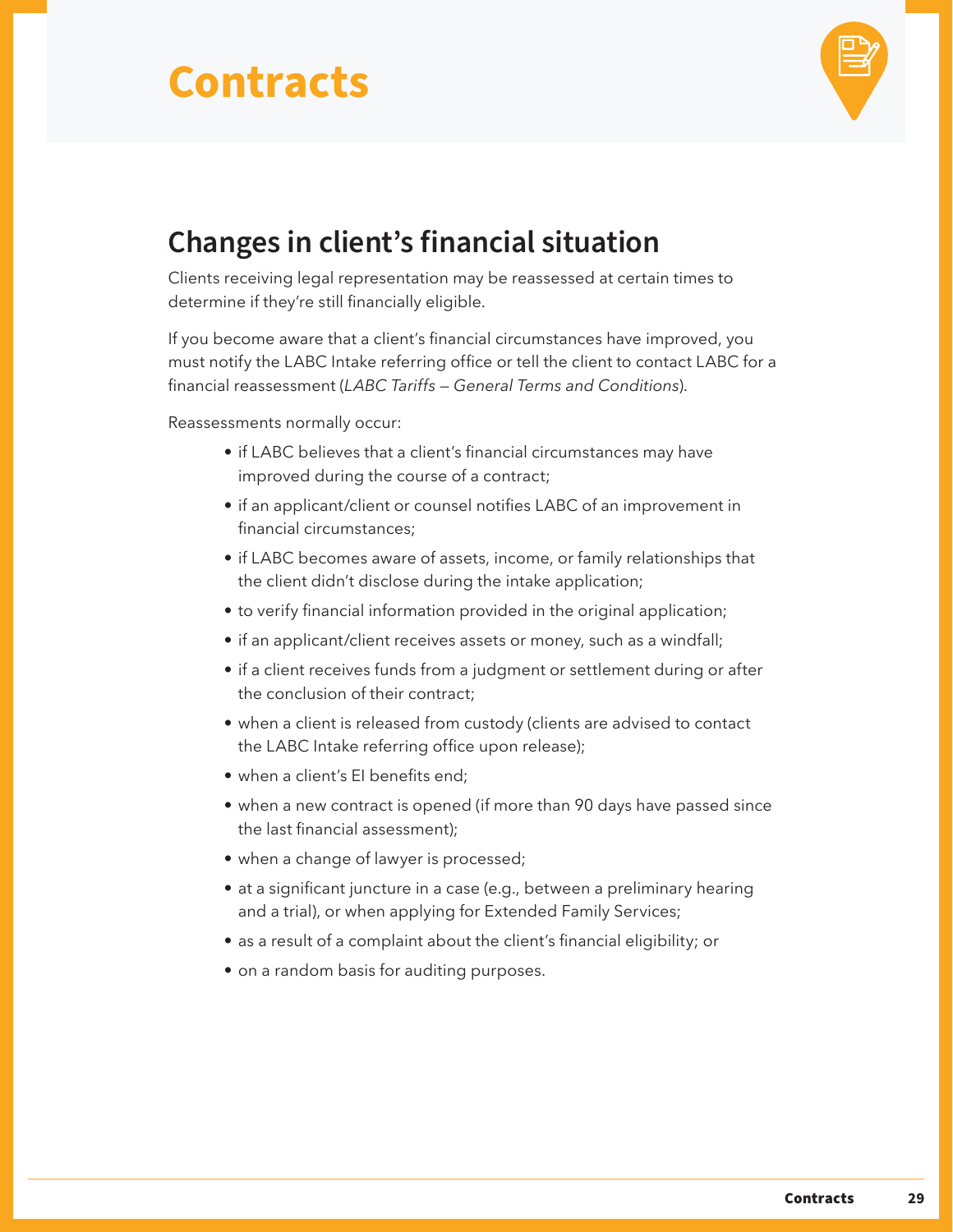

### **Termination of services**

If a client is found to be no longer financially eligible, their contract is terminated. Clients may need to repay LABC or may be billed by their lawyer privately where authorized.

[See conversion to private retainer on page 31](#page-33-0) →

The client's reassessed eligibility applies to all ongoing legal aid contracts. For example, if the client has an open family contract and an open criminal contract, and is found ineligible upon reassessment, both contracts will be terminated.

LABC may terminate legal representation when:

- a client doesn't respond to requests for updated information; or
- a client no longer has a coverable problem or unreasonably fails to accept legal advice.

If a client is found financially ineligible but their circumstances later change, they may reapply. A client also has the right to a review of any decision made by our intake staff about termination; however, decisions made by our Audit & Investigation department after a financial investigation are final, and the client has no avenue of appeal.

### **Settlements and judgments**

If a client receives assets or settlement funds, LABC will decide if they should pay some or all of the legal expenses for their case, and, if so, will determine:

- whether the client remains eligible for legal aid;
- the amount the client should pay; and,
- whether you're authorized to enter into a private retainer with the client from the date of the settlement judgment assessment.

Upon receipt of any settlement funds, you must notify LABC of the funds, and hold the funds in trust until LABC requests repayment or authorizes release of all or part of the funds to the client.



*See General Terms and Conditions* →

[See the settlements and judgments policy](https://legalaid.bc.ca/sites/default/files/inline-files/settlementsAndJudgementsPolicy.pdf) →

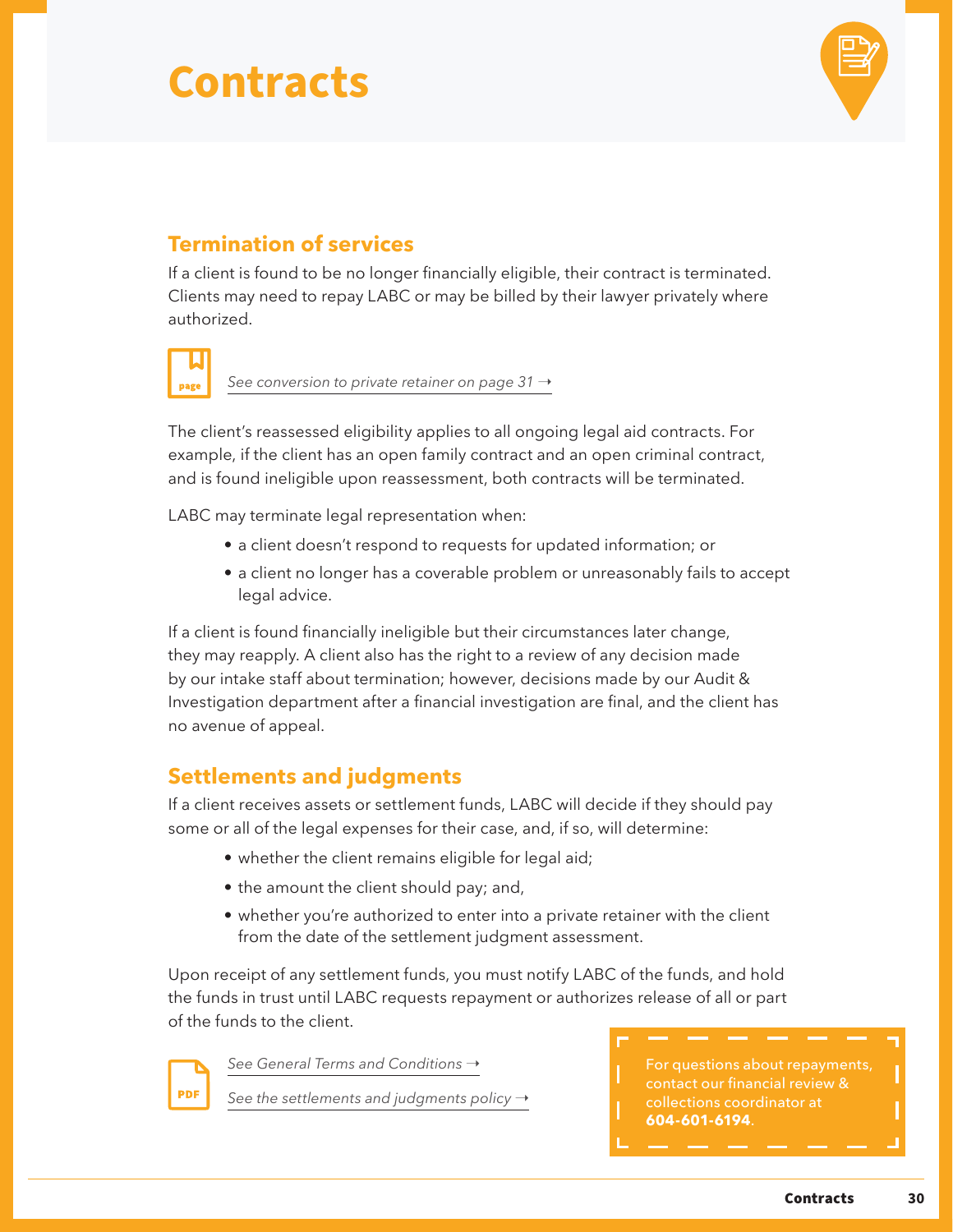

### <span id="page-33-0"></span>**Conversion to private retainer**

A contract lawyer must notify LABC of any changes to the client's financial situation in accordance with the *LABC Tariffs — General Terms and Conditions.* If LABC determines that the client is no longer financially eligible, the financial review and collections coordinator will give the contract lawyer written authorization to convert to a private retainer.

We recommend that you have a retainer letter with the client that addresses the possibility of conversion to private retainer and sets out the rate that you'll bill privately if the matter is converted.

If a contract lawyer can't negotiate a private retainer with a client, and withdrawing from the contract would amount to a breach of the Law Society of BC's *Code of Professional Conduct for British Columbia* (Chapter 3), LABC may allow a person who is otherwise not financially eligible for legal representation to continue to receive legal aid until the end of the contract or until it's permissible for counsel to withdraw.

You mustn't bill a client privately on any matter related to the case specified in a contract without prior written authorization from LABC.

## **Complaints about client eligibility**

LABC also investigates complaints regarding clients who are receiving legal representation who may not meet the financial eligibility guidelines or have matters that aren't coverable issues for the services. Where we confirm reports of abuse of legal aid services, we terminate coverage and, where possible, recover funds that have been paid out on these cases from the clients.

Direct your written complaint(s) to:

**Audit & Investigation Department** Legal Aid BC, 400 – 510 Burrard Street, Vancouver, BC V6C 3A8 [complaints@legalaid.bc.ca](mailto:complaints%40legalaid.bc.ca?subject=) 604-682-0979 (fax)

[Learn more about complaints](https://legalaid.bc.ca/about/complaints) →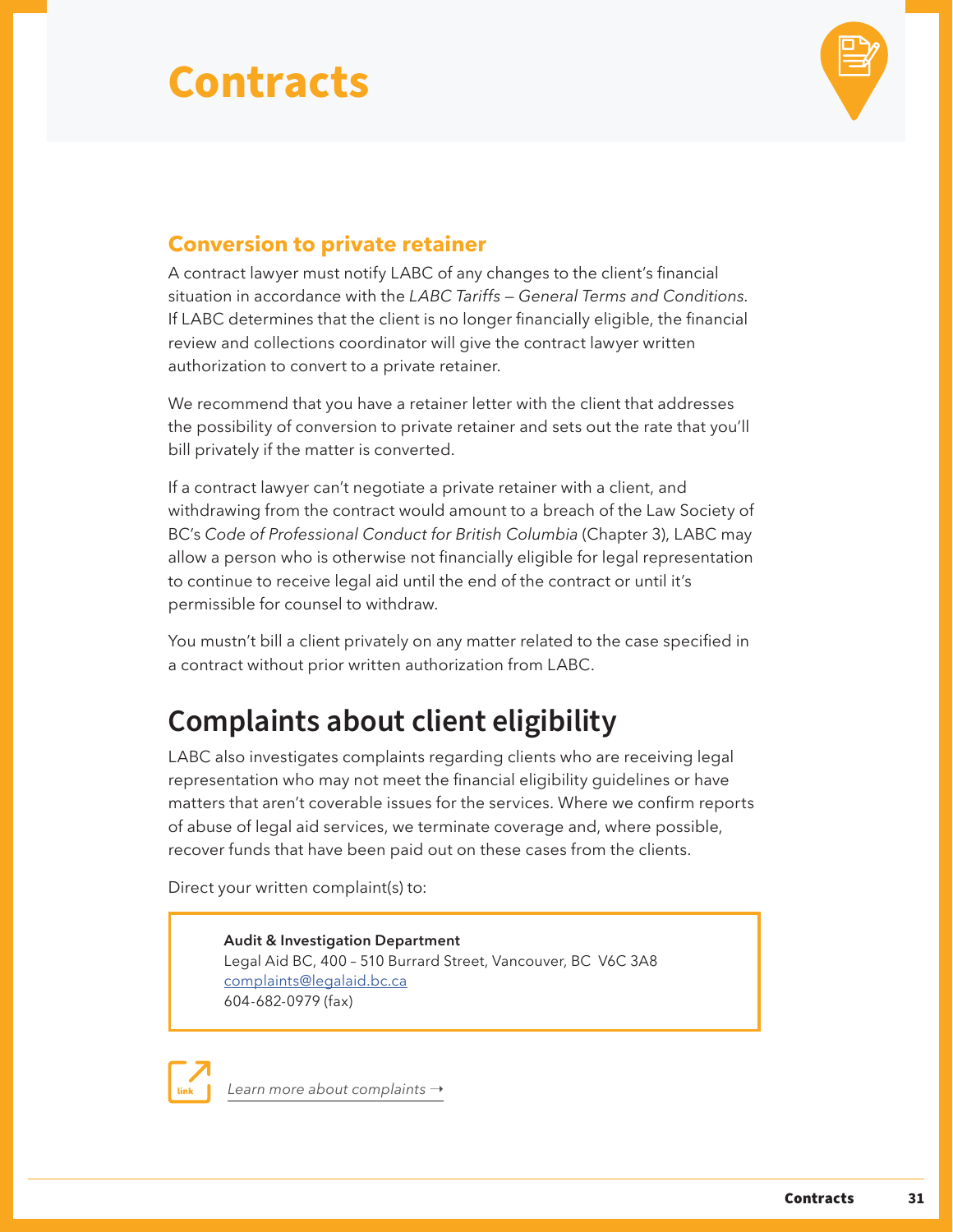## <span id="page-34-0"></span>**Areas of Law**



LABC provides legal representation and advice services in the following areas of law.

#### *[Criminal](#page-35-0)*

[Legal representation](#page-35-0) [Legal advice](#page-41-0) [The tariff](#page-44-0) [Enhanced fee cases](#page-45-0) [Rowbotham applications](#page-45-0) [Appeals](#page-46-0)

#### *[Family](#page-47-0)*

[Objective of family legal aid services](#page-47-0) [Legal representation](#page-48-0) [Legal advice](#page-51-0) [The tariff](#page-54-0) [Appeals](#page-54-0)

### *[Immigration](#page-59-0)*

[Legal representation](#page-59-0) [Legal advice](#page-61-0) [The tariff](#page-62-0) [Appeals to the Refugee Appeal Division](#page-62-0) [and Judicial Reviews](#page-62-0)

### *[Prison](#page-63-0)*

[Legal representation](#page-63-0) Judicial r[eviews](#page-64-0)

### *[Child protection](#page-55-0)*

[Parents Legal Centres](#page-55-0) [Legal representation](#page-55-0) [Legal advice](#page-57-0) [The tariff](#page-58-0) [Appeals](#page-58-0)

#### *[Mental health](#page-65-0)*

[Legal representation — hearings](#page-65-0) [General criminal law cases](#page-66-0)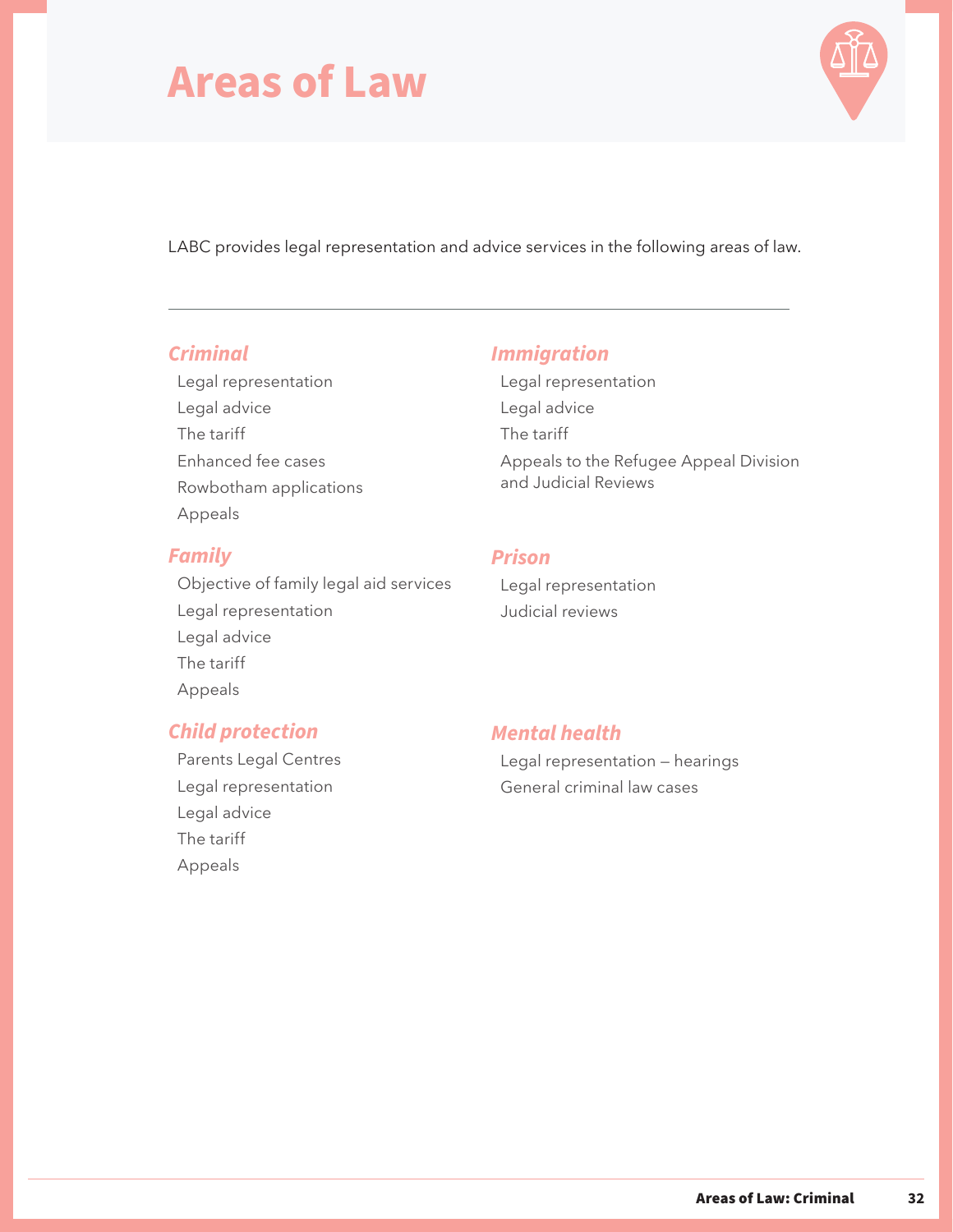## <span id="page-35-0"></span>**Areas of Law**



## **Criminal**

This section describes the legal representation and advice services that we provide for criminal law matters in BC courts. It also explains the *Criminal Tariff*, our Criminal Case Management program, enhanced fee cases, and Rowbotham applications and appeals.

*[Find out about criminal law information resources on page 66](#page-68-0) →* 

### **Legal representation**

LABC provides legal representation services for the following applicants and issues.

#### *Adults*

page

Persons who qualify for legal aid on coverage and financial grounds are entitled to full representation by a lawyer under a Criminal Standard Contract. This allows the lawyer to provide all reasonable and necessary services to defend the client, including conducting a trial.

Limited representation in the form of a Criminal Early Resolution Contract (CERC) is available where the applicant:

- doesn't face a risk of jail; or
- faces a risk of jail and has a higher household monthly income; and
- isn't going to trial.

Under a CERC, defence counsel can review disclosure, advise the client, negotiate with Crown, and represent the client in a non-trial resolution, but cannot take the case to trial.

*Find out about financial eligibility* →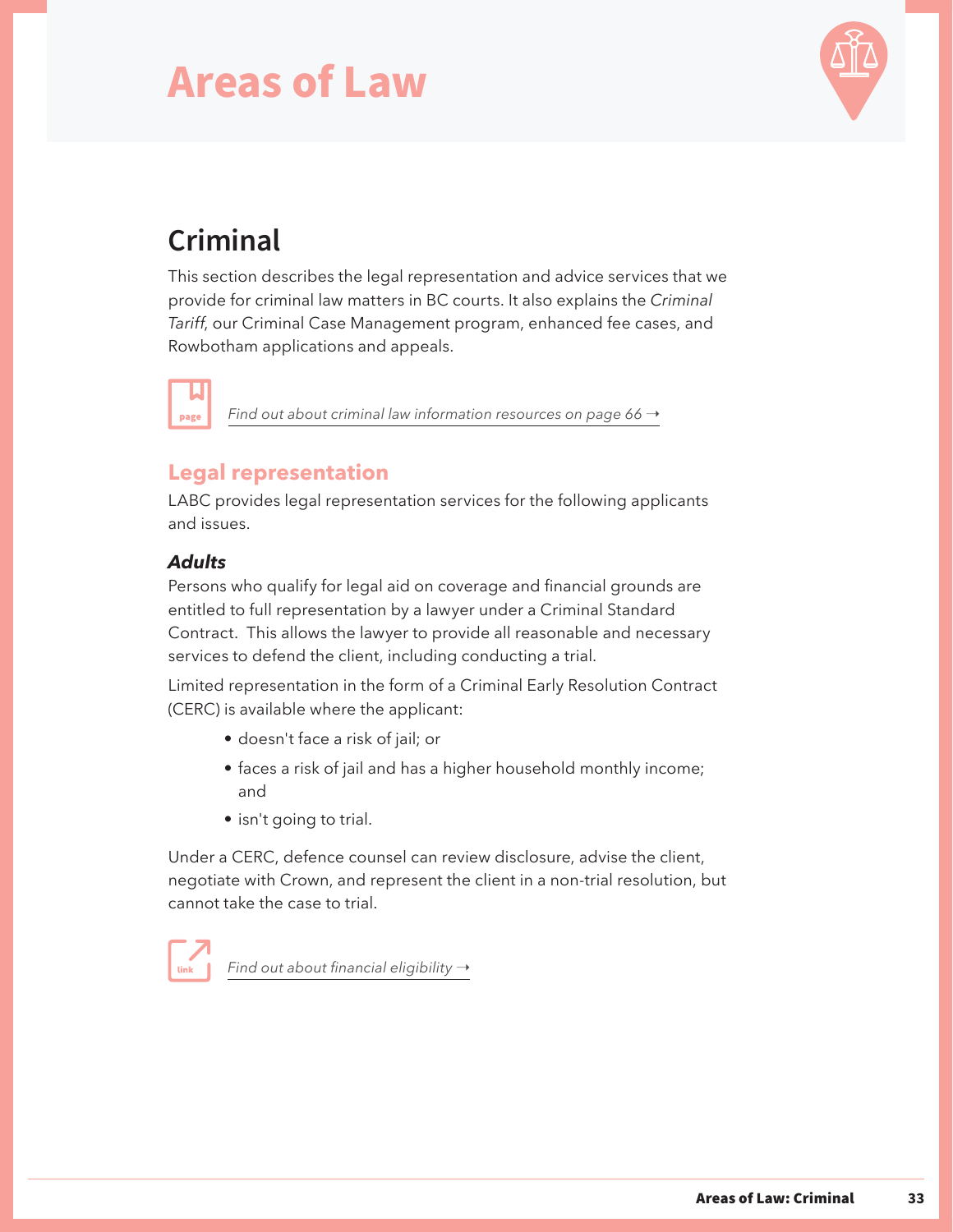

#### *Youths*

Youths charged under the *Youth Criminal Justice Act (YCJA)* are eligible for legal representation regardless of their financial situation. If a person is over 18 but is facing a *YCJA* criminal offence, LABC will provide legal aid coverage until the *YCJA* case is completed.

Youths charged under provincial statutes, including the *Motor Vehicle Act*, must meet LABC financial and coverage criteria for legal representation.

Permanent or temporary wards of the Ministry of Children and Family Development get representation through that ministry, not through LABC. This applies to youths who are in care pursuant to a court order. Youths under short-term voluntary care agreements are eligible for legal aid, since the ministry isn't responsible for providing counsel.

#### *Criminal Case Management program*

**Case Management** [lawyer.support@legalaid.bc.ca](mailto:lawyer.support@legalaid.bc.ca?subject=) 604-601-6155 and 604-681-7963 (fax)

The Criminal Case Management (CCM) program is designed to help LABC better predict costs in long trials, efficiently allocate legal aid funding, and provide appropriate resources to represent clients in serious criminal cases.

CCM applies to all criminal cases where hearings are scheduled for more than 20 half-days (i.e., 10 trial days) or preparation of the case is anticipated to exceed 75 hours. For cases that meet these criteria, counsel must complete and submit a Criminal Case Management Questionnaire with a budget proposal for the case, including fees and significant disbursements (e.g. experts, travel). If approved, LABC will issue a specific CCM contract to counsel. Rather than the block fee tariff, CCM cases are paid on an hourly basis for preparation and court attendance within the limits specified in the approved budget.

[See the CCM policy and procedures](https://legalaid.bc.ca/lawyers/caseManagement)  $\rightarrow$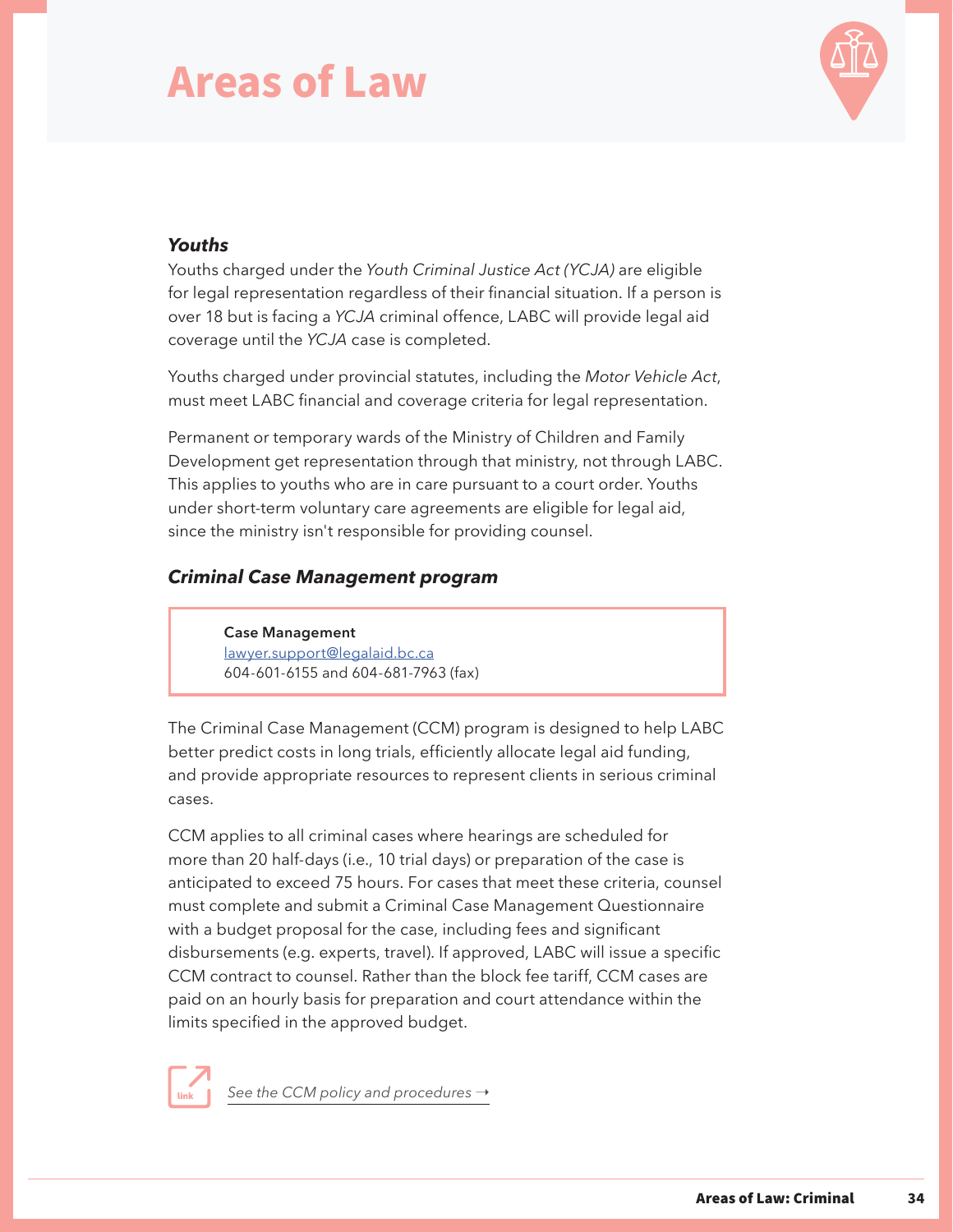

#### *Criminal Early Resolution Contracts (CERCs)*

Out-of-custody duty counsel services are limited by what counsel can accomplish on the day of their assignment. To extend services to a range of clients who do not qualify for full standard referrals, LABC offers CERCs to financially qualified clients. Risk of jail need not be demonstrated to issue a CERC and the financial income thresholds are \$1,000 per month higher than for standard contracts.

CERCs combine elements of summary advice and representation. CERCs are issued for individual clients and last up to six months. CERCs allow the client to meet with a lawyer at a mutually convenient time, review police reports, and decide whether to pursue resolution with Crown. If the matter is not suited to resolution, the retainer will end once the client has received summary advice and guidance to either represent themselves or retain legal assistance.

CERCs are designed to encourage appropriate resolution before matters are set down for trial. If counsel resolves the charges, the LABC tariff pays the same for the resolution as a standard contract of representation including Gladue fees. Only pre-trial conference fees and trial fees are excluded from a CERC.

If a client should take their matter to trial and you believe the circumstances meet our standard coverage criteria, we encourage you to contact the issuing office to seek a review. Counsel in consultation with the client may be aware of significant circumstances that were not considered when the original coverage decision was made.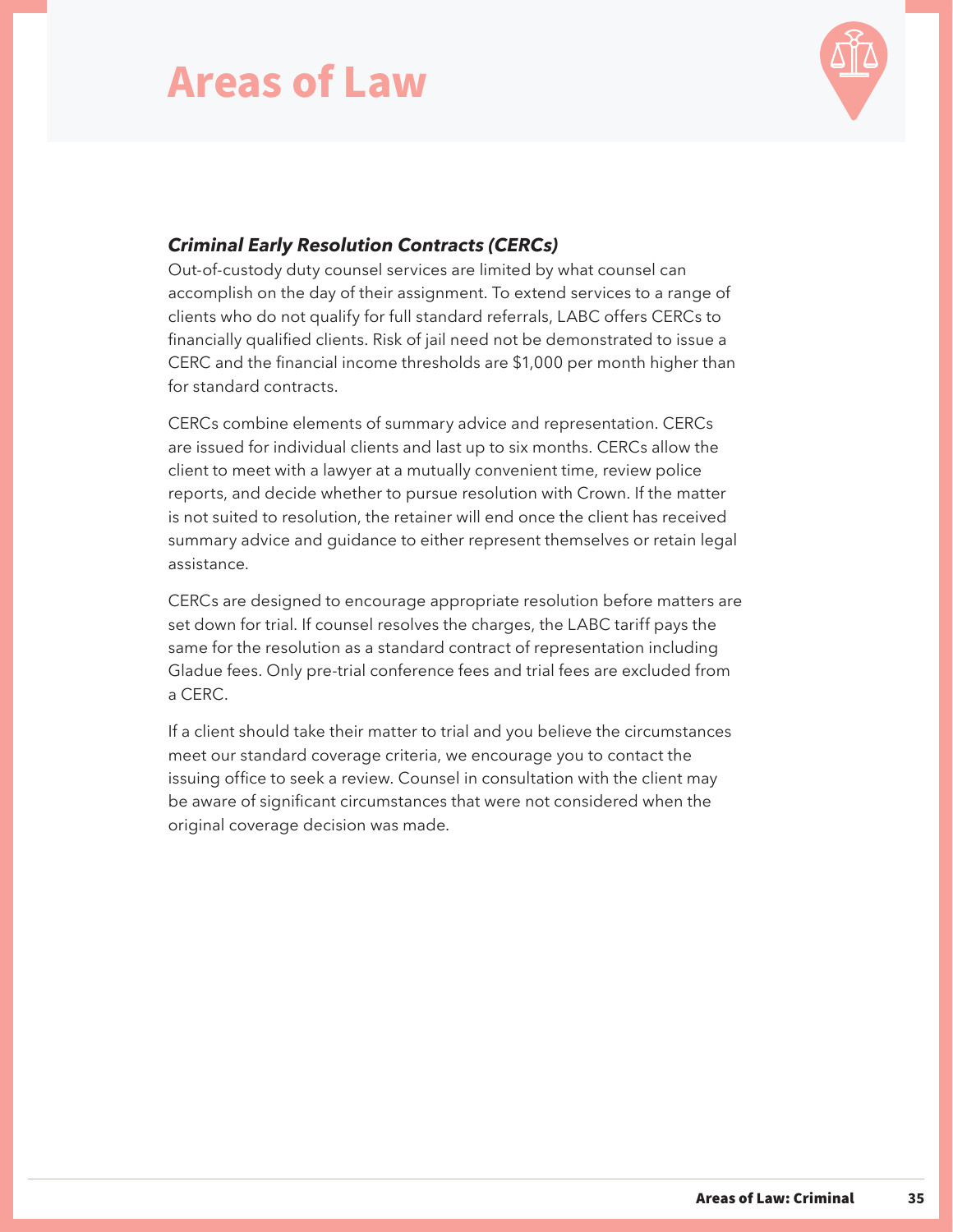



**Note:** LABC uses *Aboriginal* and *Indigenous* interchangeably to refer to anyone

#### *Gladue rights for Indigenous people*

Section 718.2(e) of the *Criminal Code* (enacted in 1996) mandates restraint in the use of imprisonment as a sanction in sentencing, and calls for particular attention to the circumstances of Indigenous offenders.

The Supreme Court of Canada interprets s. 718.2(e)'s application to Indigenous offenders in *R. v. Gladue* (1999), noting the over-incarceration of Indigenous people in Canada, the systemic discrimination they experience throughout our criminal justice system, and their unique perspectives and traditions with respect to responding to wrongdoing.

People who are Indigenous (status and non-status Indians, Métis, and Inuit) have rights under the *Criminal Code* known as Gladue rights. Gladue refers to the special consideration that judges must give an Indigenous person when sentencing or setting bail. In addition to Gladue rights, Indigenous people may be able to have their bail or sentencing hearing in First Nations/Indigenous Court of BC.

As of April 1, 2021, the Gladue Services Department of the BC First Nations Justice Council is responsible for the administration and management of the Gladue reports program in BC. To request a Gladue report for your client, contact the [BC First Nations Justice Council.](https://bcfnjc.com/)

#### *Indigenous Courts*

First Nations/Indigenous Court is held one day a month at the Provincial Court in:

- Duncan
- Kamloops
- Merritt
- New Westminster
- North Vancouver, and
- Prince George.

See the [BC Provincial Court website](https://www.provincialcourt.bc.ca/about-the-court/specialized-courts#IndigenousCourts) for an up-to-date court list.



[Learn more about Gladue and First Nations/Indigenous Court](https://aboriginal.legalaid.bc.ca/courts-criminal-cases) →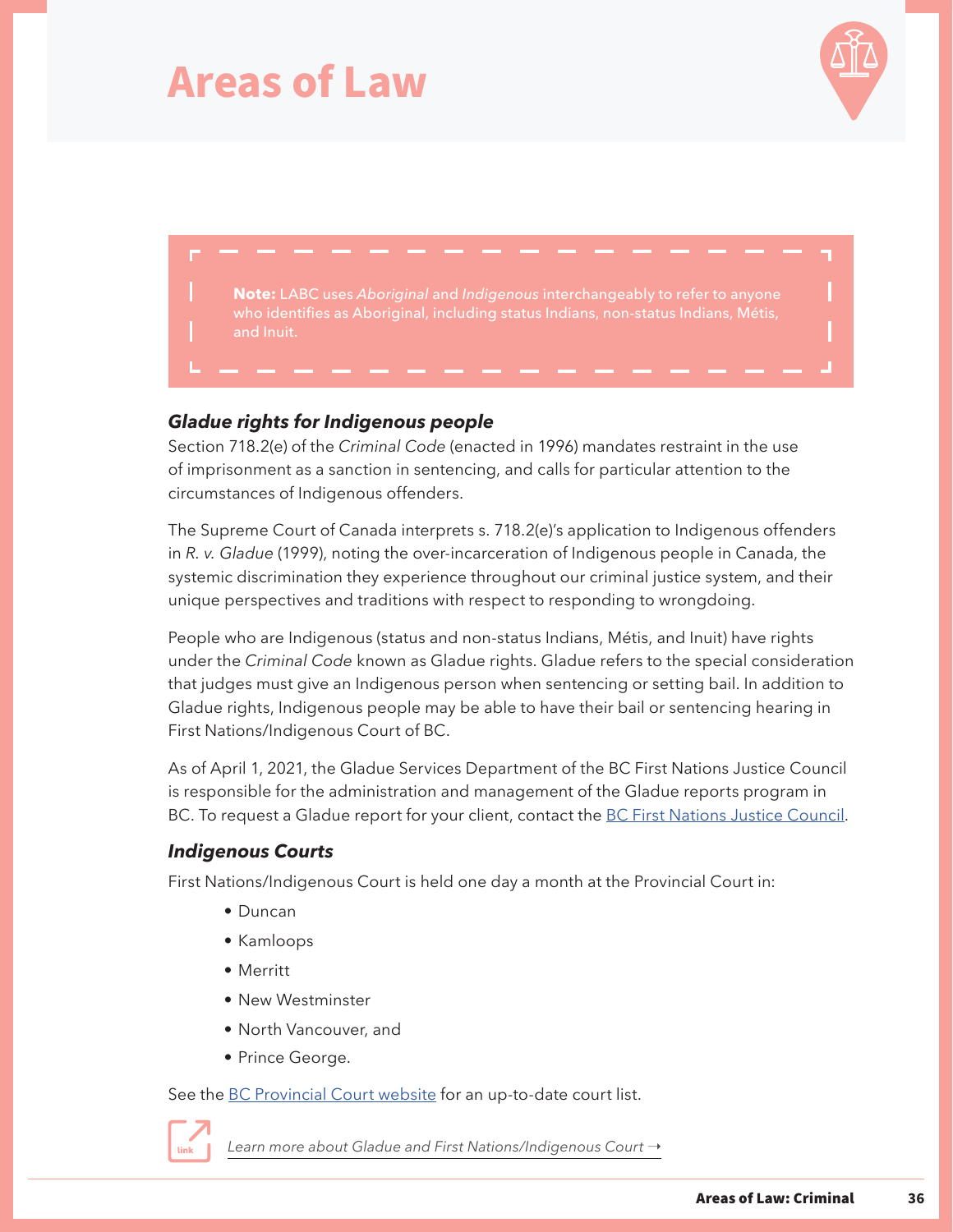

#### *Victims of crime*

Victims and witnesses in proceedings relating to sexual or violent offences are eligible for legal representation in situations where the defence lawyer seeks disclosure of personal records (e.g., counselling or medical records) held by third parties. This is thanks to a funding agreement between LABC and the Victim Services and Crime Prevention Division of the Ministry of Public Safety and Solicitor General.

Victims of crime facing applications to lead sexual history evidence, or defence applications to lead victim records in possession of the accused, are also entitled to legal representation.

Crown counsel will generally initiate a legal aid application on behalf of a victim and such applicants don't have to financially qualify for representation. In most cases, coverage for victims is automatic, but in some cases it requires prior approval from Victim Services. Where coverage is approved, LABC will issue a contract to a lawyer to represent the victim in responding to the application. The contract specifies hours for preparation and attendance.



[Find out more on the Ministry of Justice website](https://www2.gov.bc.ca/gov/content/justice/criminal-justice/bcs-criminal-justice-system/if-you-are-a-victim-of-a-crime/victim-of-crime/financial-assistance-benefits)  $\rightarrow$ 

#### *Witnesses*

LABC provides representation in two limited circumstances:

- The LABC agreement with Victim Services (see preceding section) provides for representation of witnesses served with defence applications to produce records under s.278.3 of the Criminal Code or the common law process set out in *R. v. O'Connor*.
- LABC may consider funding representation for witnesses if the testimony of the witness would create a risk of that person being charged with a coverable criminal offence. Approval for coverage requires prior authorization.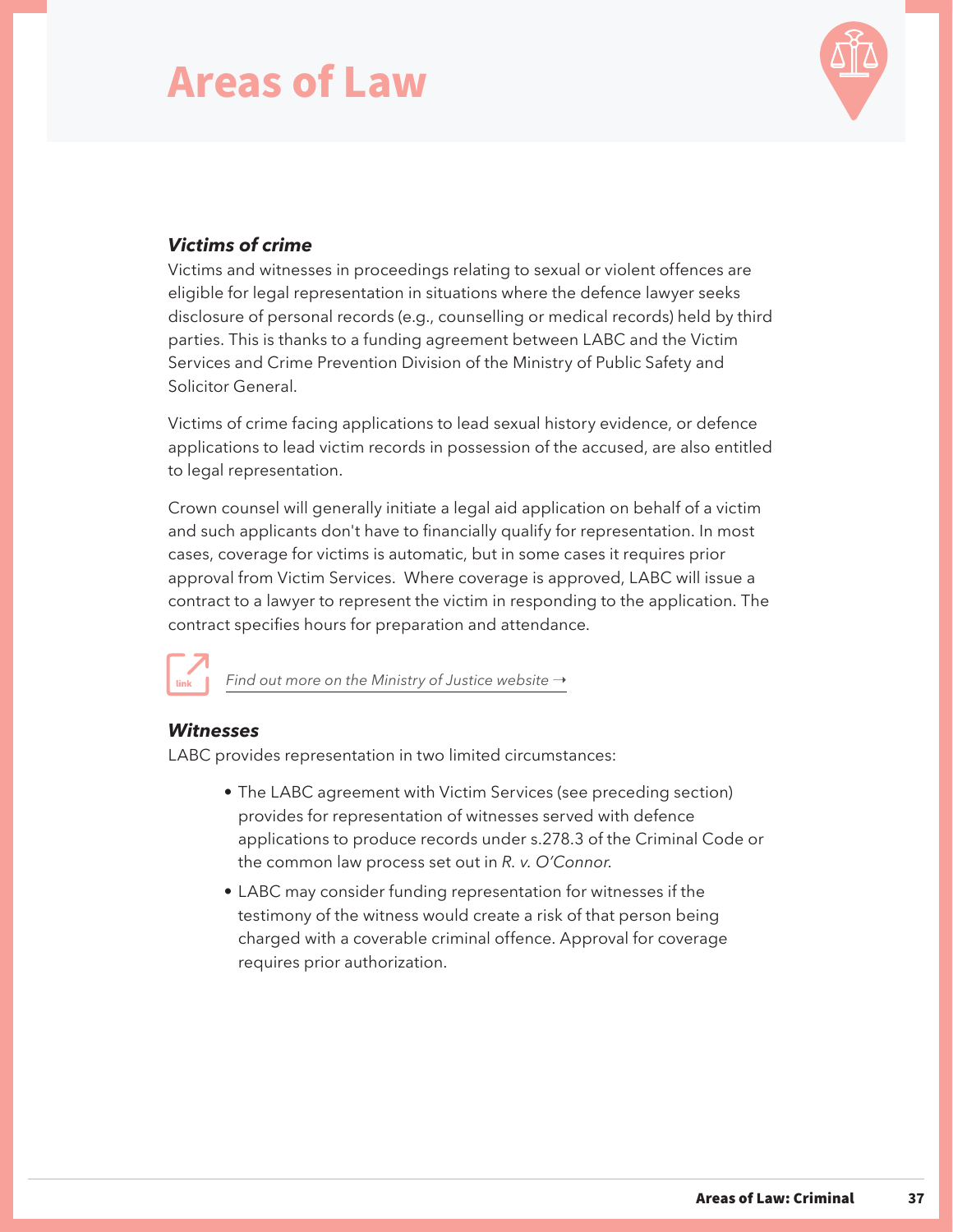

#### *Other types of proceedings*

LABC covers other types of matters such as:

- Extradition hearings.
- Annual review hearings and Review Board hearings for people found unfit or not criminally responsible due to mental disorder under the *Criminal Code*. When hearings are in Greater Vancouver, representation is provided by the Community Legal Assistance Society (CLAS) wherever possible.
- Coroner's inquests. This requires prior approval by the Managing Lawyer, Criminal Law Services. Cases will only be approved if the testimony of the client puts the client at risk in relation to a coverable criminal offence.
- Limited representation where the court has made an order under s. 486.3 of the *Criminal Code* for counsel to cross-examine vulnerable witnesses. These contracts authorize more limited appearances in court, but counsel may continue representation beyond crossexamination if he client consents and the trial will complete within two days. Counsel may also request authorization to continue beyond two days.
- Limited representation where the court has made an order under s.672.24 of the *Criminal Code* appointing counsel for the purposes of determining whether an accused is fit to stand trial.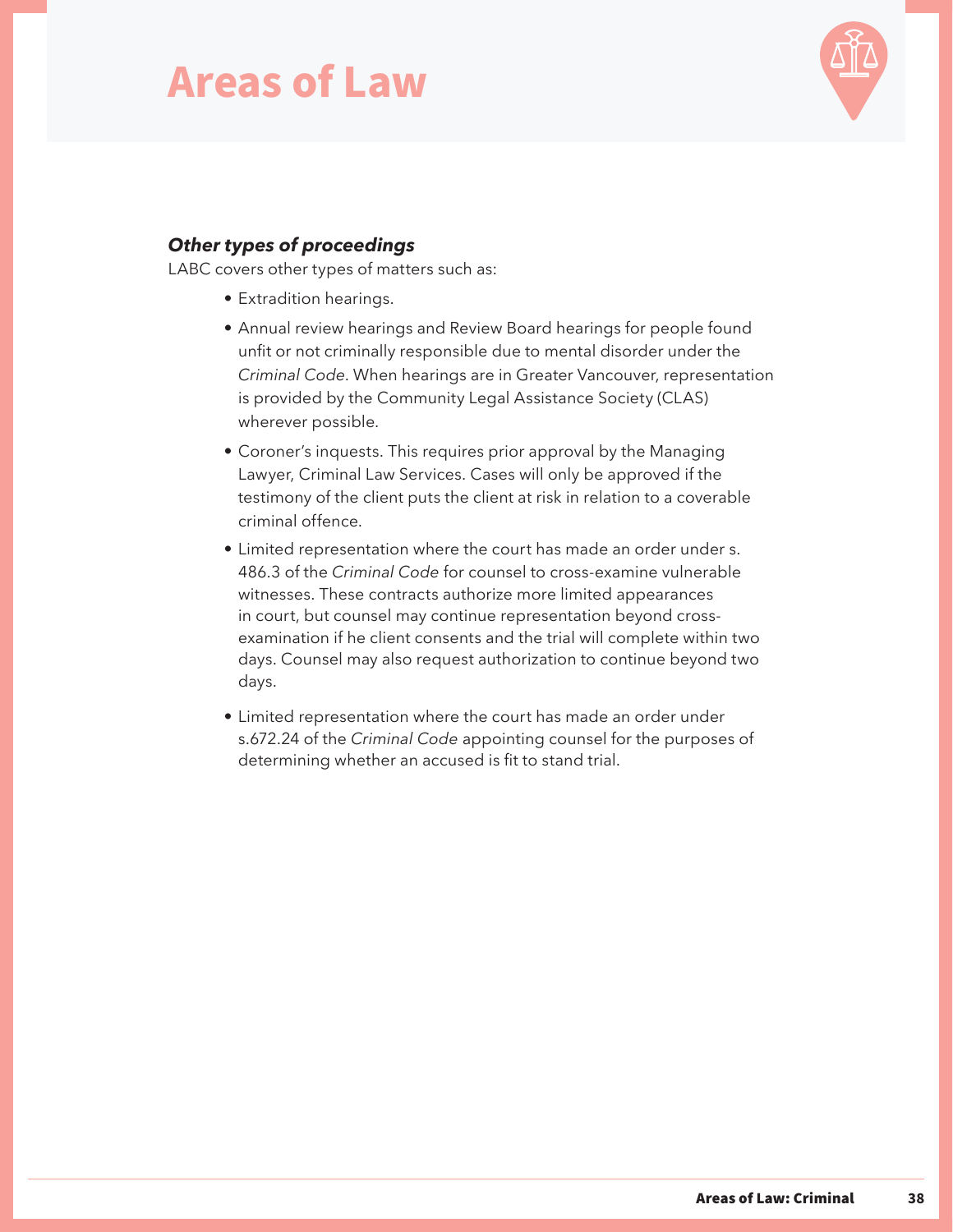

#### *Duty counsel*

Duty counsel are assigned to provide brief service to all accused who want help, regardless of their financial situation. Duty counsel are provided throughout the province.

Duty counsel assignments specify a date, a court location, a service (in-custody or out-of-custody), and a number of authorized hours. Duty counsel are paid at their applicable tiered hourly rate. Criminal duty counsel assignments are scheduled by local agents' offices or by the Duty Counsel Coordinator in Vancouver. Billings for duty counsel must be submitted within two months of each assigned date of service.

LABC maintains rosters of lawyers who have been selected to provide duty counsel services in each location and for each service type. In selecting duty counsel rosters, LABC consults with local agents. We consider experience in criminal law, engagement with local legal aid practice, demonstrated skills related to client need, effectiveness in dealing with cases under time pressures, and the ability of LABC to maintain rosters suited to the expected number of shifts. Duty counsel opportunities vary considerably by location.

#### In-custody duty counsel

In-custody duty counsel ensure that all accused who have been arrested and detained have representation for bail hearings. When bail hearings can be conducted the same day, duty counsel provide representation at the bail hearing. When the bail hearing is adjourned to another day, duty counsel make sure that the client will be connected to counsel by their next appearance.

#### Out-of-custody duty counsel

Out-of-custody duty counsel provide summary advice to unrepresented accused appearing in remand court. Out-of-custody duty counsel can help clients apply for legal aid, provide summary advice about court procedures, and assist with resolution of cases as time permits. During COVID-19, the priority for out-of-custody duty counsel is to connect the client to a lawyer who can provide services to the client away from the courthouse, often through CERCs.

**COVID-19 NOTICE:** Bail hearings and remand processes in Provincial Court fundamentally changed during the COVID-19 pandemic. These changes started in the North (Region 5) and continue to be developed for other regions. Virtual bail hearings triggered a fundamental rebuild of in-custody duty counsel assignments and responsibilities. Virtual bail hearings are expected to be the default process for the foreseeable future.

During COVID-19 public health restrictions, the Provincial Court has limited personal attendance at courthouses. These procedures affect how out-of-custody duty counsel services can be delivered.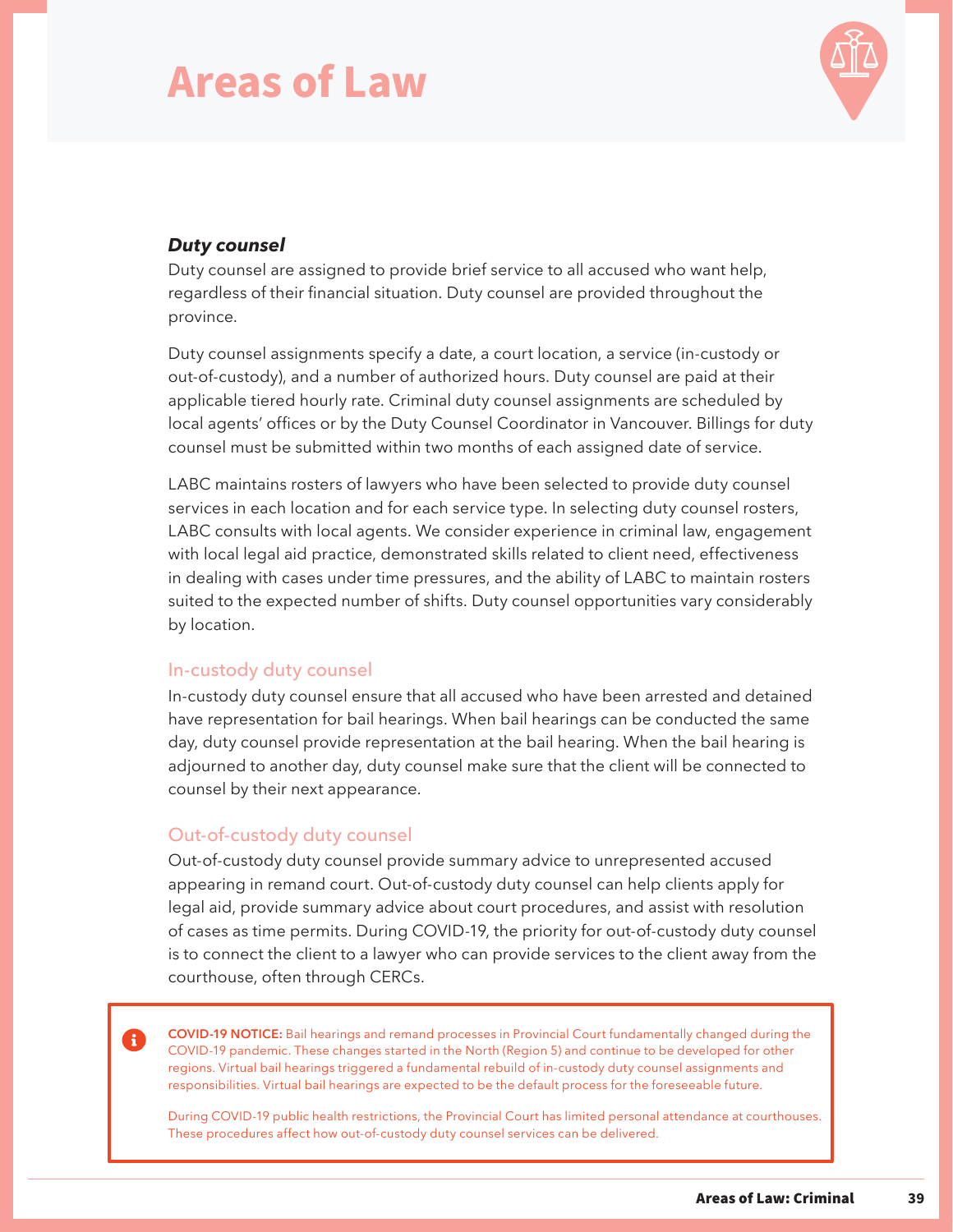

#### Youth court

Duty counsel will provide advice at detention reviews under the *YCJA*. If the case is complicated, duty counsel should advise the client to apply for a Standard Criminal Contract.

If you are interested in duty counsel work, contact the Duty Counsel Coordinator: [dutycounsel@legalaid.bc.ca](mailto:dutycounsel%40legalaid.bc.ca?subject=)

#### *Circuit counsel*

The Provincial Court of BC operates a number of circuit courts in more rural or remote areas of BC. Circuit courts sit irregularly and do not have a permanent registry, judge, or staff. Many circuit courts serve largely Indigenous communities. LABC designates circuit counsel for scheduled sittings of the circuit court, if the location and operation of the court make it impractical or impossible to refer eligible clients to local counsel. Generally, LABC recruits a specific lawyer (or lawyers) who will serve as circuit counsel for a location on a continuing basis. Circuit counsel provide summary advice similar to outof-custody duty counsel and legal representation for qualified individuals. Qualified individuals in circuit locations are only referred to other lawyers if circuit counsel isn't able to act.

LABC generally has a standing contract with a lawyer for each location. Circuit counsel are responsible for handling all eligible cases on a circuit for a fixed half-day or weekly fee. The tariff rate includes all preparation on dates between circuits.

**PDF** 

[See the Duty Counsel Tariff](https://legalaid.bc.ca/sites/default/files/2021-03/DutyCounselApril2021.pdf) →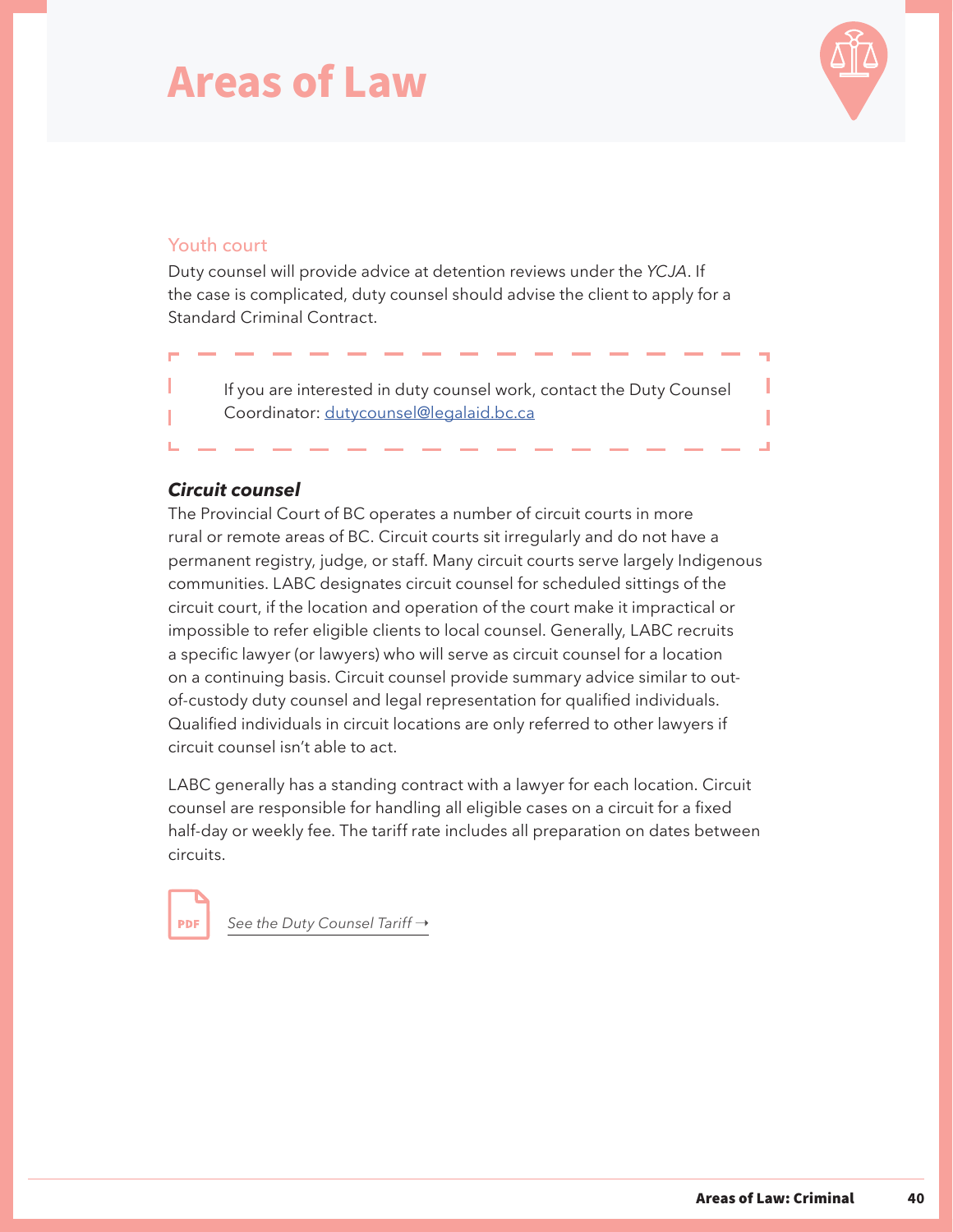

### **Legal advice**

#### *Brydges Advice Line*

The Brydges Advice Line is a province-wide toll-free telephone service available 24 hours a day, 7 days a week. LABC contracts with a third-party contractor to deliver this service. People can call to speak to a lawyer if they're:

- arrested, or
- aren't yet charged, but are being investigated for a criminal offence by a law enforcement agency, and
- need emergency legal services.

Records of Brydges advice can be obtained through the Brydges service provider if they are needed for subsequent proceedings.

For a person arrested for murder, manslaughter, or attempted murder, the on-duty Brydges lawyer will generally engage a local senior member of the criminal defence bar who can provide an in-depth consultation. LABC maintains a separate roster of on-call senior lawyers to provide this augmented service.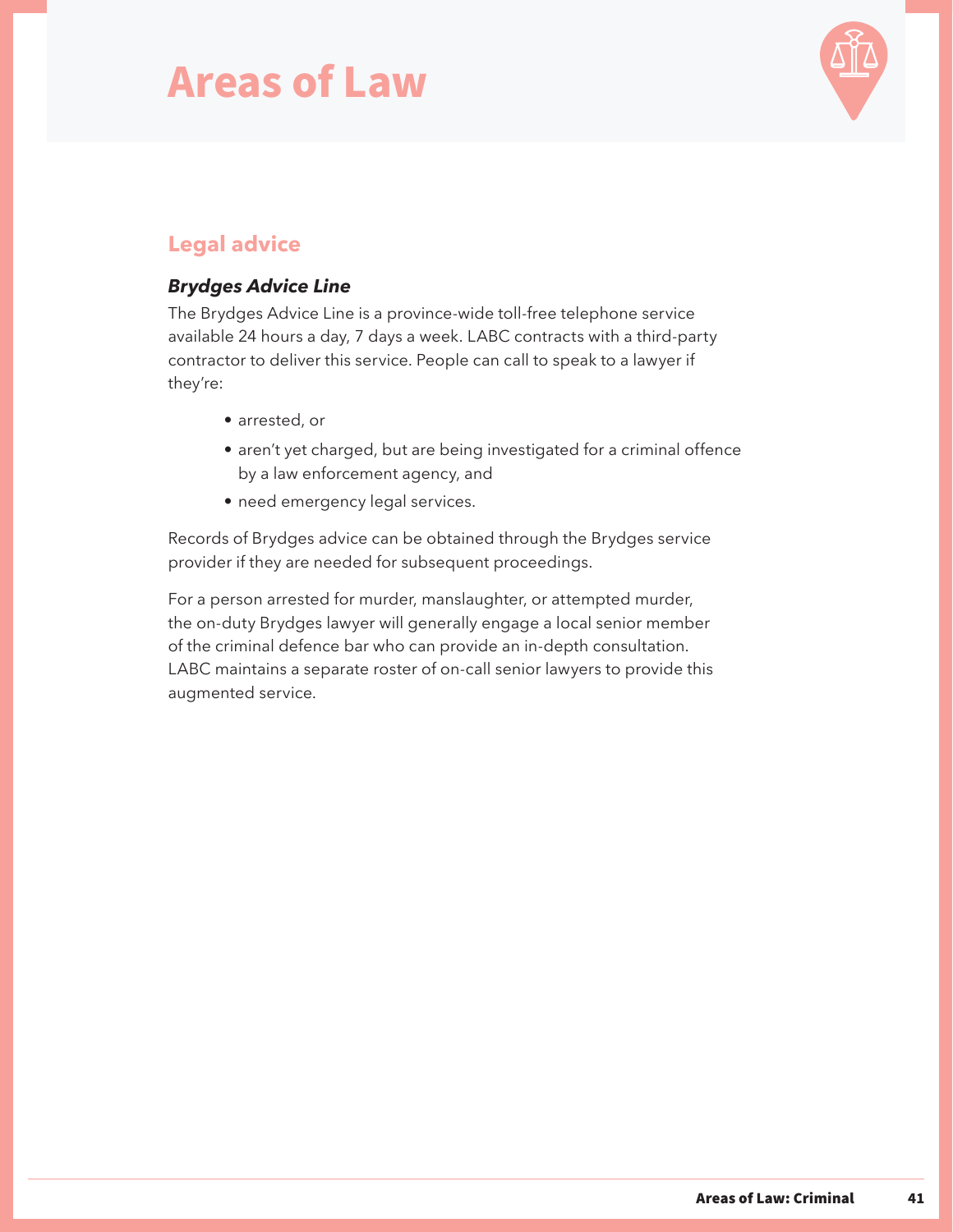

### **The tariff**

 **Category of offence**

Most criminal law services are paid according to block fees that are based largely on court appearances and include preparation time. For example, LABC doesn't pay separately for case preparation and research, meetings with clients (unless visiting a client in custody), some court appearances such as attendances for adjournments, time spent on the telephone and writing correspondence, or time spent interviewing witnesses. All of these services are included in the block fee.

LABC categorizes offences based on seriousness, and the legal fees for services vary according to the category of offence. LABC will periodically review the categories of offence as changes are made to the *Criminal Code.*

| (for the detailed list, see the offence categories listed in the Criminal Tariff) |                                                                                                                                                                                                                                                                                                                                                                                               |
|-----------------------------------------------------------------------------------|-----------------------------------------------------------------------------------------------------------------------------------------------------------------------------------------------------------------------------------------------------------------------------------------------------------------------------------------------------------------------------------------------|
| <b>Administrative</b>                                                             | Includes the least serious offences, such as motor vehicle offences<br>(e.g., driving while suspended), failure to appear in court, or breach of<br>probation.                                                                                                                                                                                                                                |
| <b>Summary</b>                                                                    | Includes most summary or hybrid offences, such as simple assault,<br>Criminal Code driving offences (e.g., dangerous driving), or theft<br>under \$5,000.                                                                                                                                                                                                                                     |
| <b>Indictable</b>                                                                 | Includes most indictable offences, such as more serious assaults,<br>breaking and entering, dangerous or impaired driving causing death<br>or bodily harm, criminal negligence, or conspiracy.                                                                                                                                                                                                |
| Major                                                                             | Includes non-Criminal Case Management cases for the most<br>serious offences, such as murder, attempted murder, manslaughter,<br>aggravated sexual assault, sexual assault with a weapon or causing<br>bodily harm, kidnapping, or dangerous offender and long-term<br>offender hearings. It also includes unlawful confinement or abduction<br>cases where the Crown proceeds by indictment. |

**PDF** 

*[Learn more in the Criminal Tariff](https://legalaid.bc.ca/sites/default/files/2019-05/criminalTariff_May2019.pdf) →*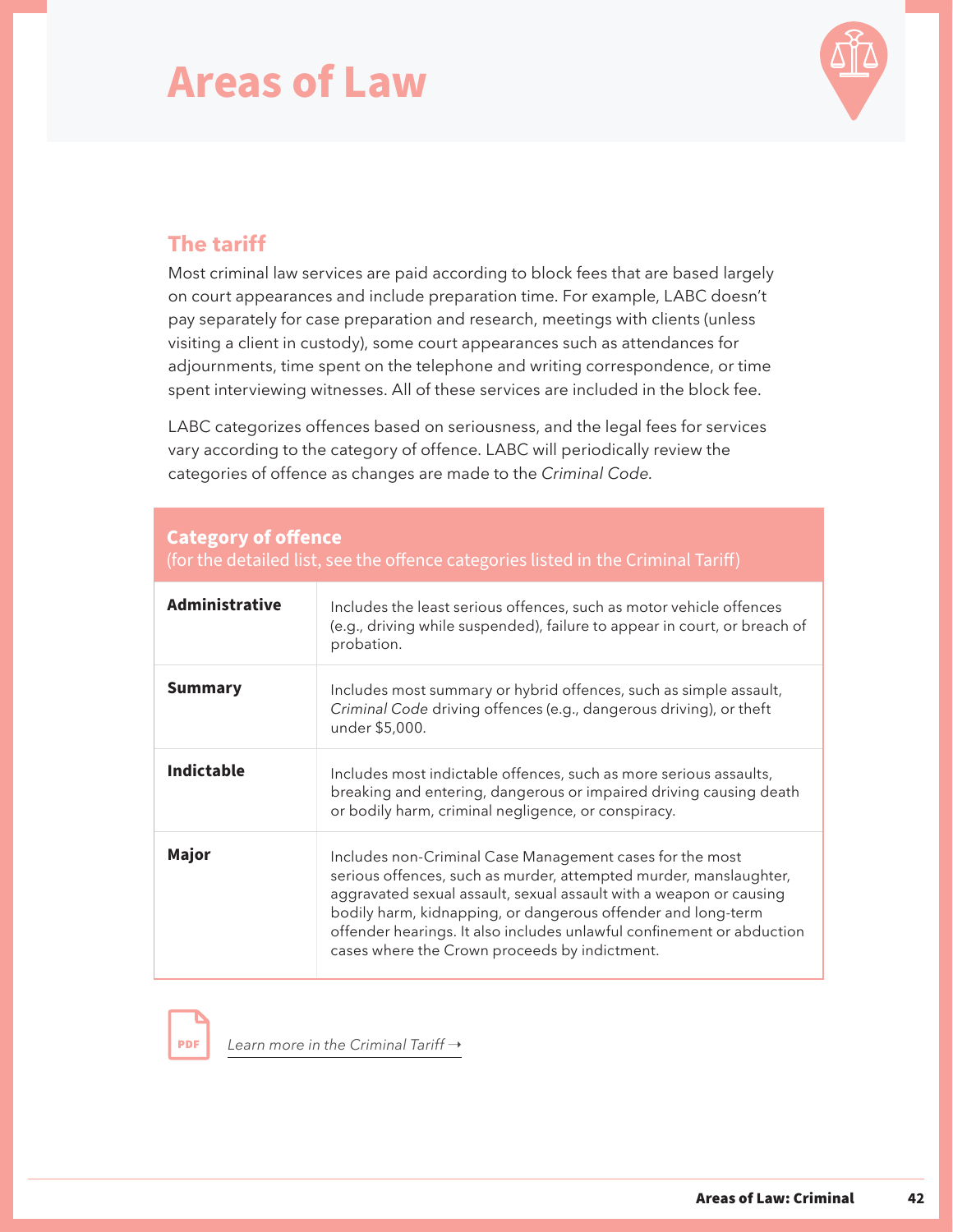

### **Enhanced fee cases**

Enhanced fees may be available for senior counsel in cases that LABC considers to be complex criminal matters. The case must be either a CCM case where the general preparation exceeds 300 hours or a complex criminal appeal.

[Learn more about enhanced fees](https://legalaid.bc.ca/lawyers/enhancedFees)  $\rightarrow$ 

### **Rowbotham applications**

Anyone charged with a serious criminal offence who has been denied a contract can apply to a judge to appoint a lawyer for them in accordance with the decision in *R. v. Rowbotham et al* (1988) 25 O.A.C. 321.

If the application is successful, LABC will appoint counsel and issue the appropriate contract for representation. In some situations, LABC may approve "discretionary coverage" without requiring the applicant to go to court for an order. This is normally done when a client is only slightly above the financial eligibility criteria and the matter is complex.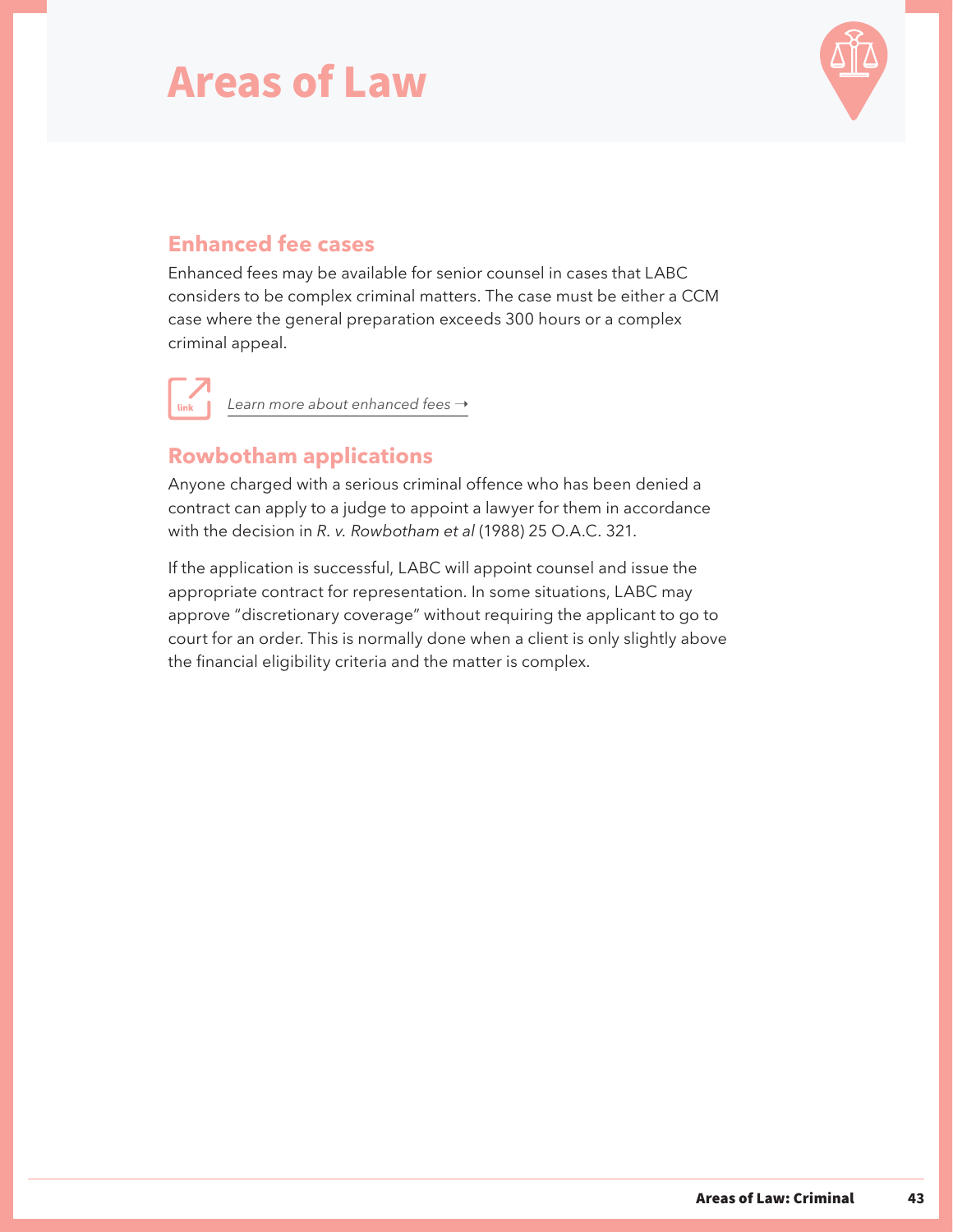

### **Appeals**

**Appeals Section** [helpdesk.appeals@legalaid.bc.ca](mailto:helpdesk.appeals%40legalaid.bc.ca?subject=) 604-601-6085 and 604-682-0956 (fax)

The *Appeals and Judicial Reviews Tariff* contains detailed information about criminal appeals and judicial reviews. The LABC Appeals Section at the Vancouver Regional Centre reviews all appeal requests for merit. LABC only funds criminal appeals that fall under the society's criminal law coverage criteria (e.g., risk of jail, loss of livelihood, etc.) and have a reasonable chance of success.

To get a legal aid contract for a criminal appeal, have your client reapply for legal aid. Then you can either:

- contact the Appeals Section (see above), or
- submit a **Criminal Appeal Opinion Letter Questionnaire** about the case.

#### *Transcripts*

**PDF** 

**Appeals Coordinator** [helpdesk.appeals@legalaid.bc.ca](mailto:helpdesk.appeals%40legalaid.bc.ca?subject=) 604-601-6085 and 604-682-0956 (fax)

Apply to the Appeals Coordinator for approval of appeal transcripts. The court generally orders and covers the cost of transcripts for sentence appeals to the BC Court of Appeal.

[Get instructions on how to order transcripts](https://legalaid.bc.ca/sites/default/files/2019-04/disbursementsApril2019.pdf)  $\rightarrow$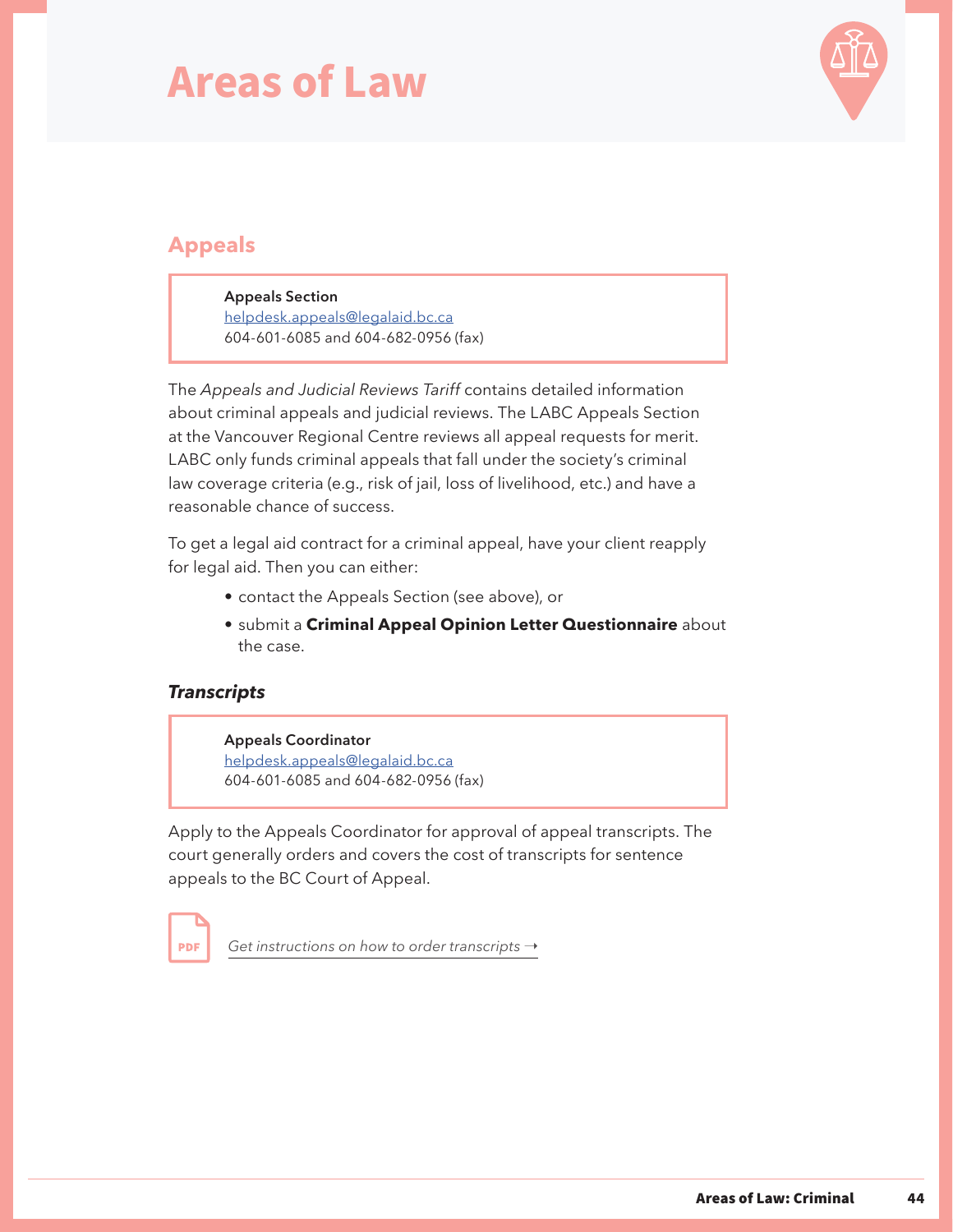

## **Family**

LABC provides legal representation and advice services for family law issues in Provincial Courts and some Supreme Courts throughout BC. This section outlines our objective, our family law services, the Family Tariff, and the appeals process.

page

*[Find out about family law information resources for clients on page 66](#page-68-0)*  $\rightarrow$ 

### **Objective of family legal aid services**

In the BC family justice system, there is increasing emphasis on consensual dispute resolution (CDR), coupled with effective trial representation for cases that require litigation to resolve. LABC has adopted the following policy statement as its fundamental objective for family legal aid services.

To help eligible people resolve their family law legal problems by:

- focusing on the needs of children and families,
- encouraging the use of non-adversarial settlement processes, and
- supporting court processes to resolve disputes when non-adversarial approaches aren't appropriate or effective.

This reflects the LABC goal of providing legal aid services that are proportionate to client needs, and will guide the organization in its delivery of family legal aid services and its participation in family justice system reform.

#### *Mediation and collaborative law*

LABC recognizes mediation and collaborative law approaches as effective tools in achieving early CDR in family law cases.

Mediation involves the use of a trained, independent facilitator to assist the parties in reaching agreements that accommodate their interests, with the cost of the mediator typically shared by both sides.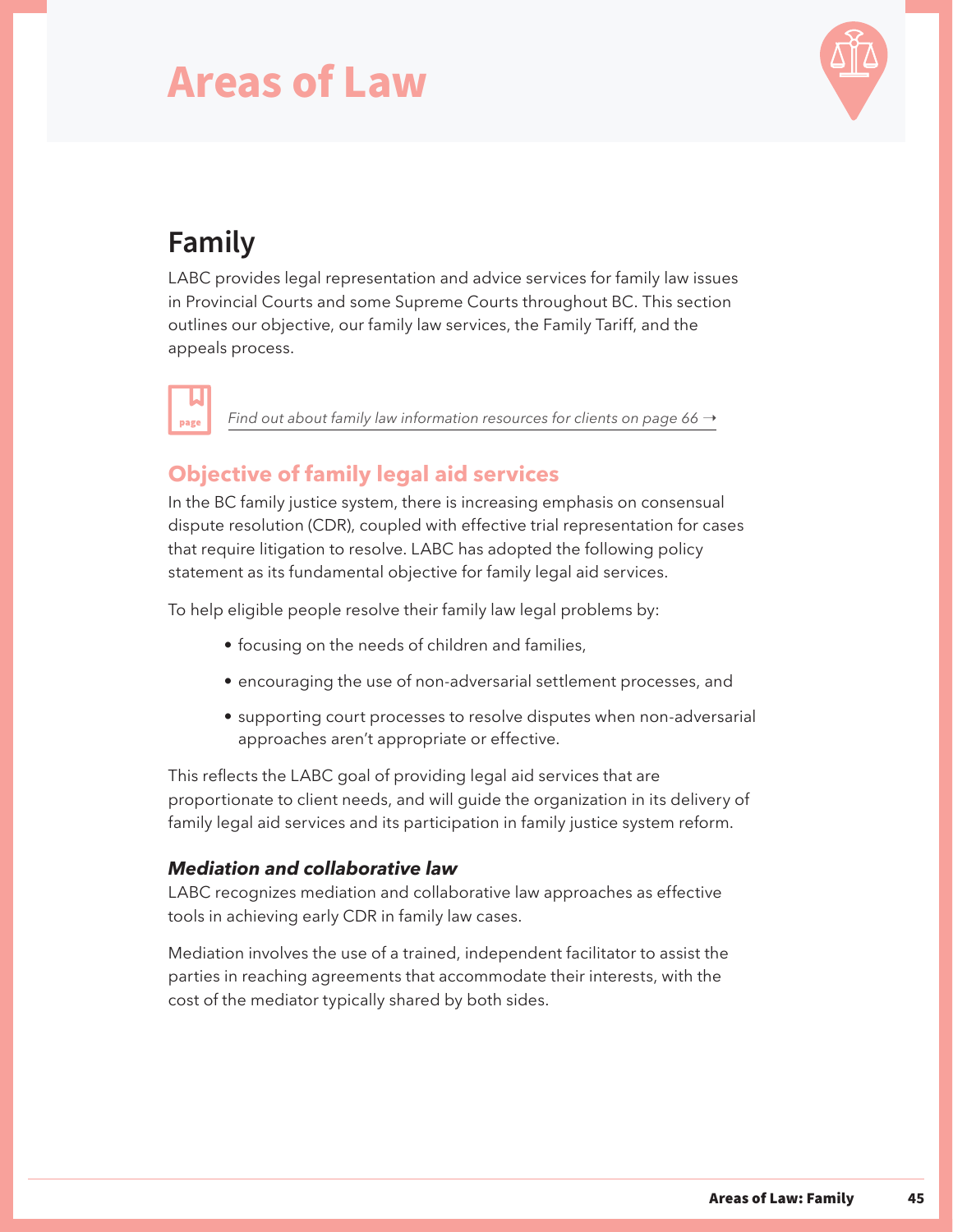

Collaborative law takes a variety of forms, but fundamentally involves a commitment to an interest-based resolution of a dispute without litigation. Some cases feature signed collaborative law agreements stipulating that the lawyers involved will withdraw if negotiations fail and the case proceeds to litigation. Other approaches are less formal, and may simply entail structured settlement negotiations involving the parties and their lawyers ("four-way" meetings).

#### **Legal representation**

Legal representation is governed by the *Family Tariff,* which is divided into:

- Family standard representation contract,
- Family limited representation contract,
- Protection order contract, and
- Extended family services.

#### *Family standard representation contract*

Each family standard representation contract identifies the primary issues for which the contract was granted. These issues generally involve emergency or high-conflict situations.

The services you provide to your client should focus on the primary issues identified on the contract.

If you have time remaining after addressing the primary issues listed on the contract, you may address your client's significant related family legal issues.

If an applicant is covered under the LABC guidelines, you may provide services to obtain the usual relief under the *Family Law Act (FLA)* or the *Divorce Act*, as long as it can be done within the hours provided by LABC. However, LABC won't provide coverage or extend coverage to obtain a divorce only. If more hours are required for clients whose primary issues haven't been resolved, see Extended family services, below.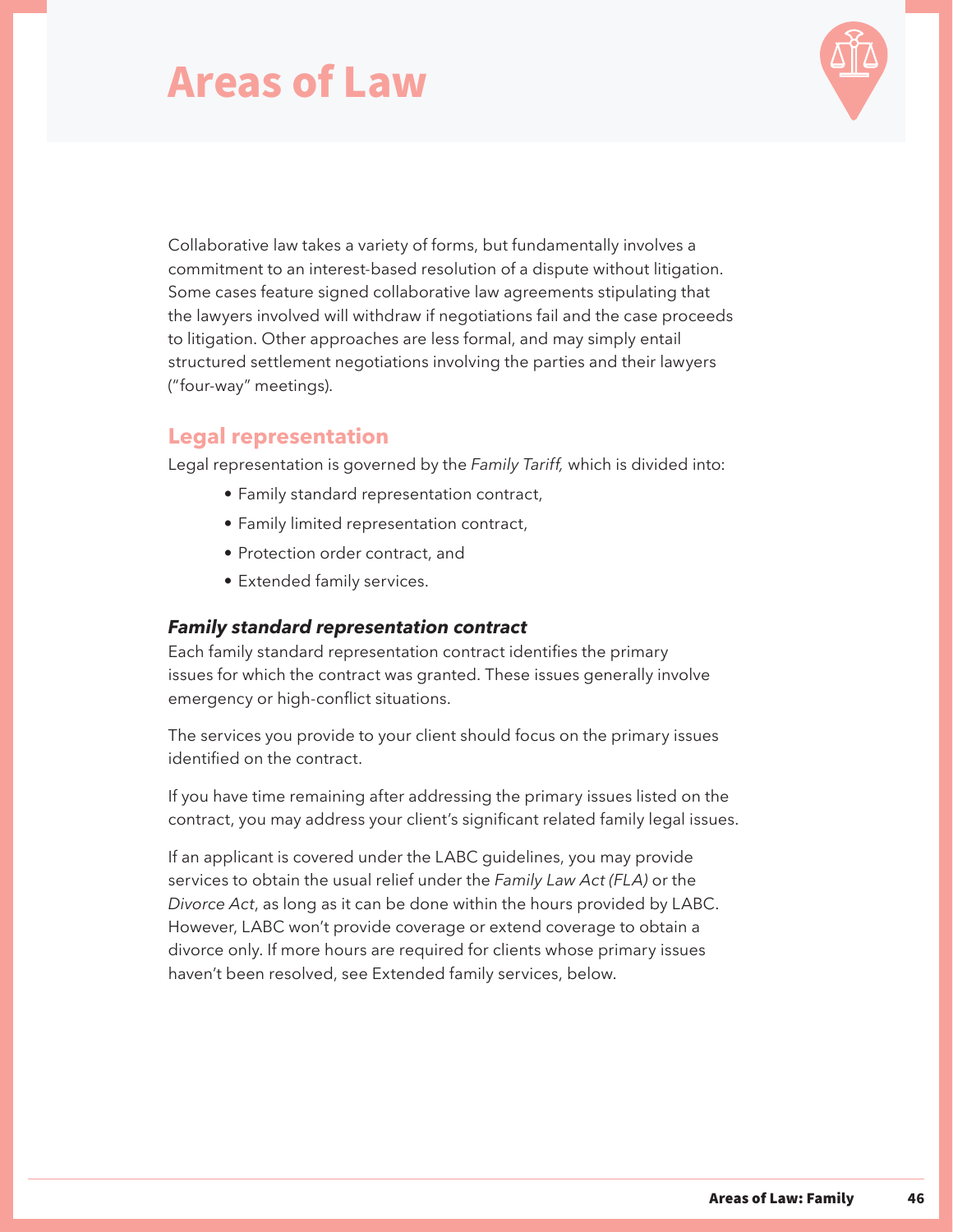

#### *Limited representation contract (trial period)*

You may receive a limited representation contract to provide unbundled services to eligible clients with financial security issues who do not meet the coverage guidelines for a full representation contract. These contracts are intended to provide the client with the assistance necessary to effectively prepare for mediation, negotiate an agreement, or prepare to represent themselves in court.

These contracts are not eligible for extended family services or travel authorization.

If you are issued a limited representation contract and you believe your client is entitled to a family standard representation contract, contact [provincialsupervisors@legalaid.bc.ca](mailto:provincialsupervisors%40legalaid.bc.ca?subject=) to request a reassessment for your client.

Clients must be financially eligible under the LABC guidelines.

#### *Protection order contract*

You may receive a limited contract (protection order only) if your client requires a protection order under the FLA and doesn't otherwise qualify for a family law contract.



*[Learn more in the Family Tariff](https://legalaid.bc.ca/sites/default/files/2019-03/familyTariffOctober2018.pdf) →* 

#### **Eligibility**

Applicants must be financially eligible and have a covered issue. Additionally, if children are involved, applicants must be the parents or parties to the proceedings who are:

- members of the children's immediate or extended family,
- relatives or individuals who have lived with the children in a parental or custodial relationship, or
- members of the community who have a cultural or traditional responsibility toward the children.

Parents who are under the age of 19 can also apply for legal aid if they are dealing with family law matters concerning their child(ren). However, if the applicant is a temporary or permanent ward of the Ministry of Children and Family Development, it's up to the ministry to provide counsel.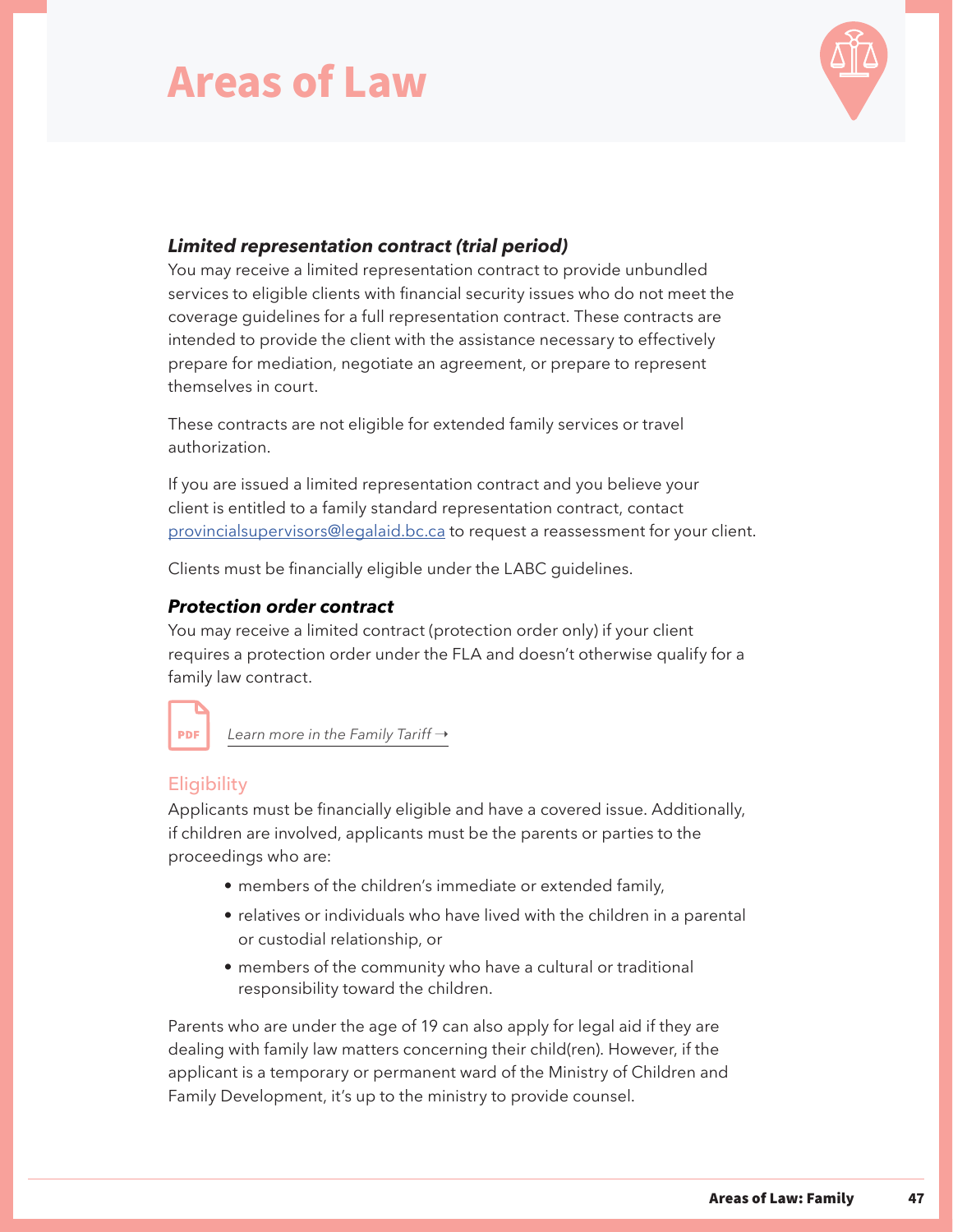

#### *Extended family services*

If you need more time to resolve the primary issues listed on the family contract, you may apply for extended services.

In deciding whether extended services should be granted, LABC considers merit, available budget, and other criteria.

To apply for extended family services, submit an authorization request with your Extended Family Services Opinion Letter, copies of any orders obtained, and any other relevant documents using the Lawyer Portal.

*[Learn more in the Family Tariff](https://legalaid.bc.ca/sites/default/files/2019-03/familyTariffOctober2018.pdf) →* 

LABC takes a discretionary approach to authorization of extended services. LABC uses case management to review opinion letters from counsel and to generally authorize a block of extended services. Where legal issues persist and if funds permit, LABC may, on an exceptional basis, provide further funding.

#### *Settlements and judgments*

Family law contracts may involve applications to recover family assets. In cases where a client receives a judgment or settlement, LABC may require the client to repay the fees and expenses to LABC.

**PDF** 

**PDF** 

[See the Settlements and Judgments policy](https://legalaid.bc.ca/sites/default/files/inline-files/settlementsAndJudgementsPolicy.pdf)  $\rightarrow$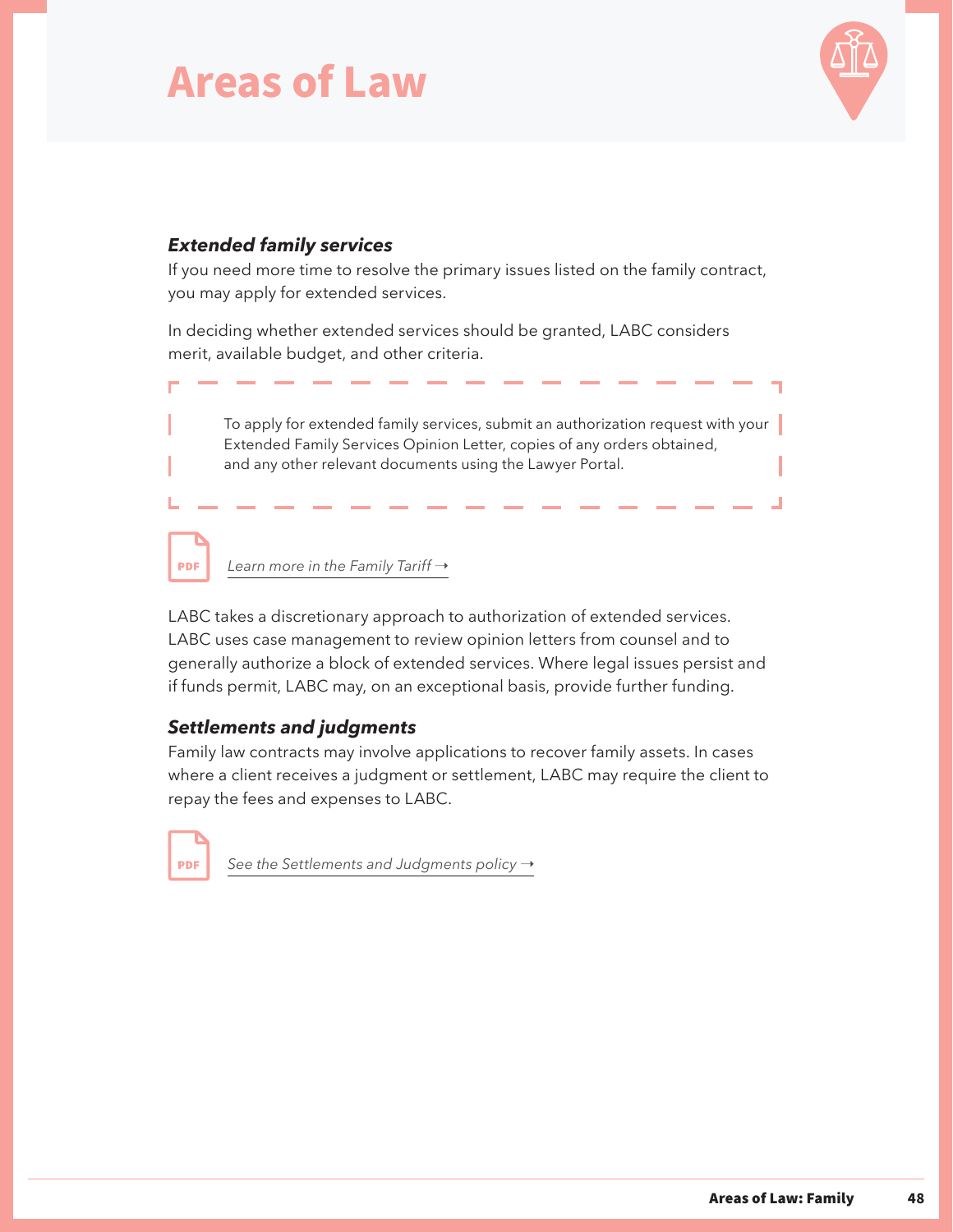

### <span id="page-51-0"></span>**Legal advice**

LABC provides family legal advice through the following services:

- family duty counsel,
- family advice lawyers,
- circuit court, and
- Family LawLINE.

#### *Family duty counsel*

Family duty counsel (FDC) are lawyers scheduled in most Provincial and some Supreme Courts. They give legal advice to financially eligible clients with family law problems involving the *Family Law Act,* the *Family Maintenance Enforcement Act,* the *Child, Family and Community Service Act*, the *Divorce Act*, and the *Interjurisdictional Support Orders Act*.

#### FDC may:

- give legal advice about parenting, child and spousal support, property (limited), tentative settlement agreements, and court procedures;
- speak for clients in court on simple matters such as adjournments, consent orders, priority parenting matters, emergency protection orders, and hearings for uncontested guardianship, contact/parenting time, and support;
- represent clients at Family Management Conferences (if arranged in advance);
- help clients draft documents, review documents to be filed in court, and negotiate and settle issues; and
- prepare for and attend Judicial Case Conferences or Family Settlement Conferences.

Priority is given to clients who have matters in court that day and who meet the LABC income test for legal advice services. Financially eligible clients may receive up to three hours of legal advice. Once these clients have been helped, FDC may help others who need legal advice about family issues (usually 20 to 45 minutes of service, depending on availability).



*Find FDC court locations* →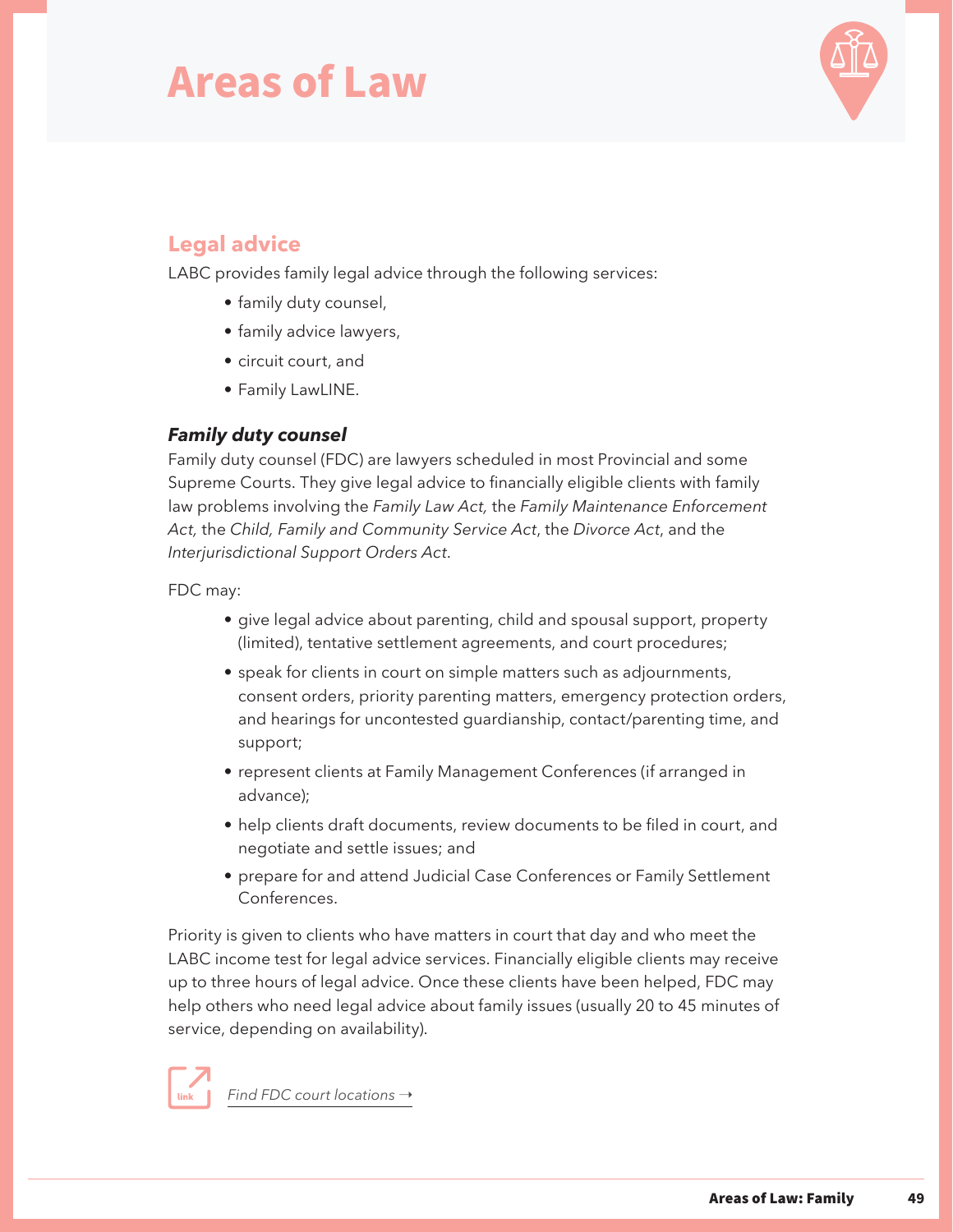

In Provincial Court, FDC services are provided on scheduled family list (remand) days and, in some locations, on non-list days for general advice. Family list days for first-time court appearances are usually one to two days a week in larger communities and once or twice a month in smaller communities. In certain Supreme Court locations, FDC advice services are provided.

In Vancouver and Victoria, the FDC service is co-housed with family justice counsellors in the Provincial and Supreme Court complex to enhance both services. Client files are maintained and counsel can help clients prepare for their case over several meetings.

#### Getting on the duty counsel roster

**Duty Counsel Coordinator** (Vancouver Regional Centre) [dutycounsel@legalaid.bc.ca](mailto:dutycounsel%40legalaid.bc.ca?subject=) 604-601-6066 and 604-601-6195 (fax)

To be eligible for family duty counsel work, you must have:

- a minimum of two years' experience practising family law and a minimum of two years' experience in the court location for which you have applied;
- a sufficient level of expertise in cases under the *Family Law Act*, the *Divorce Act*, and the *Child, Family and Community Service Act* (your history of accepting these types of contracts from LABC will be reviewed to determine your experience); and
- a satisfactory history with the LABC Audit & Investigation Department and the Law Society of BC.

Other considerations include:

- the need for diversity within the roster (e.g., fluency in an additional language),
- family or civil mediation training,
- collaborative law training,
- experience with the *Family Maintenance Enforcement Act*,
- the location of your practice,
- other family duty counsel experience, and
- feedback from stakeholders contacted by LABC.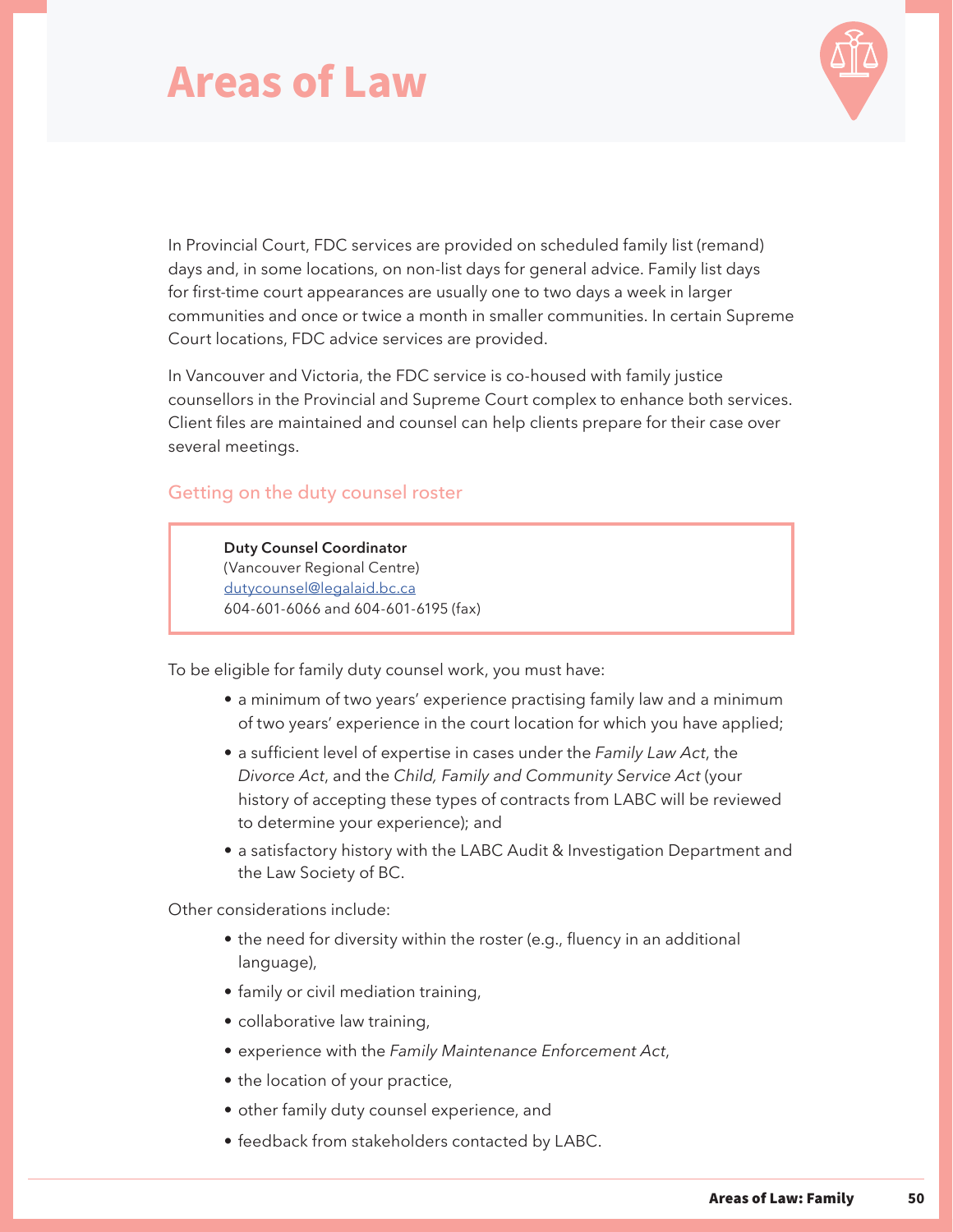

#### *Family advice lawyers*

Family advice lawyers are family duty counsel who provide advice in various locations, unrelated to days that courts are sitting. For example, they serve clients of the Family Justice Services Division in Kamloops, Kelowna, Nanaimo, New Westminster, Prince George, Surrey, Vancouver, Victoria, and in a few other community-based locations.

Financially eligible clients who are referred by a family justice counsellor or child support officer may receive up to three hours of advice on issues concerning parenting and child support, property (limited), tentative settlement agreements, and court procedures.

They can help clients:

- prepare for court appearances,
- follow up on the proceedings,
- prepare for negotiation or mediation, and
- understand their rights and responsibilities.

Clients who aren't financially eligible can still receive an initial 45-minute appointment (with a referral from a family justice counsellor) if they are engaged in mediation.

Family advice lawyers are governed by the *Duty Counsel Tariff*.

#### *Circuit counsel*

LABC provides circuit counsel on some Provincial Court circuit sittings around BC. Circuit counsel can act as FDC on the circuit, and may also provide representation and other services in certain circumstances where approved by LABC. Qualified individuals in circuit locations are only referred to other lawyers if circuit counsel isn't able to act.

#### *Family LawLINE*

Family LawLINE is an LABC telephone advice service for financially eligible people that provides information and next-step legal advice and coaching on family law and child protection matters.

page

*[Find out more in Client Resources on page 67](#page-69-0) →*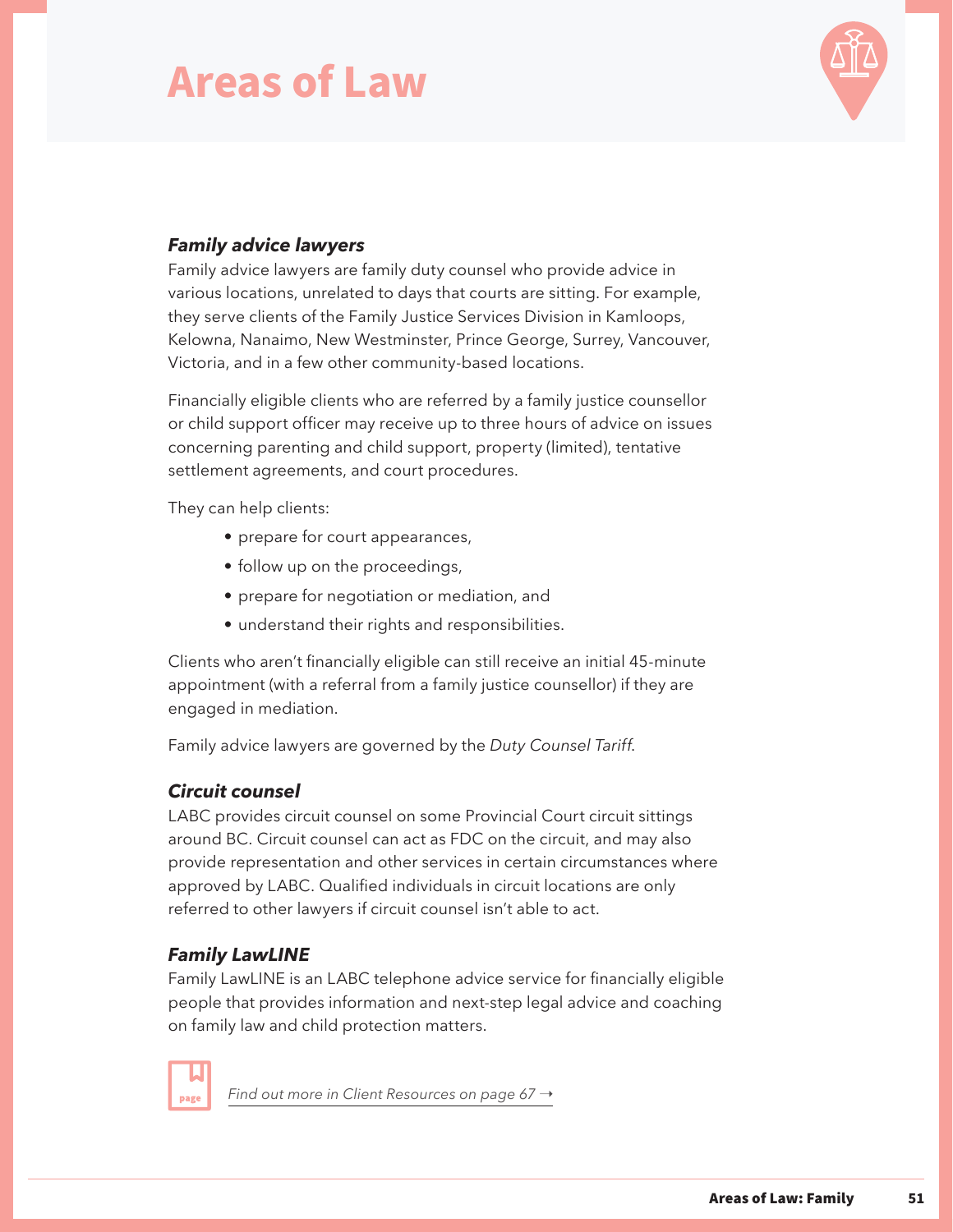

### **The tariff**

The *Family Tariff* includes family standard representation contract, family limited representation contract (FLRC), and extended family services. The tariff for family duty counsel, advice lawyers, and Family LawLINE services can be found in the *Duty Counsel Tariff.*

**PDF** 

*[Learn more in the Family Tariff](https://legalaid.bc.ca/sites/default/files/2019-03/familyTariffOctober2018.pdf) → [Learn more in the Duty Counsel Tariff](https://legalaid.bc.ca/sites/default/files/2019-03/dutyCounselTariffApril2015.pdf) →* 

### **Appeals**

**Appeals Section** [helpdesk.appeals@legalaid.bc.ca](mailto:helpdesk.appeals%40legalaid.bc.ca?subject=) 604-601-6085 and 604-682-0956 (fax)

Family appeals contracts are limited to cases where a child is removed from their parents' care and other matters related to parenting where there's a risk of physical or severe emotional or psychological harm to the children or applicant, or where there is a risk the children will be removed from the jurisdiction.

Apply to the LABC Appeals Section (which will approve funding for an appeal only if there's a reasonable chance of success).

You can:

- call the Appeals Section (see above), or
- submit a [Family Appeal Opinion Letter Questionnaire](https://lssonline.lss.bc.ca/Documents/Family%20Appeal%20Questionnaire.pdf) about the case by email or fax. (You must be logged in to the Lawyer Portal for that link to work.)

*[Learn more about family appeals](https://legalaid.bc.ca/sites/default/files/2019-03/appealsTariffJanuary2017.pdf) →* **PDF**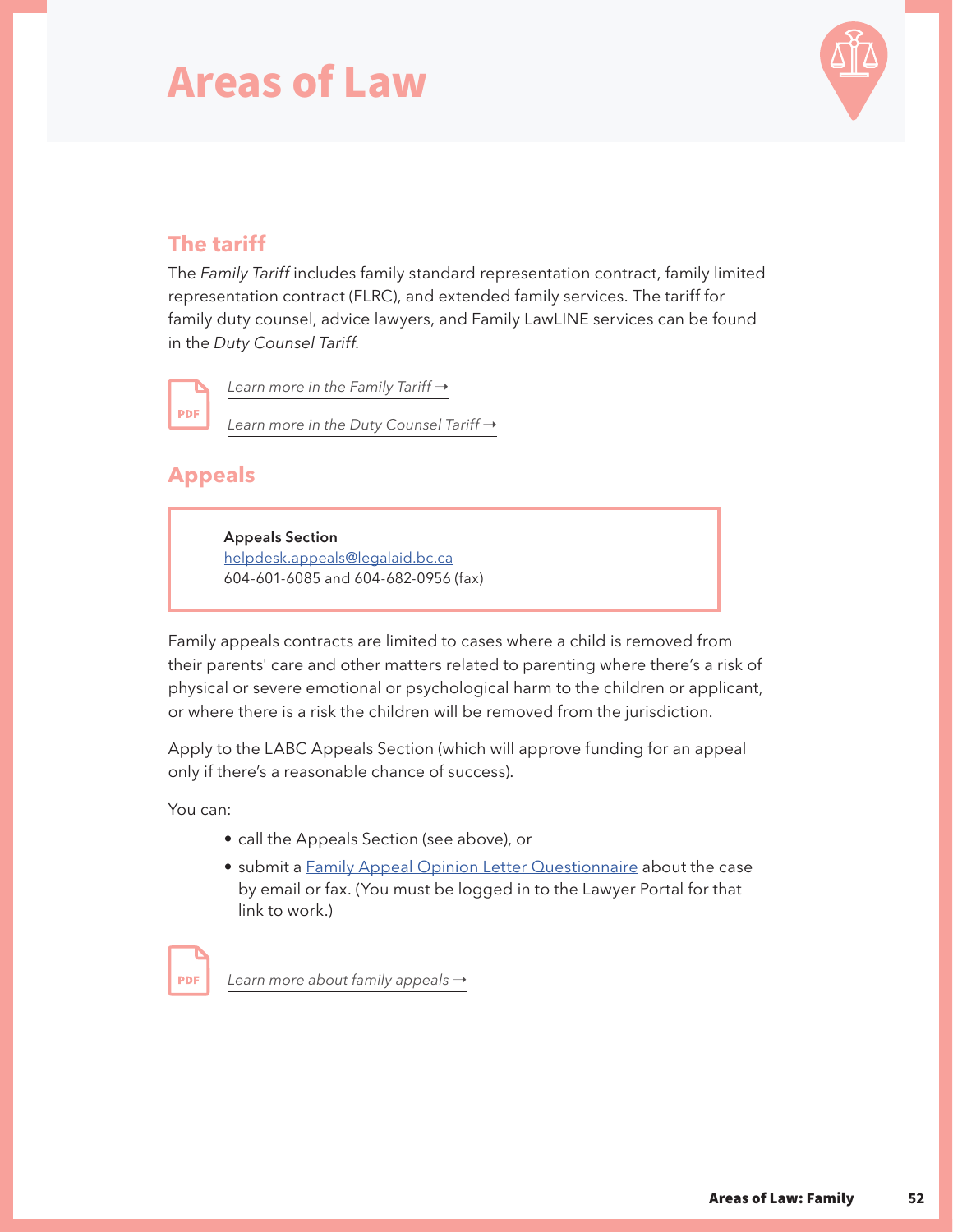

## **Child protection**

LABC provides legal representation and advice services to financially eligible clients who have a legal problem that falls under the *Child, Family and Community Service Act* (*CFCSA*) and LABC coverage guidelines. This section explains our child protection services, the *CFCSA Tariff*, and the appeals process.

*[Find out more in Client Resources on page 67](#page-69-0) →* page

### **Parents Legal Centres**

Parents Legal Centres are available in certain locations to help parents with child protection matters. Wrap-around services are delivered by a staff team of lawyer, advocate, and administrative/intake legal assistant, working together on behalf of families.

*Find out about Parents Legal Centres* →

### **Legal representation**

Where the Parents Legal Centre can't provide services, LABC provides a contract when:

- an applicant's child has been removed by the Ministry of Children and Family Development (MCFD) or a Delegated Aboriginal Agency (DAA),
- MCFD or a DAA is investigating protection concerns and there is risk of the child being removed from the parent's care,
- the applicant and MCFD or a DAA have reached a proposed plan of care for the child and the client requires legal advice about the voluntary care agreement or a safety plan.

LABC may provide a contract when:

- a parent or other eligible adult wants to apply for access to or the return of a child in continuing care; or
- a parent opposes the permanent transfer of a child who is in the continuing care of MCFD or a DAA to a person other than the child's parents, and the parental relationship with the child is at risk; or
- another adult who is not a party (i.e., another family member or member of the child's community) but who wishes to provide temporary or permanent care of a child who has been or may be removed by MCFD or a DAA.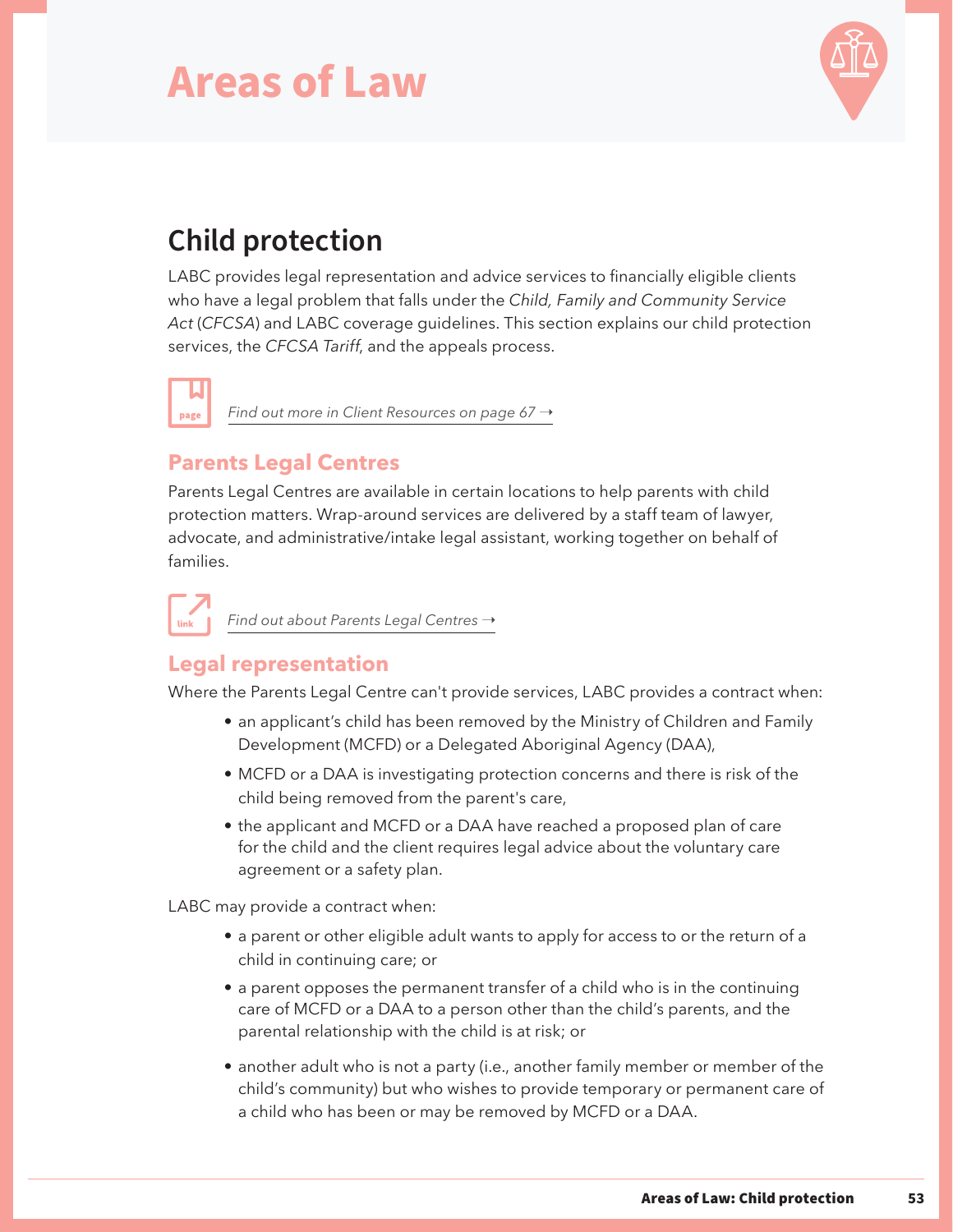

Applicants must be parents or parties to the proceedings who are:

- members of the child's immediate family,
- relatives or individuals who have lived with the child in a parental or custodial relationship, or
- members of the community who have a cultural or traditional responsibility toward the child.

LABC may provide a contract for an applicant who is a family or community member and is not a party to the proceeding but who wishes to provide temporary or permanent care of a child who is at risk of removal or has been removed by MCFD or a DAA.

The *LABC Tariffs* state that the case is ongoing until:

- the children are returned to the family without conditions;
- MCFD (or a DAA) becomes a guardian under a Continuing Custody Order;
- custody of the child is permanently transferred pursuant to s.54.01;
- the Director withdraws all applications, or
- the parenting issues related to a child in care are resolved and you've submitted your final bill.

If, during the life of the contract:

- the child gets re-removed after return or before a Supervision Order has expired, or
- an additional child or children are removed from the client at another time,

contact the referring office to have the new child/children added to the existing *CFCSA* contract and request extended services if more hours are needed.

If MCFD or a DAA is a guardian of a minor parent named in a CFCSA matter, pursuant to either a temporary or continuing custody order, MCFD or the DAA will arrange for appointment of counsel through the Ministry of Justice.

[Learn more about when a CFCSA contract ends](https://legalaid.bc.ca/sites/default/files/2019-03/cfcsaTariffAugust2018.pdf)  $\rightarrow$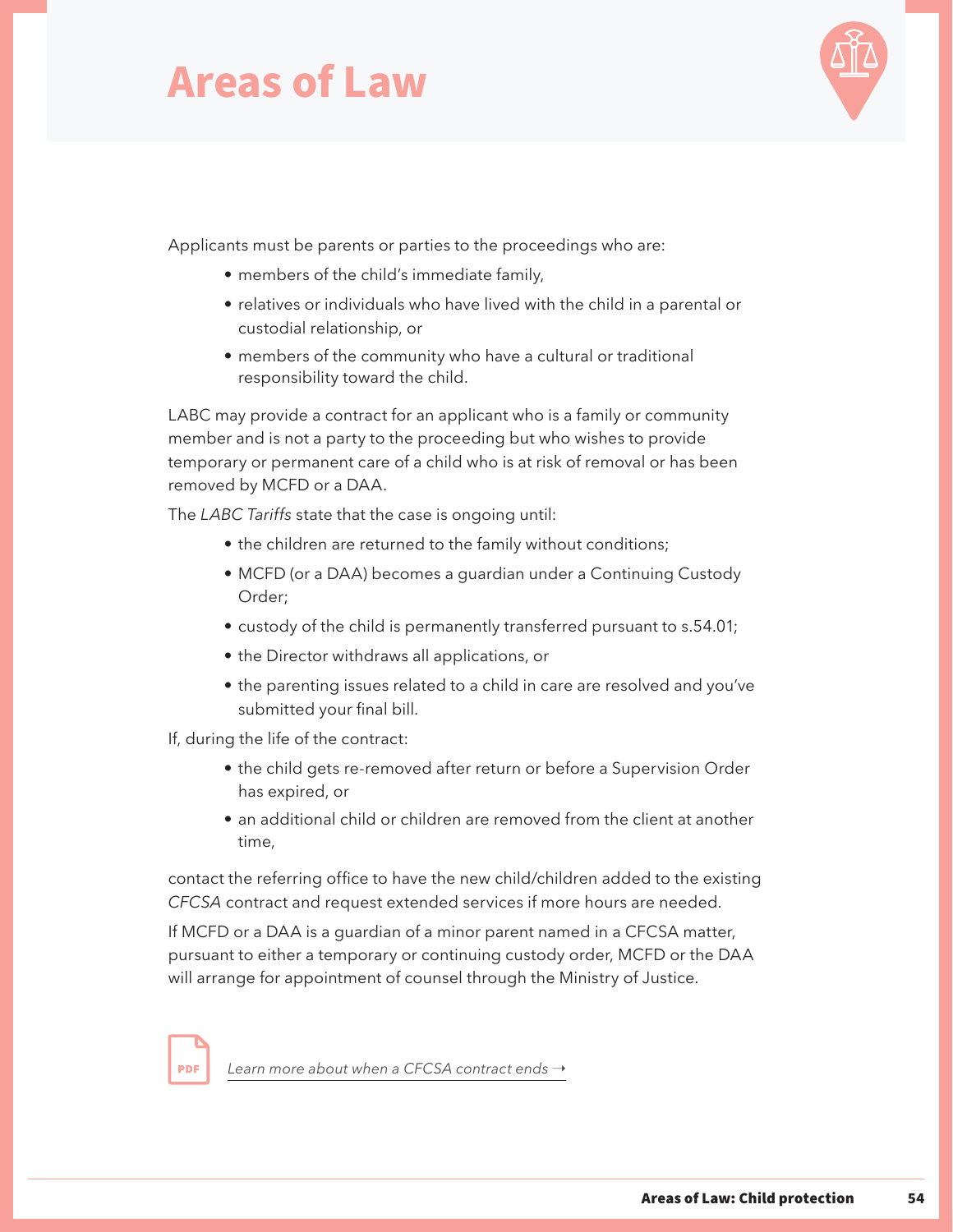

### **Legal advice**

LABC provides legal advice services in child protection matters through:

- duty counsel services,
- independent advice for children over 12 years of age, and
- Family LawLINE.

#### *Duty counsel*

Family duty counsel lawyers give legal advice to clients with family and child protection problems.



*[Find out more in the family law section on page 49](#page-51-0)*  $\rightarrow$ 

#### *Legal advice (and representation) for children*

**Family Law Services** [ILA.CFCSA@legalaid.bc.ca](mailto:ILA.CFCSA%40legalaid.bc.ca?subject=) 604-601-6009

Under an agreement with MCFD, LABC has created a province-wide roster of lawyers who can provide independent legal advice to children over 12 when referred by the child's social worker if:

- the child's consent is required for a court-ordered plan of care,
- MCFD is the child's guardian and the child is consenting to an adoption, or
- MCFD is the child's guardian and the child is consenting to the permanent transfer of their guardianship or custody to a party who isn't a parent.

Additionally, under this agreement, lawyers can provide advice to third parties who consider accepting permanent guardianship/custody of children.

The *CFCSA* requires independent representation for children who are made a "party to the proceedings" under the *CFCSA*. The applicant should contact the child's social worker, who arranges for appointment of counsel through the Ministry of Justice. The ministry pays for these legal services. For more information, contact Family Law Services (see above).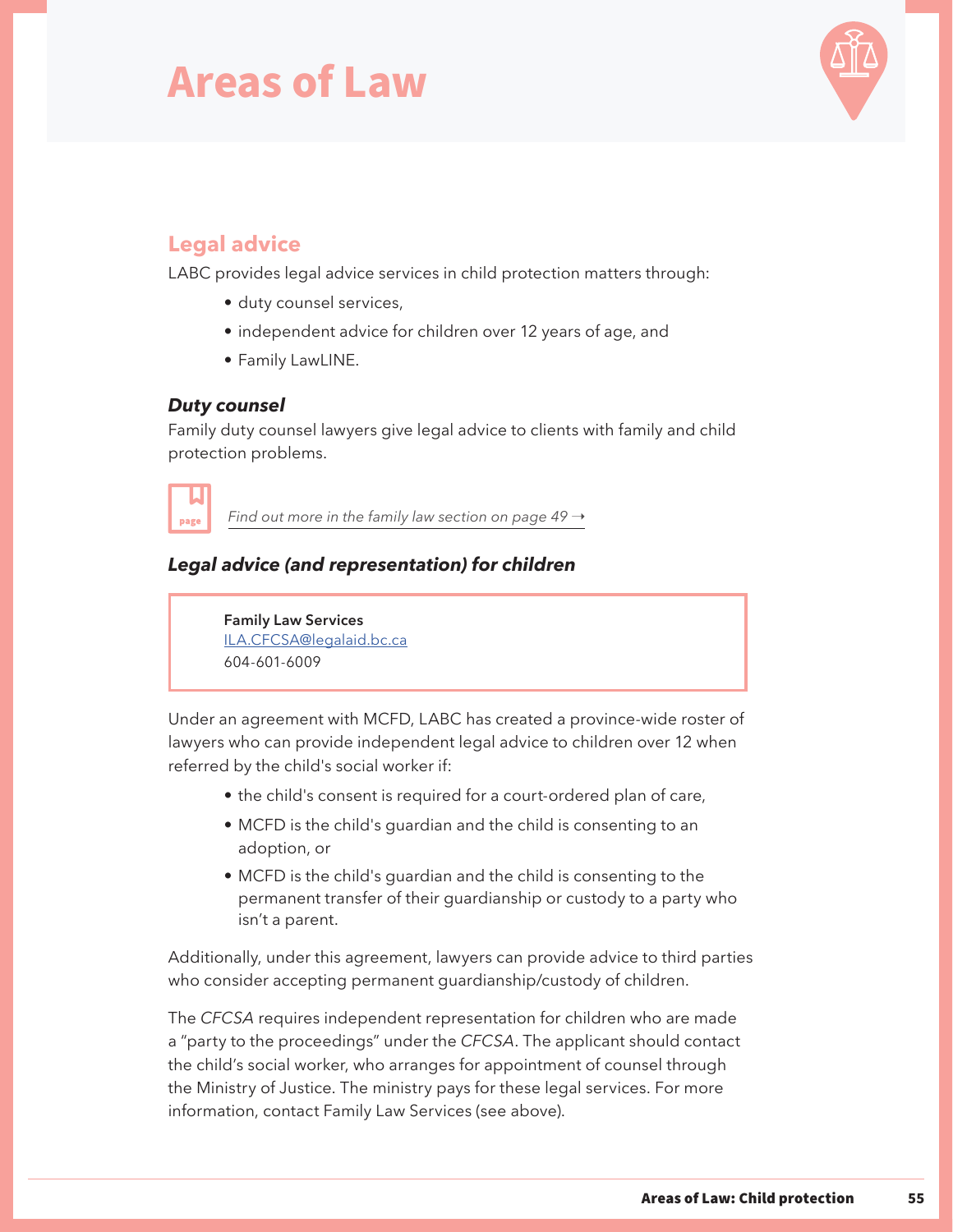

#### *Family LawLINE*



Find out about this service on page  $68 \rightarrow$ 

### **The tariff**

The *CFCSA Tariff* is billable per hour at the tariff rate up to specified maximums for preparation time, and attendance in court.

An initial *CFCSA* contract authorizes you to represent your client subject to the terms and conditions of the tariff contract. In some circumstances, extended services may be authorized if the initial CFCSA contract hours have been exhausted after providing reasonable services.

To request extended services, submit an authorization request through the Lawyer Portal, and provide an Opinion Checklist, copies of any orders obtained, and any other relevant documents.



### **Appeals**

**Appeals Section** [helpdesk.appeals@legalaid.bc.ca](mailto:helpdesk.appeals%40legalaid.bc.ca?subject=) 604-601-6085 and 604-682-0956 (fax)

To request an appeal representation contract, apply to the LABC Appeals Section, which will approve funding for an appeal only if there is a reasonable chance of success.

You can:

- call the Appeals Section (see above), or
- submit a *CFCSA* **Appeal Opinion Letter Questionnaire** about the case by email or fax.

**PDF** 

[Learn more about family appeals and CFCSA matters](https://legalaid.bc.ca/sites/default/files/2019-03/appealsTariffJanuary2017.pdf) →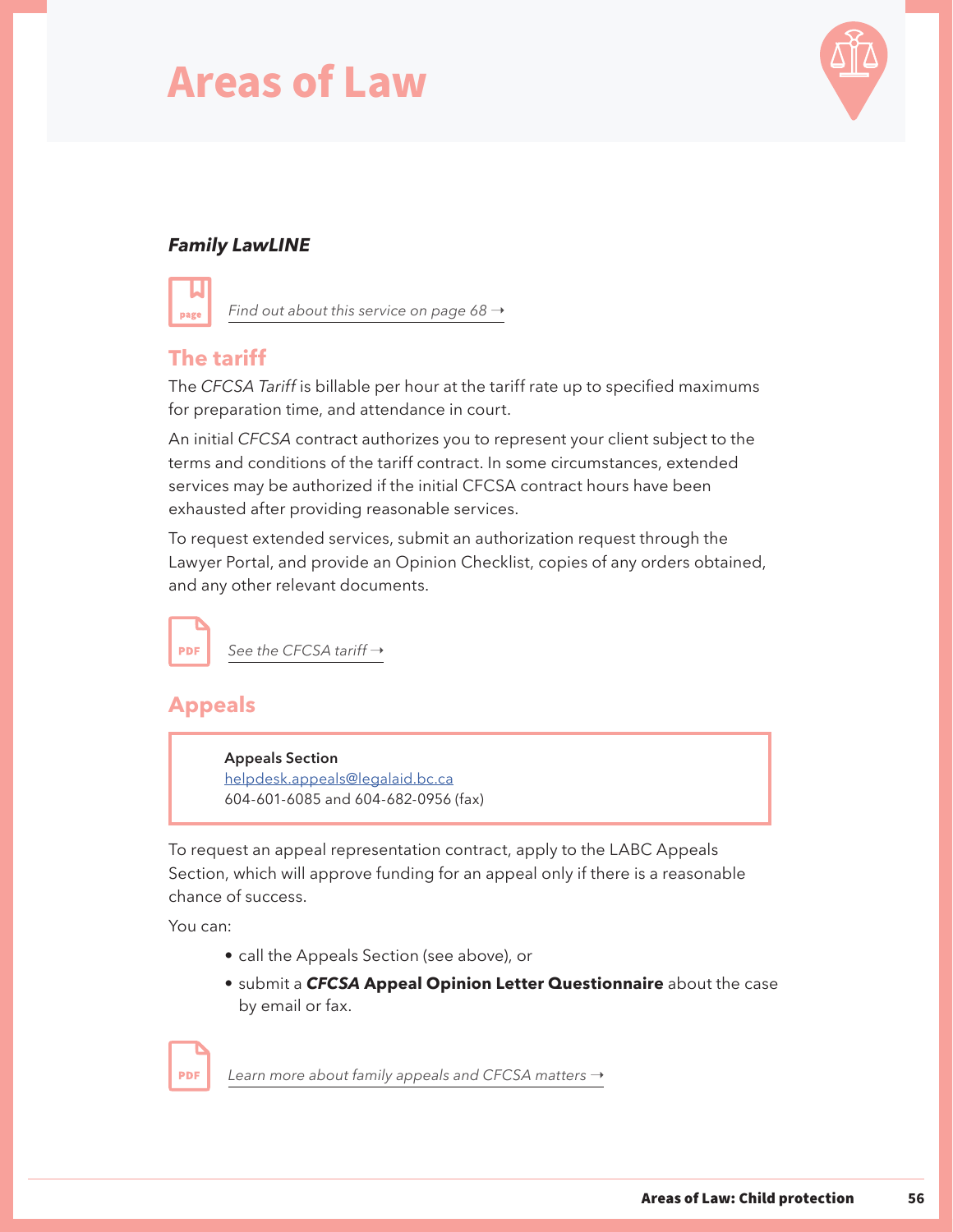

### **Immigration**

LABC provides legal representation and advice for financially eligible clients who need help initiating refugee claims, who are appealing a refugee claim decision, or who face an immigration proceeding that could result in their removal from Canada to a country where they're at risk, as considered in sections 96 and 97 of the *Immigration and Refugee Protection Act.* To receive a contract, applicants must have a reasonable chance of being successful in their case.

Legal advice services for immigration matters include duty counsel services at the British Columbia Immigration Holding Centre of the Canada Border Services Agency in Vancouver and a telephone advice line for detained refugee claimants.

This section also discusses the *Immigration Tariff* and appeals and reviews.

*[Find out about legal information resources for clients on page 66](#page-68-0) →* 

### **Legal representation**

LABC provides legal representation for the following immigration matters.

#### *Refugee claims*

page

#### **Commenced with a Basis of Claim (BOC) Form**

LABC screens all applications for legal aid representation in refugee claim cases for merit regardless of a person's country of origin.

If there is merit, LABC will issue a refugee claim contract that authorizes you to bill up to a set amount of preparation time and actual attendance time at a hearing. You may also bill up to a set amount for interpreter fees and translation fees without prior authorization. The amounts of preparation time are set in the *Immigration Tariff.* The amounts for interpreter fees and translation fees are set in the *Disbursements Tariff.*

#### *Pre-removal risk assessments*

Clients must apply for legal aid if they want legal assistance in submitting a Pre-Removal Risk Assessment (PRRA) application. The LABC Appeals Section at the Vancouver Regional Centre screens all PRRA applications for merit regardless of the client's country of origin. If LABC issues a contract, you're entitled to bill general preparation time up to the amount authorized on the contract.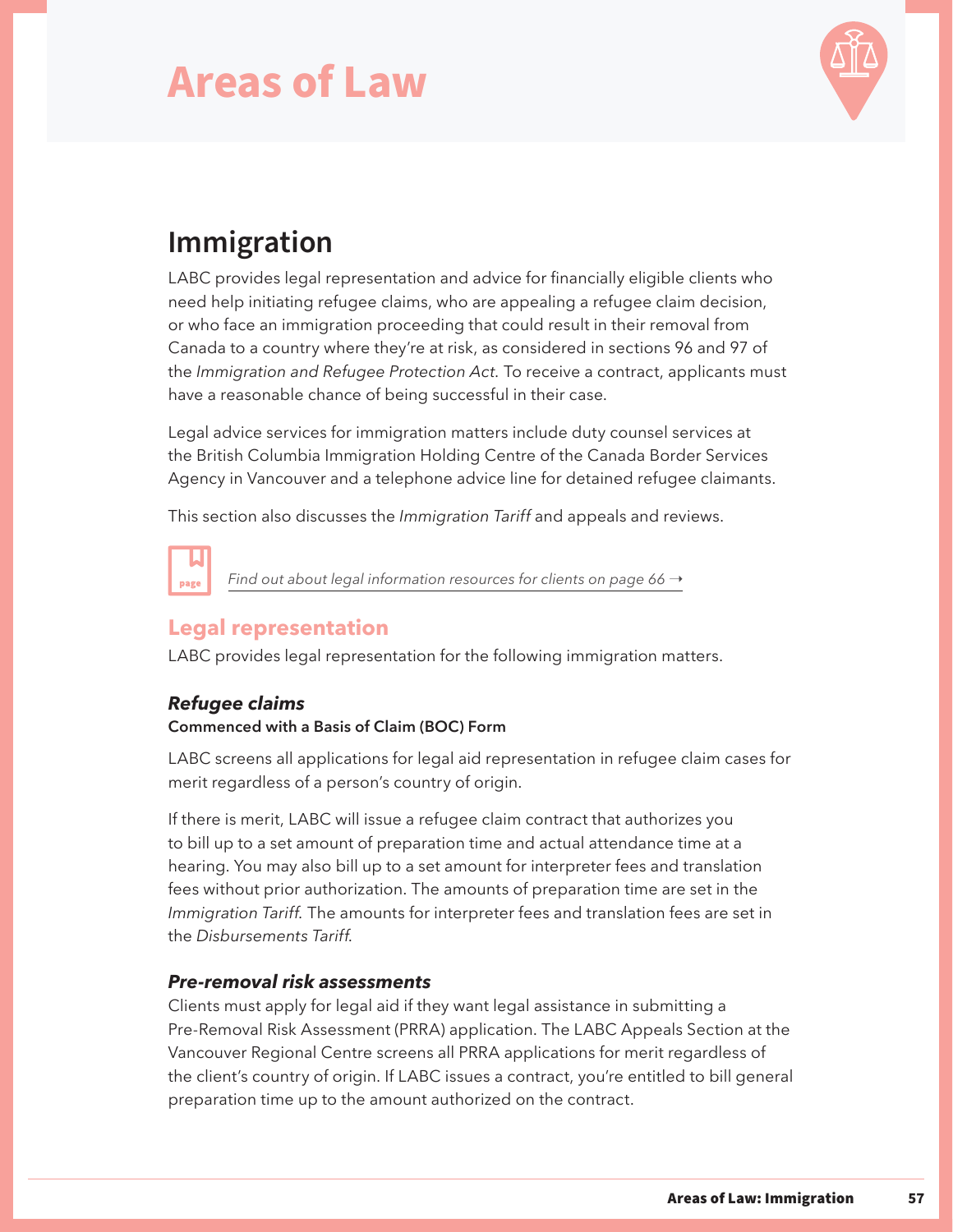

#### *Humanitarian and Compassionate applications*

The LABC Appeals Section at the Vancouver Regional Centre screens all Humanitarian and Compassionate applications for merit regardless of the client's country of origin. If LABC issues a contract, you're entitled to bill general preparation time up to the amount authorized on the contract.

#### *Other immigration cases*

**PDF** 

LABC may fund the following types of other immigration cases if there is sufficient merit and the client is at risk:

- complex admissibility hearings before the Adjudication Division,
- applications to reopen or reinstate proceedings before the Immigration and Refugee Board,
- cases involving loss of permanent resident status before the Immigration Appeal Division,
- various appeals and judicial reviews (see below), and
- applications to the Refugee Protection Division to cease or to vacate refugee protection status.

These cases are processed by the Appeals Section at the Vancouver Regional Centre.

[See the Appeals and Judicial Reviews Tariff \(Immigration appeals\)](https://legalaid.bc.ca/sites/default/files/2019-03/appealsTariffJanuary2017.pdf)  $\rightarrow$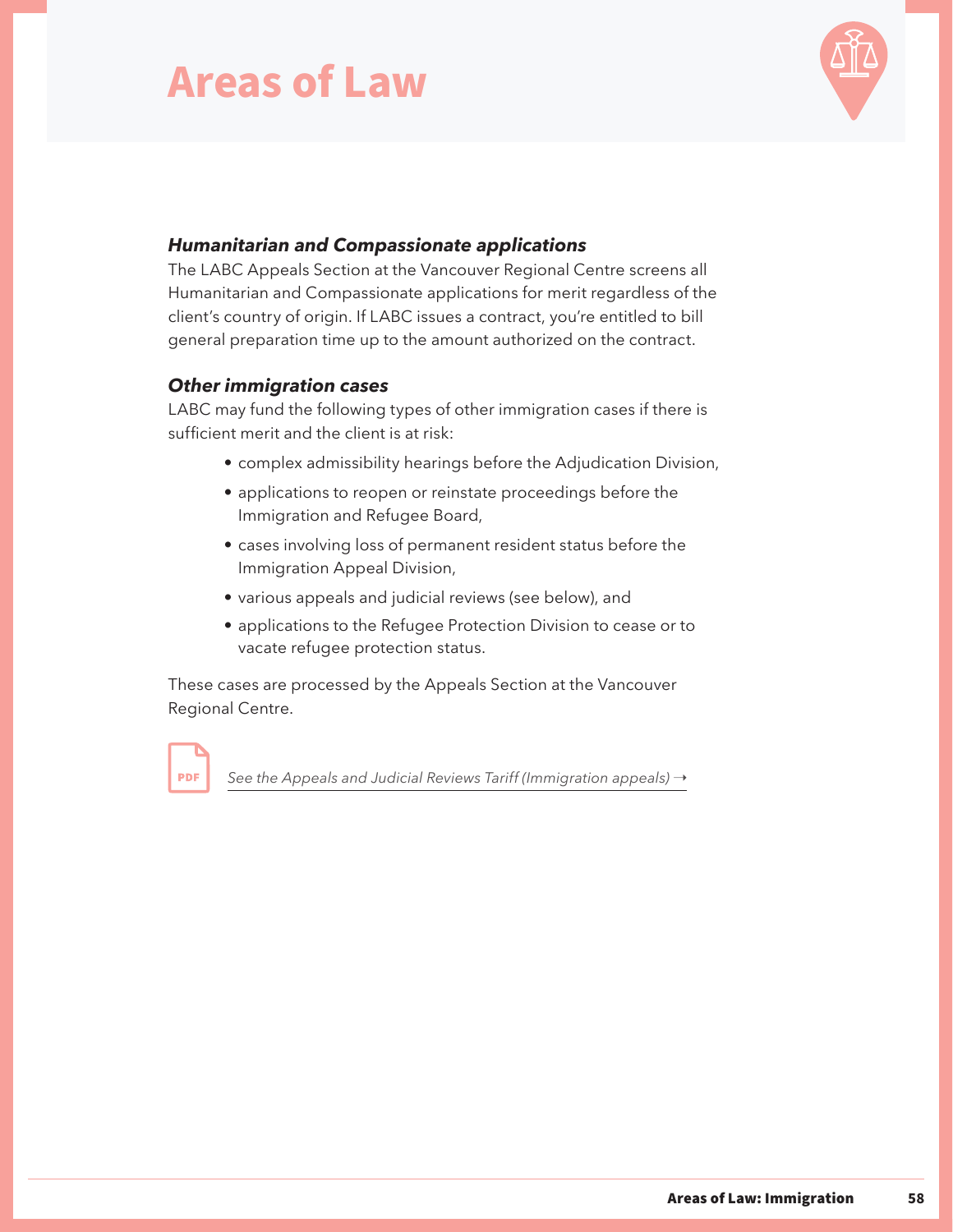

### **Legal advice**

LABC provides legal advice services for people detained on immigration holds through duty counsel.

#### *Duty counsel*

LABC provides duty counsel for people in detention in Vancouver at the British Columbia Immigration Holding Centre of the Canada Border Services Agency. Duty counsel provide clients who are detained with legal advice about immigration proceedings. They can also represent clients at initial detention hearings (48-hour hearings and 7-day reviews). They can also represent detainees at 30-day reviews if there's been a change in circumstances and there's a reasonable chance they'll be released.

There is no financial eligibility test for immigration duty counsel services.

#### Getting on the duty counsel roster

**Duty Counsel Coordinator** (Vancouver Regional Centre) [dutycounsel@legalaid.bc.ca](mailto:dutycounsel%40legalaid.bc.ca?subject=) 604-601-6066 and 604-601-6195 (fax)

Immigration duty counsel is provided Monday to Friday for people in detention at the British Columbia Immigration Holding Centre of the Canada Border Services Agency in Vancouver.

LABC determines who will be added to the immigration duty counsel roster. Counsel are chosen on the basis of demonstrated experience in immigration and refugee cases including detention hearings and detention reviews.

Contact the duty counsel coordinator in Vancouver to ask to be added to the immigration duty counsel roster.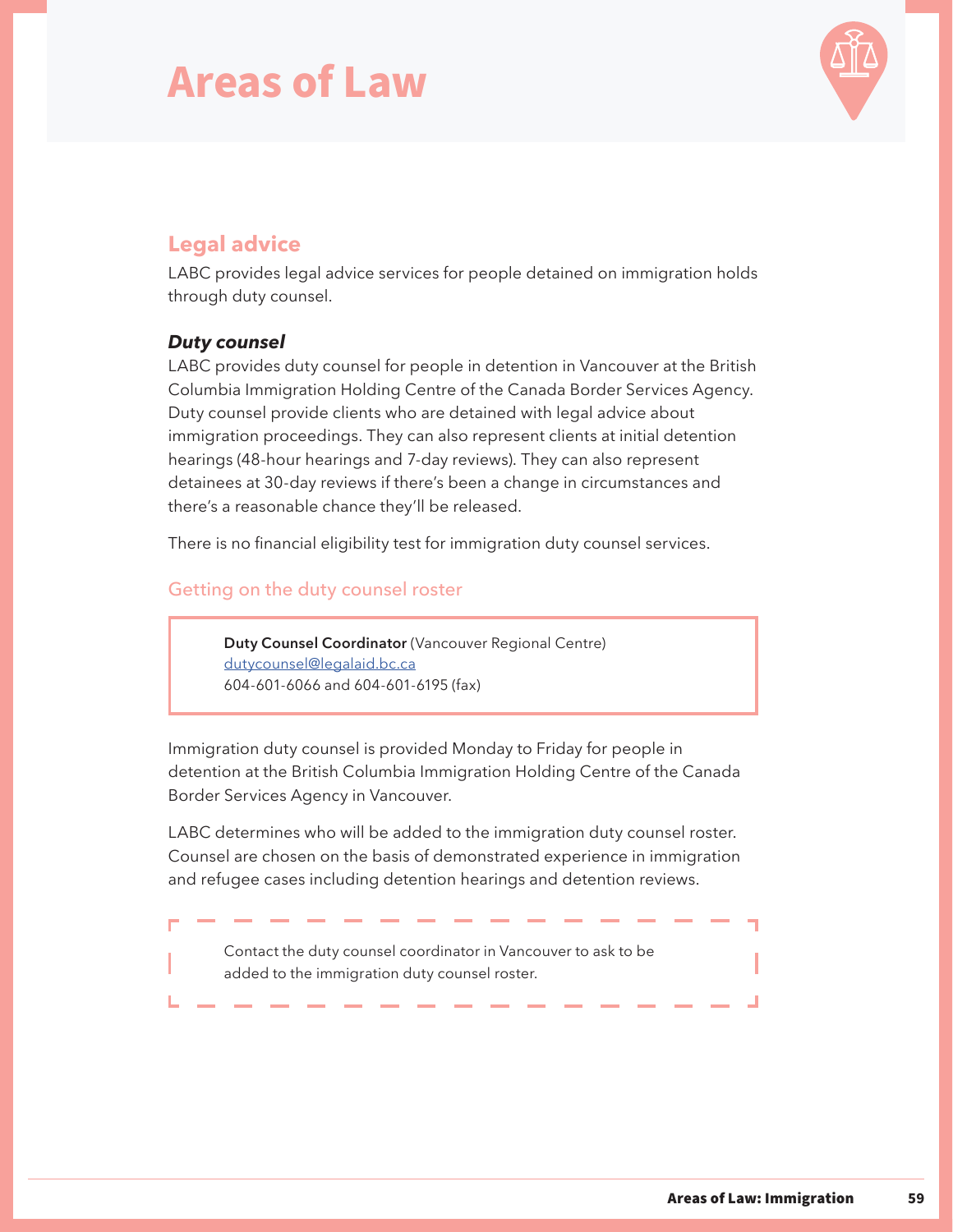

### **The tariff**

**PDF** 

Here are some important LABC tariff guidelines that affect immigration services:

- The service stop date for the immigration duty counsel services that you'll provide is noted on your contract.
- Even if your clients have been referred separately, LABC considers them to be multiple clients if cases are treated by the Immigration and Refugee Board as a family unit or joined matter. For further details about how to bill for multiple clients, see the *Immigration Tariff.*
- A change of counsel will only be granted in exceptional circumstances and must be authorized.

[Learn more about refugee cases commenced by a BOC form](https://legalaid.bc.ca/sites/default/files/2021-03/ImmigrationApril2021_Final.pdf)  $\rightarrow$ 

*[For other matters, see the Appeals and Judicial Reviews Tariff](https://legalaid.bc.ca/sites/default/files/2021-03/AppealsApril2021.pdf) →* 

### **Appeals to the Refugee Appeal Division and Judicial Reviews**

#### **Appeals Section**

[helpdesk.appeals@legalaid.bc.ca](mailto:helpdesk.appeals%40Legalaid.bc.ca?subject=) 604-601-6085 and 604-682-0956 (fax)

Legal representation is provided for appeals to the Refugee Appeal Division of the Immigration and Refugee Board and judicial review cases in Federal Court where the appeal case has a reasonable chance of success, the underlying case has a reasonable chance of success, and the person is at risk if removed from Canada. The LABC Appeals Section screens for merit regardless of the client's country of origin. If LABC determines there's merit, we'll issue a contract indicating the number of hours authorized.

You can:

**PDF** 

- call or email the Appeals Section (see above), or
- submit an **Immigration Appeal Opinion Letter Questionnaire** about the case.

[See more in the Appeals and Judicial Reviews Tariff](https://legalaid.bc.ca/sites/default/files/2021-03/AppealsApril2021.pdf) →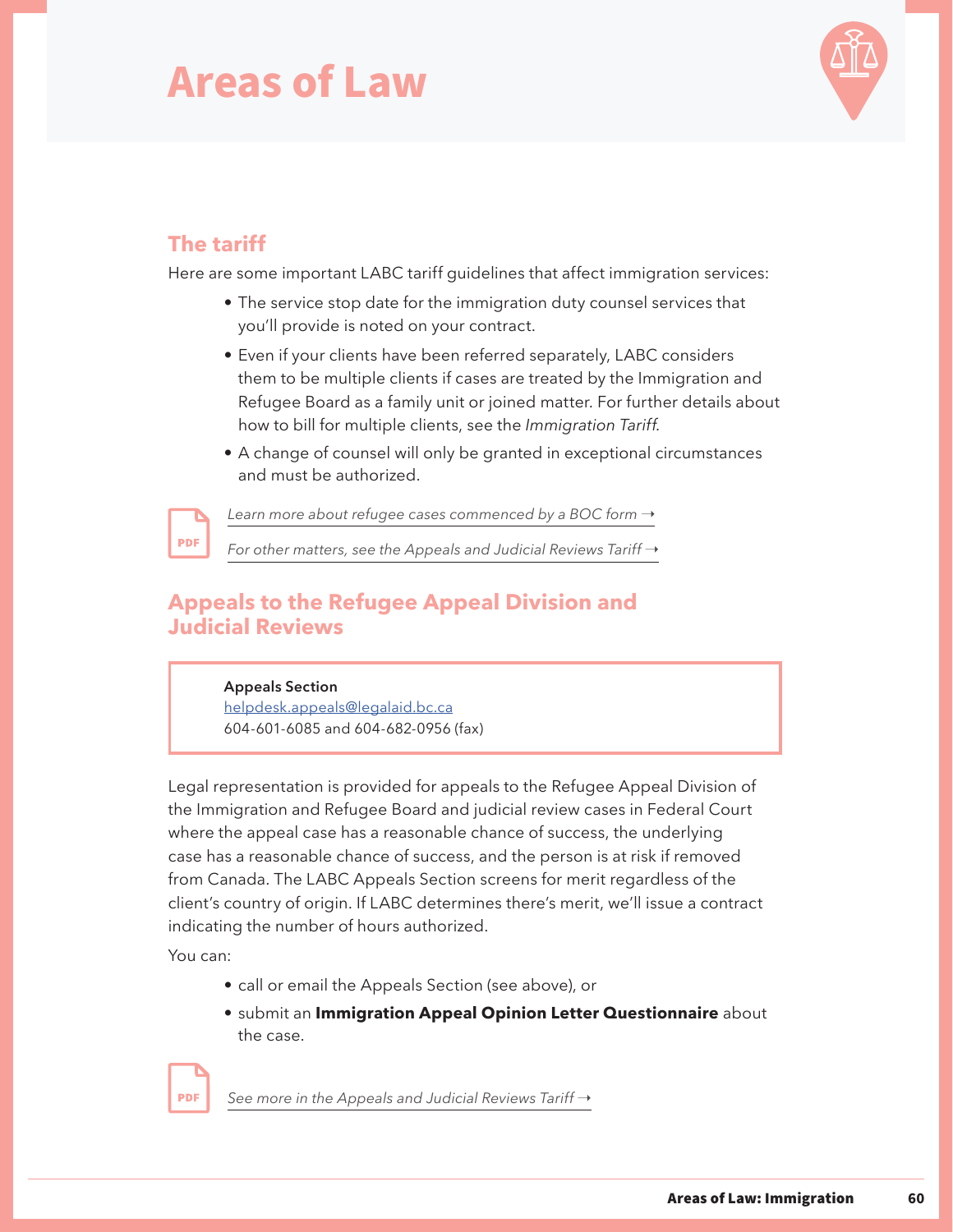

### **Prison**

LABC delivers prison law services in all federal and provincial correctional facilities

in BC. The prisoner's first point of contact with LABC is through the LABC Call Centre. LABC has local and toll-free phone numbers, with priority access, that prisoners can call from prison. If the client has an issue that deals with the liberty interest of the prisoner, they're referred to the West Coast Prison Justice Society (WCPJS). The WCPJS then determines the level of service to be provided, ranging from legal information to legal representation.

### **Legal representation**

LABC policy is based on the right to counsel under the *Canadian Charter of Rights and Freedoms*. Services may be provided to clients who have serious and complex problems that affect their liberty and require a lawyer to ensure a fair hearing. LABC may provide representation for clients facing:

- internal disciplinary hearings,
- involuntary transfers to higher security,
- detention hearings at the point of statutory release,
- segregation,
- parole suspension or revocation, or
- unlawful detention as a result of the miscalculation of sentence.

LABC funds the WCPJS, also known as Prisoners Legal Services, to provide legal information, self-help assistance, and representation in administrative proceedings such as disciplinary hearings, rebuttals to involuntary transfer recommendations, and appeals to the Appeal Division of the National Parole Board.

LABC's Appeals Section handles legal aid applications and may issue contracts for any prison law matters that will be heard by a court, including judicial reviews of administrative decisions and any further appeals.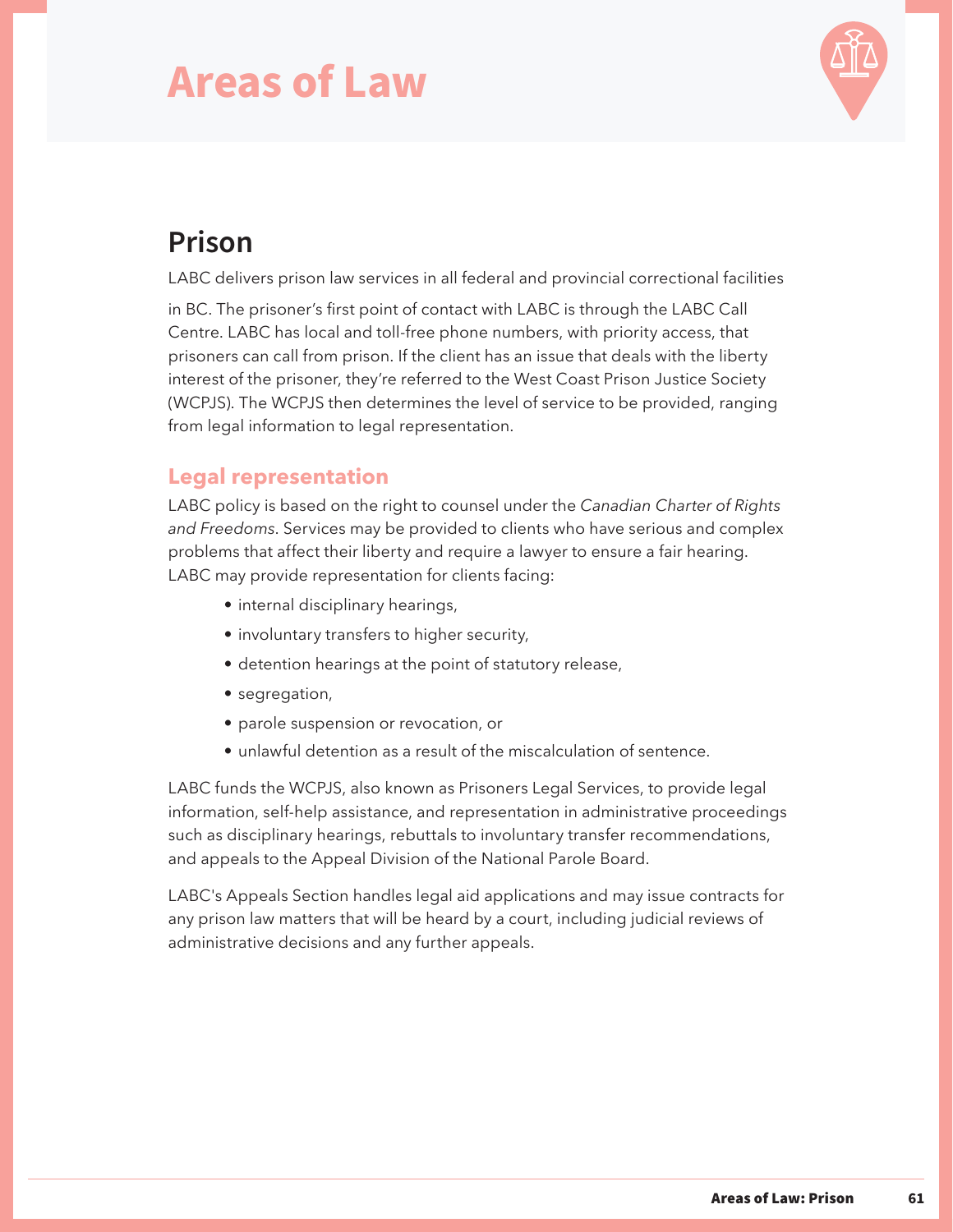

#### **Reviews**

#### *Judicial reviews under section 745.6*

Judicial reviews under section 745.6 of the *Criminal Code* ("faint hope" applications) provide for a review of the parole ineligibility period with respect to certain life sentences after the prisoner has served 15 years. Applications are made to the appropriate chief justice in the province where the conviction took place. The application is a two-stage process. First, there is a "judicial screening" hearing where a judge decides if the application has a reasonable chance of success. If it has, the application is referred for a full hearing before a judge and jury.

The LABC Appeals Section reviews the initial application for legal aid to bring a section 745.6 application. The Appeals Section will only fund coverage if the application has a reasonable chance of success. The Appeals Section issues contracts under the *Appeals and Judicial Reviews Tariff* only for the "judicial screening" hearing and any appeals of the decision on the judicial screening.

If the applicant is successful and the case proceeds to a full hearing before a judge and jury, LABC will treat the case as a Criminal Case Management (CCM) program case. Email a **CCM Questionnaire** with a draft budget to Case Management.

**Case Management** [lawyer.support@legalaid.bc.ca](mailto:lawyer.support%40legalaid.bc.ca?subject=) 604-601-6155 and 604-681-7963 (fax)

#### *Inter-provincial reviews*

Prisoners are often incarcerated in institutions outside the province or territory where they were convicted. The Association of Legal Aid Plans has a protocol for handling inter-provincial reviews.

Under this protocol, the legal aid plan in the jurisdiction where the hearing will take place (i.e., where the crime and conviction occurred) appoints and pays for lead counsel, who manages the case. Lead counsel will call on legal aid plans in other provinces or territories to provide and pay for work that must be done in those jurisdictions.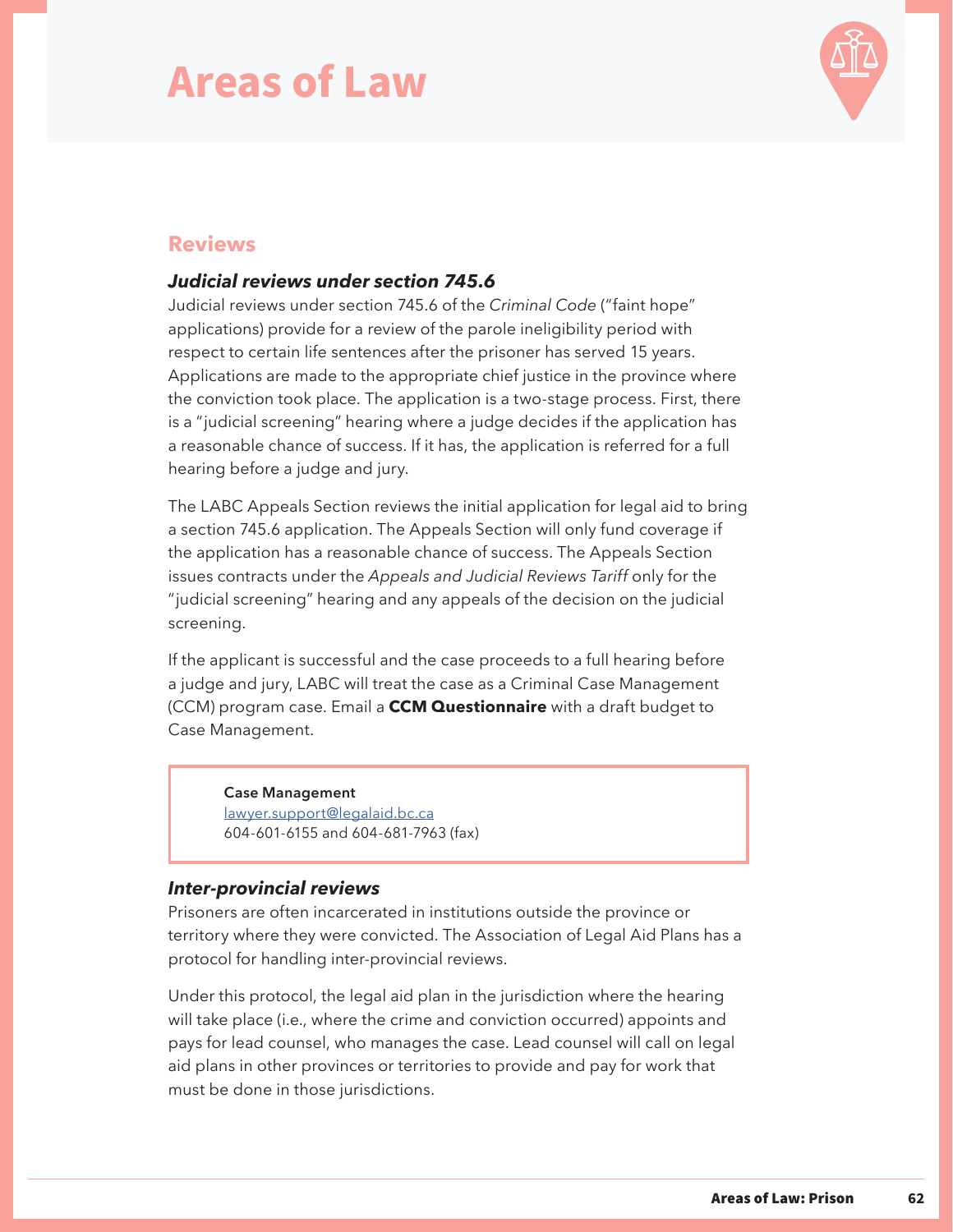

## **Mental health**

LABC delivers mental health law services in both civil and criminal cases.

### **Legal representation — hearings**

#### *Mental Health Act review panels*

People who are detained in a mental health facility against their will under the *Mental Health Act* are eligible for legal representation at a mental health review panel hearing.

Patients have the right to counsel at these proceedings because the review panels determine whether they should continue to be detained.

LABC contracts with the Community Legal Assistance Society (CLAS) to provide representation at mental health review panels in BC where people are detained under the *Mental Health Act*.

Judicial reviews of *Mental Health Act* review panel decisions may be funded by the Appeals Section.

#### *Criminal Code review boards*

People who are found unfit to stand trial or not criminally responsible by reason of mental disorder have a right to counsel at *Criminal Code* review board hearings. The review board makes decisions about whether to detain individuals at forensic psychiatric hospitals or restrict their liberty in the community.

LABC contracts with CLAS to provide representation at review board hearings in Greater Vancouver. LABC provides representation at review board hearings outside Greater Vancouver through contracts to the private bar. You can find billing information in the *Criminal Tariff.*

Appeals of review board dispositions lie with the BC Court of Appeal and may be funded by the Appeals Section.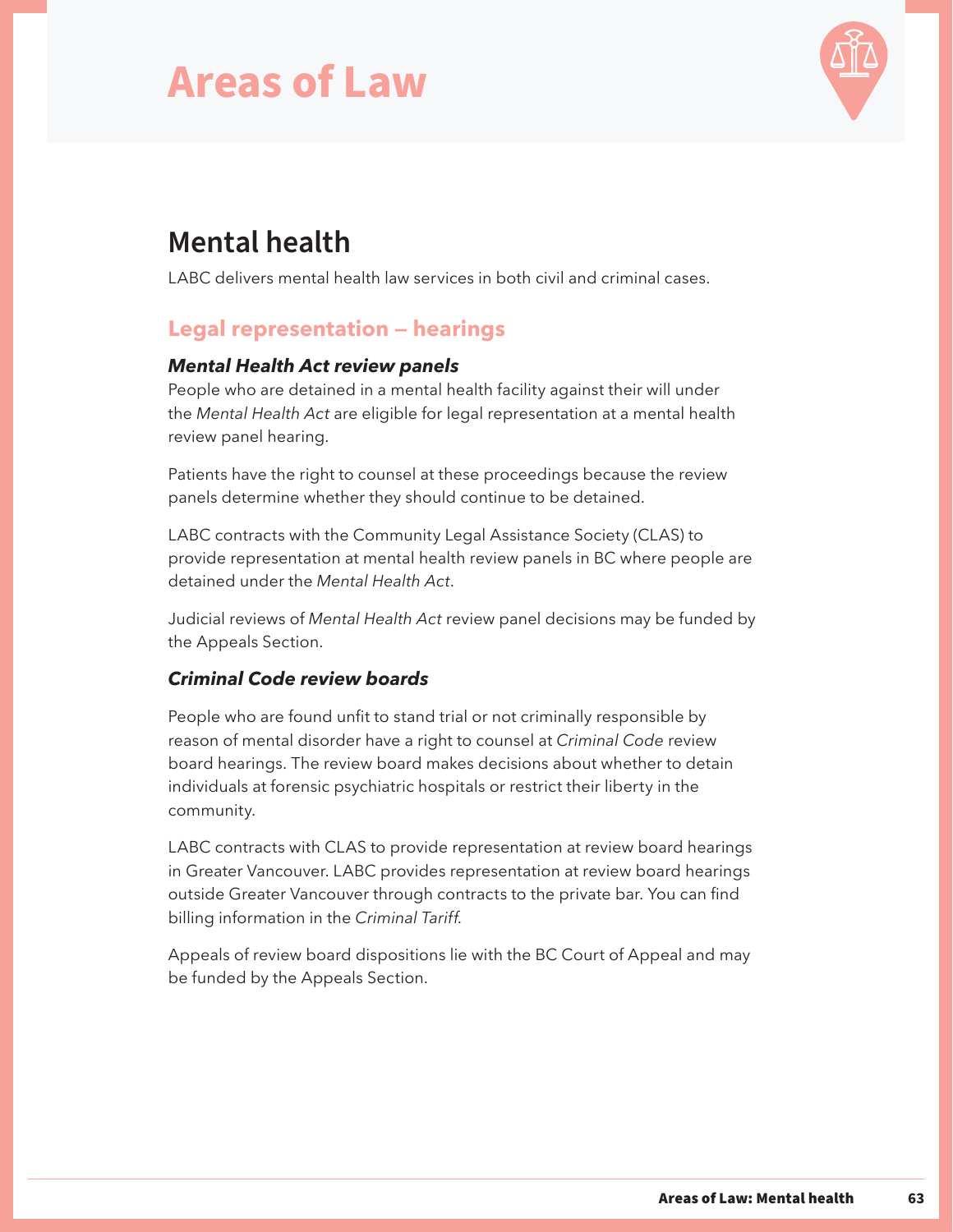

#### *Adult Guardianship Act* **and** *Health Care (Consent) and Care Facility (Admission) Act*

The *Adult Guardianship Act* allows a designated agency to apply to the Provincial Court to detain or provide services to an adult without consent who is experiencing abuse, neglect, or self-neglect. Designated agencies are health authorities (e.g., Fraser Health Authority) or Community Living BC. The *Health Care (Consent) and Care Facility (Admission) Act* allows a designated agency to apply to dispense with a person's consent to treatment.

Sometimes adults are detained in hospitals or other facilities under the *Adult Guardianship Act* or *Health Care (Consent ) and Care Facility (Admission) Act* without court orders or for longer than the time permitted under such orders.

The Appeals Section can assist persons to respond to these court applications or to appeal or judicially review detention or decisions dispensing with consent to treatment.

#### **General criminal law cases**

Legal representation may be provided to financially eligible applicants who don't face a risk of imprisonment upon conviction of *Criminal Code* or related federal offences if their mental or emotional disability prevents them from defending themselves because:

- they can't understand the nature of the proceedings or the possible consequences; or
- they aren't able to communicate effectively with counsel or the court.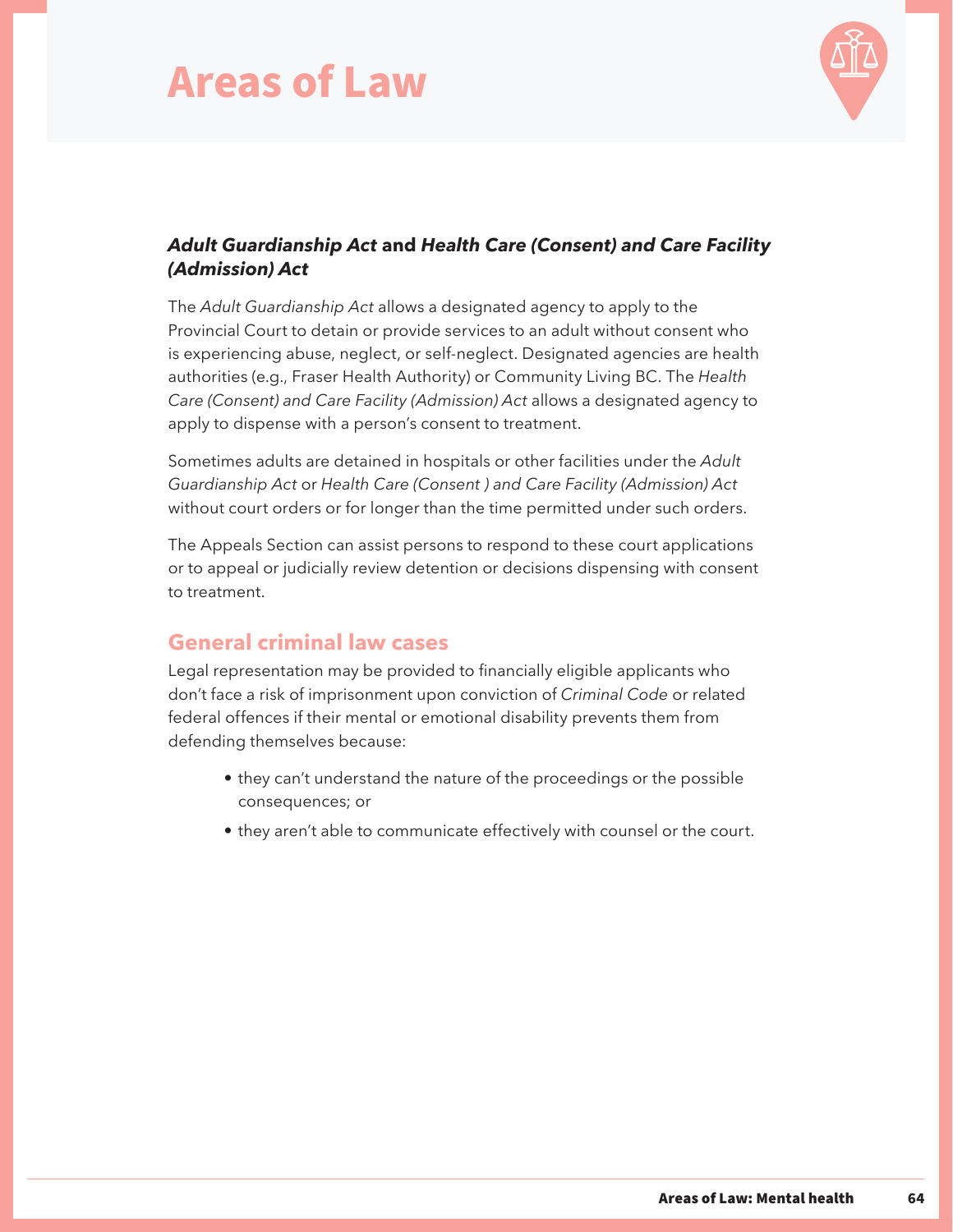

## **Think Like a Teacher!**

We're the major producer of public legal education and information (PLEI) in BC. In 2019-20, we distributed over 100,000 print PLEI publications and nearly a million users visited our popular websites: Family Law in BC, Aboriginal Legal Aid in BC, MyLawBC, and the Legal Aid BC corporate website.

We design our PLEI resources to meet the needs of diverse audiences. Information is presented in a variety of formats, including comic books, and some resources are translated for those with English as additional language. Our PLEI resources are free to the public, including the mailing of print publications. You can even order a publication and have it mailed to a client.

We test our print publications and online resources extensively to make sure they're accessible to all British Columbians, including those with literacy, language, cultural, and other barriers.

These resources can provide added value for your clients, helping you to explain the legal process and next steps. If you have feedback about any of our PLEI resources, please let us know!



Email feedback about our PLEI resources to publication[s@legalaid.bc.ca.](mailto:publications%40legalaid.bc.ca?subject=)

### **PLEI Legal Review**

Our publishing team of writers, editors, and designers works closely with lawyers to produce PLEI content and ensure legal accuracy. If you're interested in being a legal reviewer and helping us produce quality publications and websites, please click below and fill out the request form.



*Become a Legal Aid BC legal reviewer* →

## **Publications**

LABC produces a variety of plain-language publications about the law. LABC publications can be accessed on LABC's four websites, at legal aid offices, or by placing orders through Crown Publications.

*Read publications at legalaid.bc.ca* →



*How to order publications* →

*Order publications at crownpub.bc.ca* →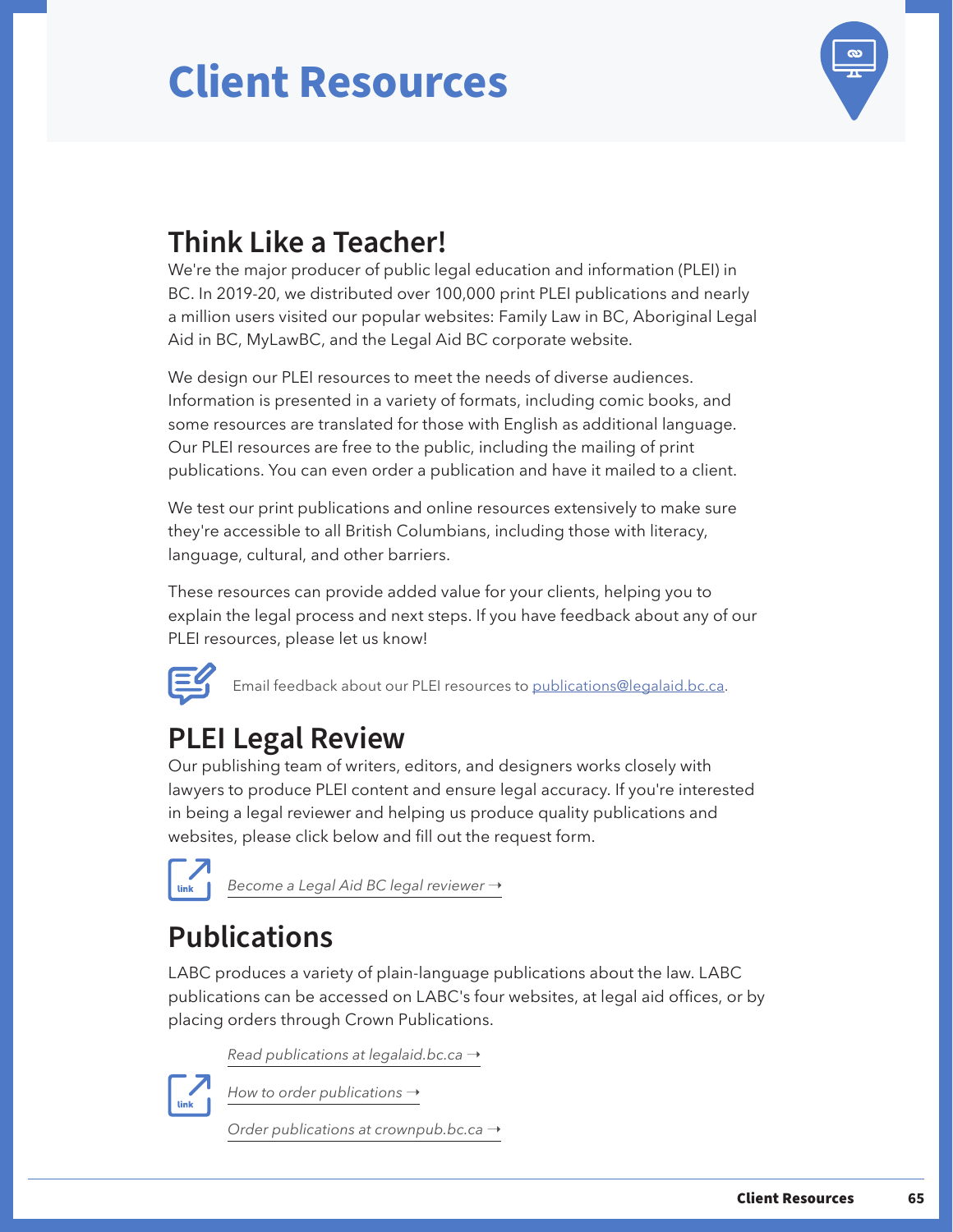

### <span id="page-68-0"></span>**Websites**

### **Legal Aid BC website**

The Legal Aid BC website is designed to provide lawyers, community workers, and the public with information about available legal resources and services. You can direct your clients to:

- information about legal aid in BC,
- explainer videos and webinar recordings,
- The Factum blog,
- resources for community workers,
- reports, service plans, and evaluations,
- publications that explain the law and the court process, and
- links to other relevant sites.

*Find out more*  $\rightarrow$ 

### **MyLawBC website**

MyLawBC is an interactive platform that contains guided pathways on family law, family violence, wills and personal planning, and foreclosure. Users answer questions and get a tailored action plan to address their situation. The site also contains a collaborative online tool (the Family Resolution Centre) for couples to negotiate parenting or child support arrangements (with help from a mediator, if needed).

link

[Learn more on MyLawBC](https://mylawbc.com/) →

*[Learn about the Family Resolution Centre](https://mylawbc.com/mediation/) →* 

### **Aboriginal Legal Aid in BC website**

The Aboriginal Legal Aid in BC website is the place to look for information about legal rights for Aboriginal peoples, including:

- child protection/removal,
- fishing, hunting, and gathering rights (harvesting rights),
- legal issues on reserve,
- Gladue, and
- First Nations/Indigenous Court.



[Learn more about resources for Indigenous people](https://aboriginal.legalaid.bc.ca/) →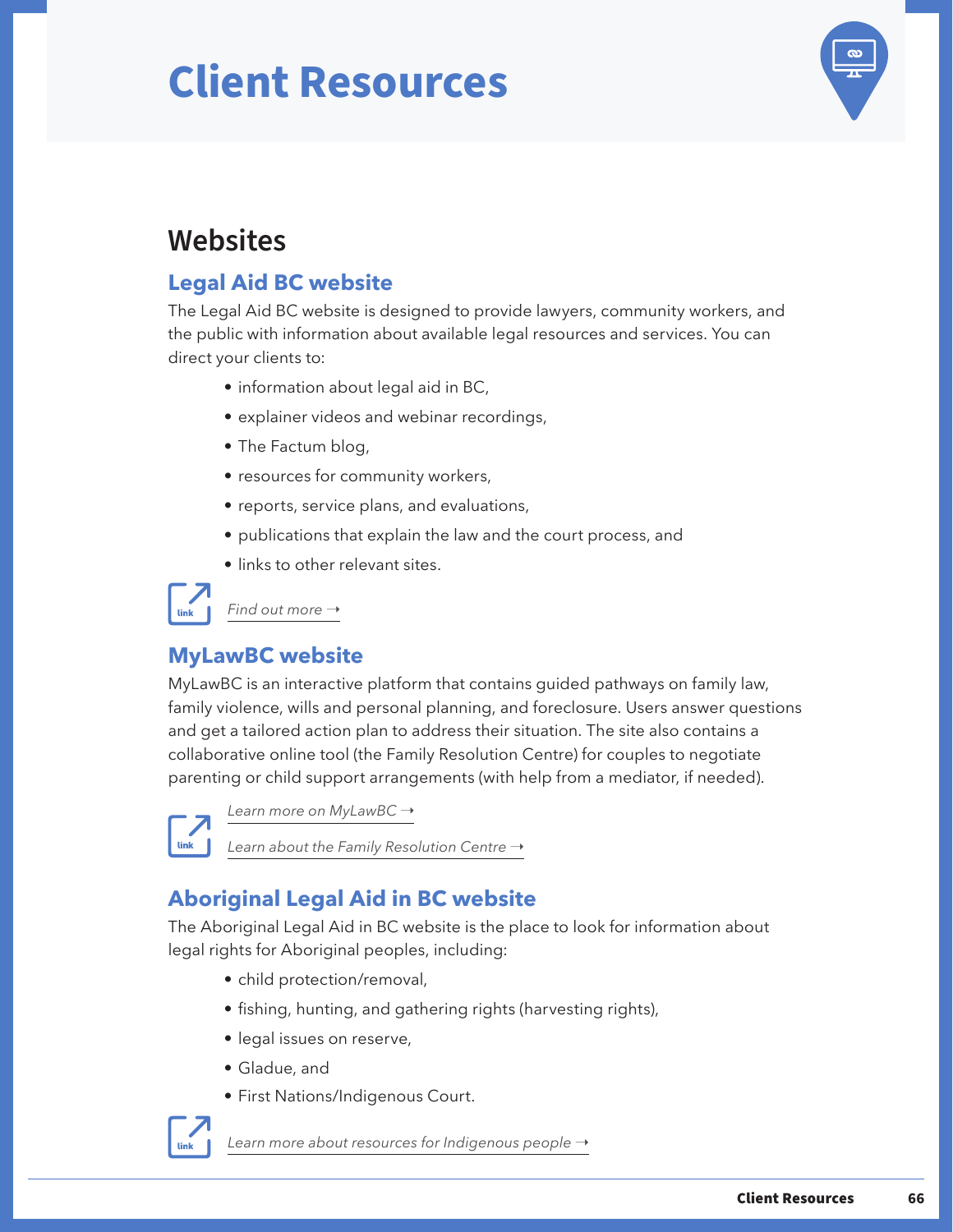

### <span id="page-69-0"></span>**Family Law in BC website**

The Family Law in BC website contains comprehensive family law information in various formats, including step-by-step guides, court forms, definitions, and frequently asked questions. Useful if you're providing unbundled services and need to refer clients to step-by-step guides to get a divorce, get or change court orders, get orders to waive Supreme Court fees, or make separation agreements. Also allows you to save time spent providing basic legal information to clients.



*Find family law information* → *[Step-by-step guides by topic](https://family.legalaid.bc.ca/guides) →* 

*Find a court form*  $\rightarrow$ 

#### *Learn with Legal Aid BC*

"Learn with Legal Aid BC" is an educational program for frontline community workers delivered via webinars and in-person conferences and workshops around BC. It empowers them to help people with low incomes access legal information, legal aid intake, and advocacy services. Local lawyers are often invited to participate as speakers.

If you would like to become a speaker, please click below and fill out the request form.

*[Become a speaker for Legal Aid BC](https://questionnaire.simplesurvey.com/f/s.aspx?s=505891ac-8fda-4ee9-bc20-5e9f52552804) →* 

#### *Social media and newsletters*

**Twitter** *[@legalaidbc](https://twitter.com/legalaidbc)* ➝

Facebook *[@LegalAidBC](https://www.facebook.com/LegalAidBC/)* ➝

#### *The Factum blog and newsletter*

*The Factum Blog* →

The Factum is a place to talk about the law in British Columbia and how people can navigate the legal system. While we talk a bit about all aspects of the law, we focus mainly on how the legal system affects people who can't afford a lawyer.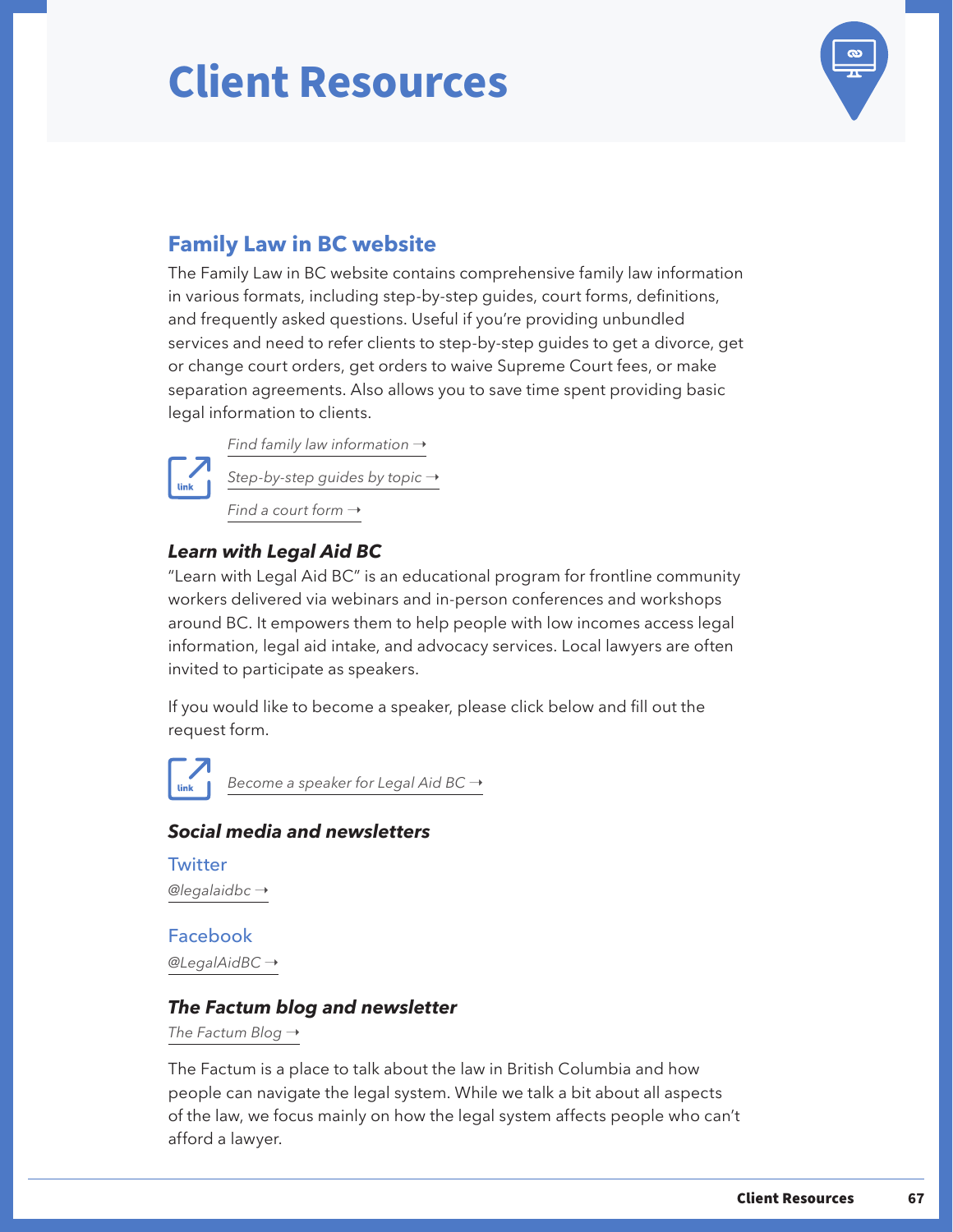

### <span id="page-70-0"></span>**In Person/By Phone**

### **Family LawLINE**

604-408-2172 or 1-866-577-2525 Mondays, Tuesdays, Thursdays, and Fridays: 9:00 a.m. – 3:00 p.m. Wednesdays: 9:00 a.m. – 2:30 p.m.

Family LawLINE is a free LABC telephone advice service that provides legal information and advice on family law matters. Family lawyers provide brief next-step advice and direct callers to other information or services. To be considered for this service, people can contact our Call Centre (see above).



### **Legal information outreach workers**

Legal information outreach workers (LIOWs) are LABC staff who can:

- provide you with legal information and referral services by phone, online chat, or in person,
- help you find legal information and self-help resources on the Internet;
- give you printed legal information;
- refer you to other services, such as duty counsel and other community services to get legal advice;
- visit community groups to talk about legal aid services, where to find legal information and resources, and where to get legal help;
- answer questions at information tables at conferences and community events;
- collect feedback from community workers and the public about Legal Aid BC (LABC) programs and publications; and
- assist Downtown Community Court and New Westminster First Nations Court clients.



[Learn about LIOWs](https://legalaid.bc.ca/legal_aid/legalInformationOutreachWorkers) →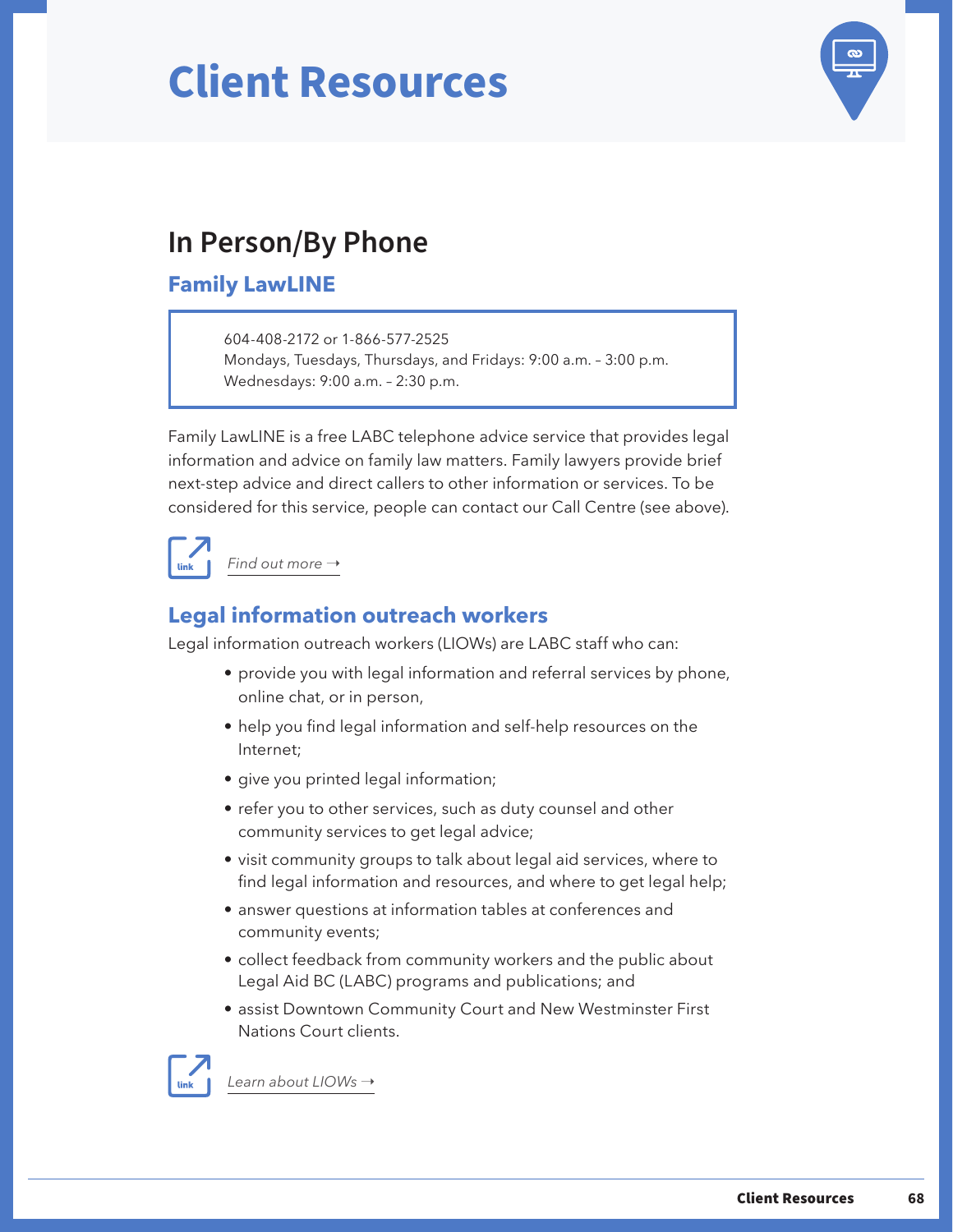

LIOWs are available at the LABC Vancouver Regional Centre.

**COVID-19 NOTICE:** LIOWs are available only by phone at this time. Or at LiveHelp chat service through the Family Law in BC [website.](https://family.legalaid.bc.ca/)

510 Burrard Street, Suite 400 Vancouver, BC; V6C 3A8 604-601-6166 Mondays, Tuesdays, Thursdays, and Fridays: 8:30 a.m. – 4:30 p.m. Wednesdays: 8:30 a.m. – 12:30 p.m.

### **Aboriginal community legal workers**

Aboriginal community legal workers (ACLWs) are LABC staff who are available in Duncan and Nanaimo to provide information and limited advice services. ACLWs:

- explain the legal process and other options,
- attend court with clients,
- help clients prepare forms and letters,
- participate in negotiations,
- speak on behalf of clients, such as to MCFD, and
- give referrals to other services.



[Learn about ACLWs](https://legalaid.bc.ca/legal_aid/aboriginalCommunityLegalWorker) →

### **Community partners**

Community partners are service providers located throughout BC, mainly in rural, remote, hard-to-reach, and Indigenous communities. LABC partners with these agencies to help the people they serve apply for legal aid; access legal advice services; locate and navigate public legal education and information (both in print and online); educate other service providers in the community about legal aid; and connect people to others who can help. Community partners also provide public access computers with Internet.



*Learn about Community partners* →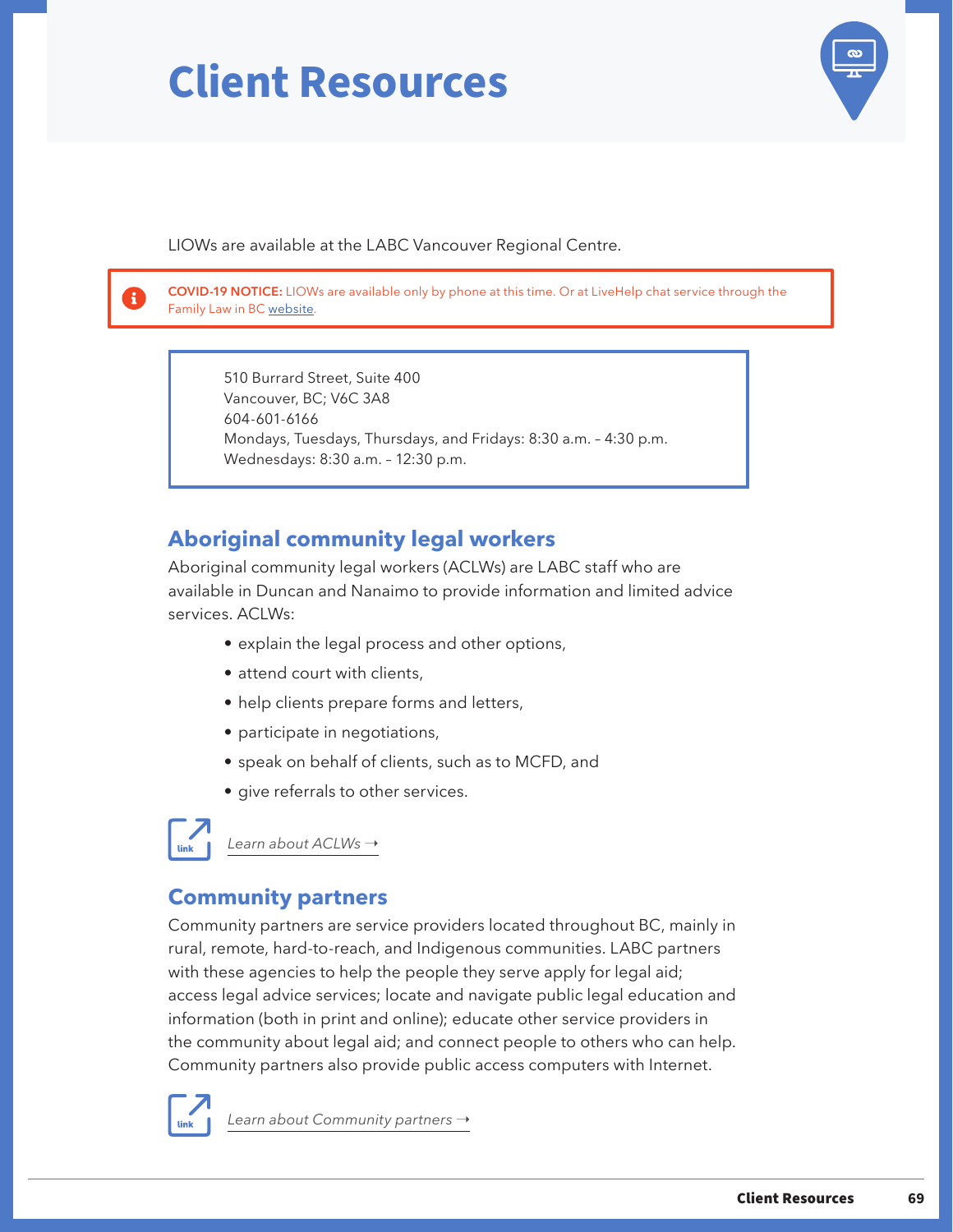## **Client Resources**



### **Parents Legal Centre**

Parents Legal Centres (PLCs) provide free advice through a lawyer and advocate to help parents address a social worker's concerns about their children's safety. The lawyer provides legal advice, represents parents during mediations, other meetings, and in court. The advocate offers information and support, connects parents with other services, such as counselling and housing, and goes with parents to meetings and appointments. While PLCs focus on helping parents resolve their child protection matters early on, they provide services at any stage of the parent's involvement with a child protection social worker. There are 10 PLC locations across the province.

LABC has partnered with 26 numerous organizations across the province, where clients can have access to a private office space and a computer, to seek free legal help for their child protection matter by video, phone, or in person.

[Learn about Parents Legal Centre Network](https://legalaid.bc.ca/legal_aid/plc-network-locations) →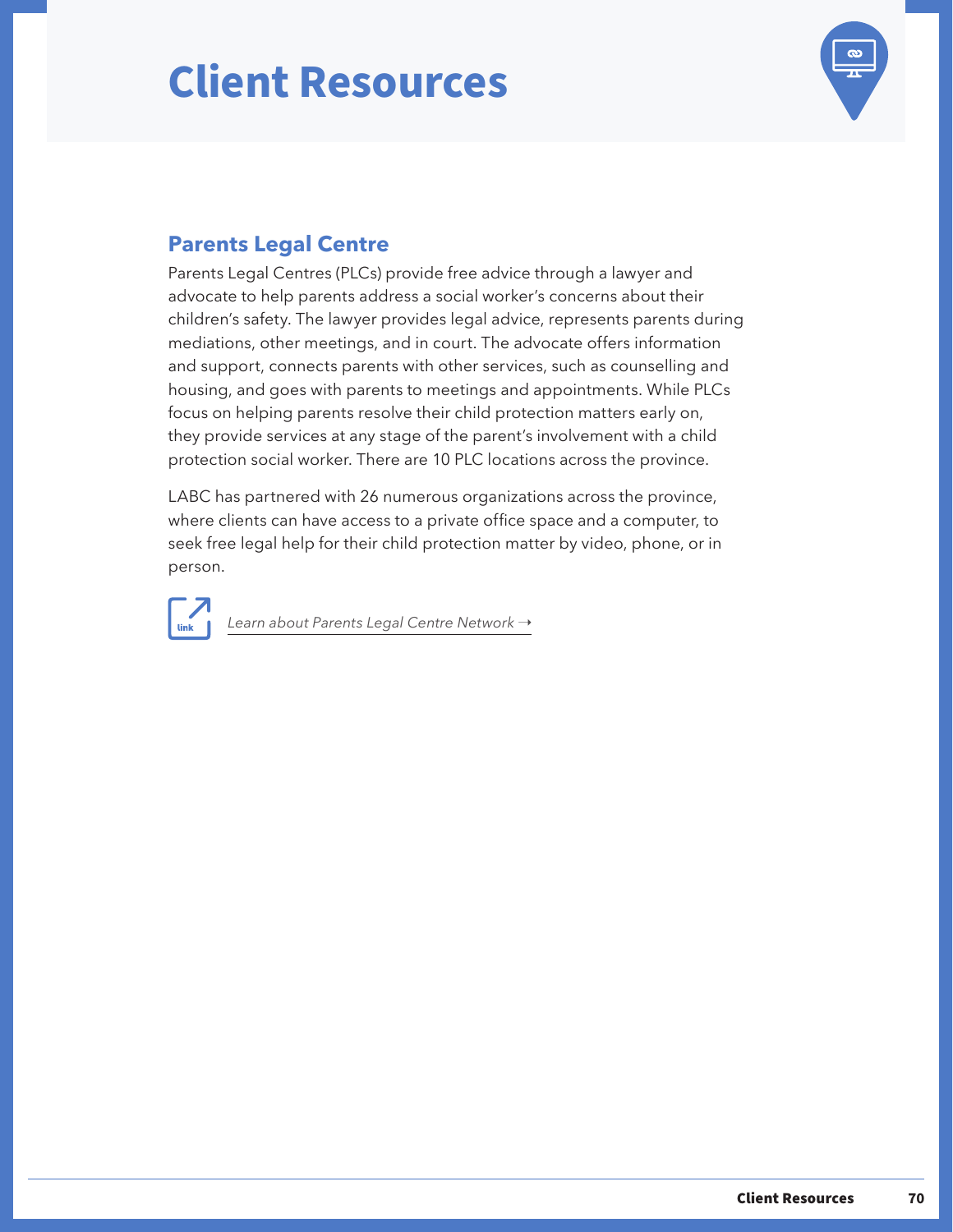# **Client Resources**



## **Other community resources**

#### **Clicklaw**

[clicklaw.bc.ca](https://www.clicklaw.bc.ca/)

A website with information provided by legal organizations that educates British Columbians about the law and helps them solve their legal problems.

## **Justice Access Centres**

[www2.gov.bc.ca/gov/content/justice/about-bcs-justice-system/jac](https://www2.gov.bc.ca/gov/content/justice/about-bcs-justice-system/jac)

Justice Access Centres provide legal information, assessment, mediation, legal advice services, and referrals. The centres aim to help clients solve family and civil law problems by preparing them to participate effectively in negotiation, mediation, or the court process, if necessary. There are locations in Nanaimo, Surrey, Vancouver, and Victoria.

### **PovNet**

[povnet.org](https://www.povnet.org/)

PovNet is a searchable website for people with low incomes, and for advocates and community groups involved in anti-poverty work. The site provides legal information and links to poverty law resources, and lists community advocates available in BC.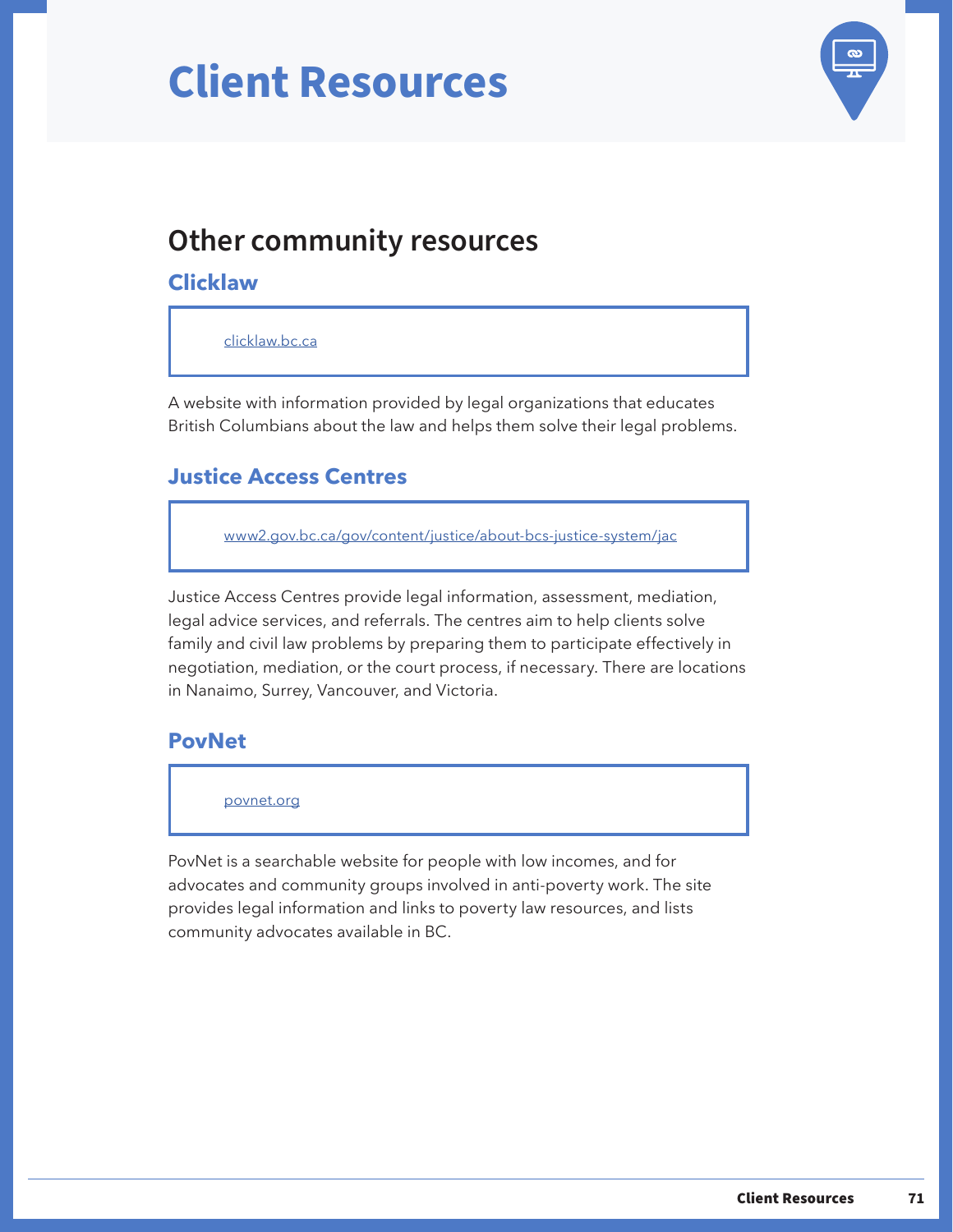## **Client Resources**



### **Access Pro Bono**

[accessprobono.ca](https://www.accessprobono.ca/) 604-878-7400 (Greater Vancouver) 1-877-762-6664 (elsewhere in BC)

Access Pro Bono may be able to get free legal advice or help preparing for court. These services are for people who don't qualify for legal aid but can't afford a lawyer.

## **Child Support Officers**

604-660-2421 (Greater Vancouver) 250-387-6121 (Greater Victoria) 1-800-663-7867 (Elsewhere in BC)

Child support officers help parents make agreements about child support or get child support orders. They provide free information and referrals and help with negotiations.

### **Native Courtworker and Counselling Association of BC**

[nccabc.ca](https://nccabc.ca/) 604-985-5355 (Greater Vancouver) Toll Free: 1-877-811-1190 (elsewhere in BC)

The Native Courtworker and Counselling Association of British Columbia is "A Helping Hand to Justice" for all Indigenous people across British Columbia. Their mission is to provide culturally appropriate justice- and health- related services according to individual needs.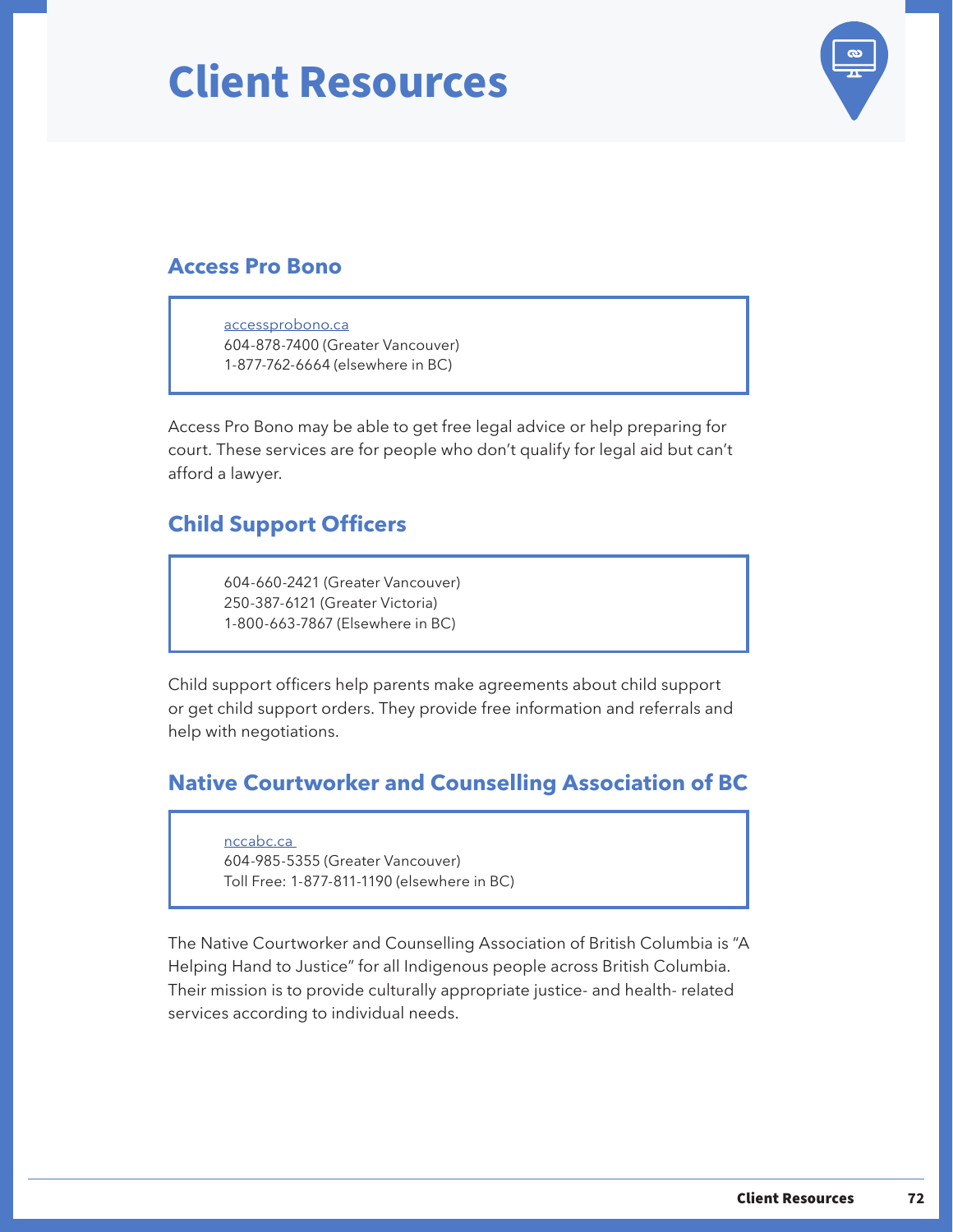

#### **A**

**Aboriginal:** A person who identifies as Aboriginal, including status Indian, non-status Indian, Métis, and Inuk. LABC uses Aboriginal and Indigenous interchangeably.

**Aboriginal community legal workers (ACLWs):**  LABC staff who provide legal information and limited advice services.

**Aboriginal Legal Aid in BC website:** An LABC website where First Nations, Inuit, and Métis people can find information about legal issues important to them. Information includes the rights of Indigenous peoples, Indigenous justice initiatives in BC, help from Parents Legal Centres and other LABC services.

**Additional preparation:** The legal fees in excess of the tariff allowance that contract lawyers may request at the outset or during the course of a contract.

**Alternate service provider (counsel agent):** A lawyer, articling student, mentor, or apprentice counsel who performs legal services on a contract lawyer's behalf.

**Applicant:** A person who applies to LABC for legal services.

**Area of law:** The categories of legal problems for which LABC has created separate tariffs (e.g., criminal, family, child protection, and immigration).

**Association of Legal Aid Plans:** An association of legal aid providers from across Canada.

**Authorization request:** A request for a change or addition to your contract that can be submitted in the Lawyer Portal for review.

## **B**

**Brydges Line:** Telephone legal advice for people arrested or detained or under active investigation by the police, but not yet charged with an offence.

## **C**

**Call centre:** A toll-free telephone service for people making legal aid applications.

**Case:** One or more related legal problems arising for a client.

**Change of counsel:** A request made by either the client or lawyer for new counsel to be appointed on a representation contract.

**Circuit counsel:** Lawyers who contract with LABC to provide legal representation and other services where the location and operation of a circuit court make it impractical to refer clients to local counsel.

**Clicklaw:** A website with information provided by legal organizations that educates British Columbians about the law and helps them solve their legal problems.

**Client:** An applicant LABC considers eligible to receive legal services after determining they meet LABC coverage and eligibility criteria.

**Community partners:** Service providers located throughout BC who are on contract with LABC to help people access legal aid services.

**Contract:** LABC authorization for a lawyer to provide legal services to a client and to bill LABC for legal fees and disbursements for the case according to the tariff contract.

**Contract lawyer:** A lawyer who accepts a contract.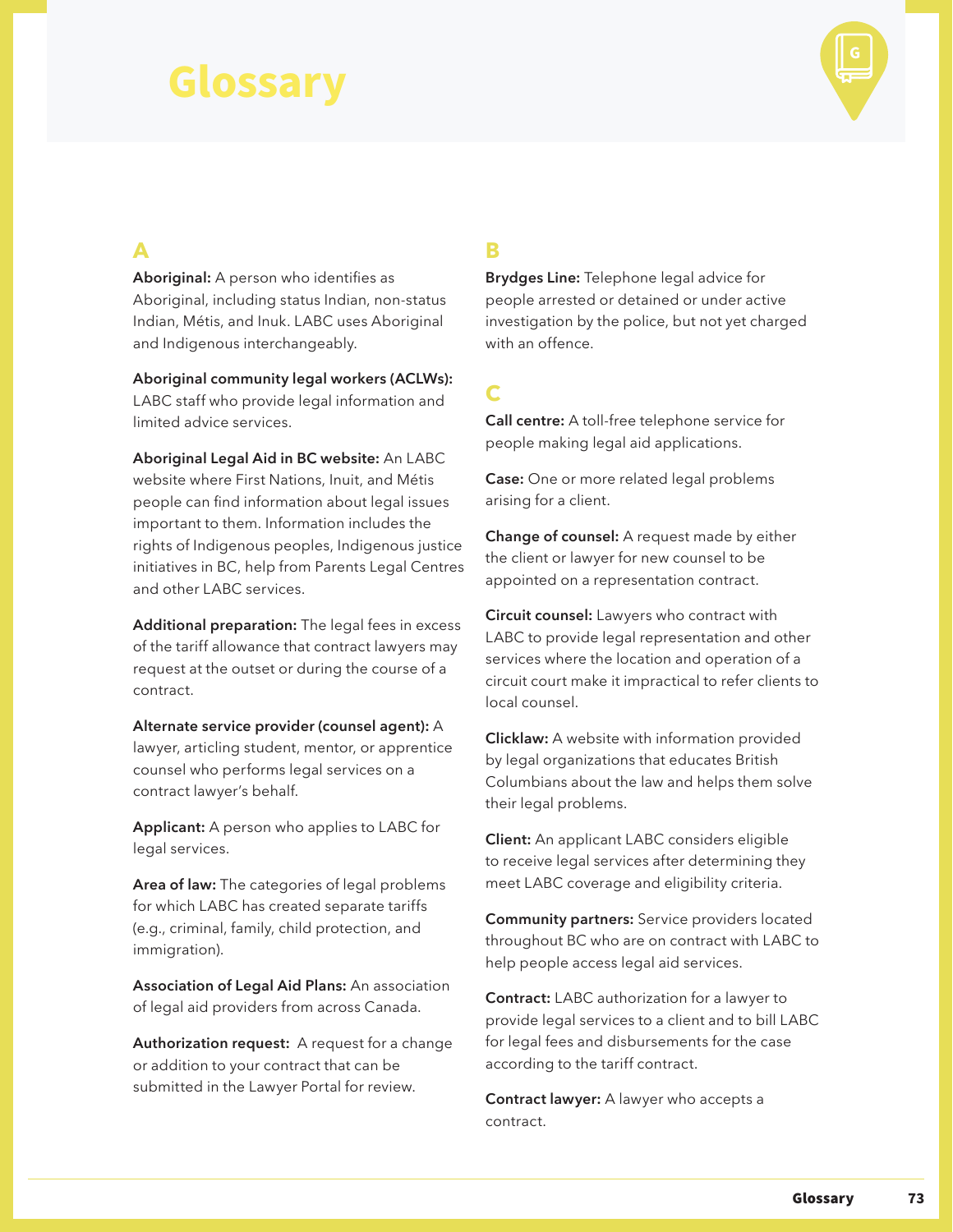

**Conversion to private retainer:** The decision by LABC to terminate a contract and authorize a contract lawyer to bill a client privately for legal fees and disbursements, incurred from the date the private retainer was authorized.

**Coverage:** The range of legal problems for which LABC makes legal services available, or the range of legal services LABC may fund, as determined by LABC.

**Criminal Case Management (CCM):** The case management program LABC uses to manage the allocation of funds in criminal matters scheduled for more than 10 days.

#### **D**

**Disbursements:** Expenses contract lawyers incur on behalf of clients while providing legal services.

**Duty counsel:** Lawyers who LABC assigns to court and other locations to provide limited assistance to people with low incomes who don't have legal representation.

#### **E**

**Eligibility:** Refers to whether an applicant is financially qualified for legal aid services in accordance with the eligibility guidelines.

**Enhanced fees:** The legal fees LABC pays to senior counsel in enhanced fee cases.

**Extended** *CFCSA* **services:** A block of hours that may be authorized, in some circumstances, after counsel has submitted an Opinion Checklist to LABC Case Management and the initial *CFCSA* contract hours have been exhausted.

**Extended family services:** A block of hours that may be authorized in some circumstances, after counsel has submitted an Opinion Letter to LABC Case Management and the initial family law contract hours have been exhausted.

**Extra legal fees:** Legal fees in excess of tariff rates that contract lawyers request from LABC at the conclusion of a contract.

### **F**

**Family advice lawyers:** Family duty counsel who provide limited family law assistance to clients referred to them by family justice counsellors at a community-based advice clinic.

**Family Law in BC website:** An LABC website that contains step-by-step guides, videos, and other resources to help people understand family law issues.

**Family law contract:** Legal representation provided by LABC to family law clients who meet the eligibility and coverage guidelines for a contract under the *Family Tariff*.

**Family LawLINE:** An LABC telephone service for financially eligible people experiencing family law issues. Lawyers provide legal information and next-step advice and coaching on family law and child protection matters, and direct callers to other information or services.

**Family list days:** Days on which court appearances take place for *Family Law Act*  and *Child, Family, and Community Service Act* matters, such as child support and child protection. Family list days are usually held one or two days each week in larger centres and once or twice a month in smaller communities.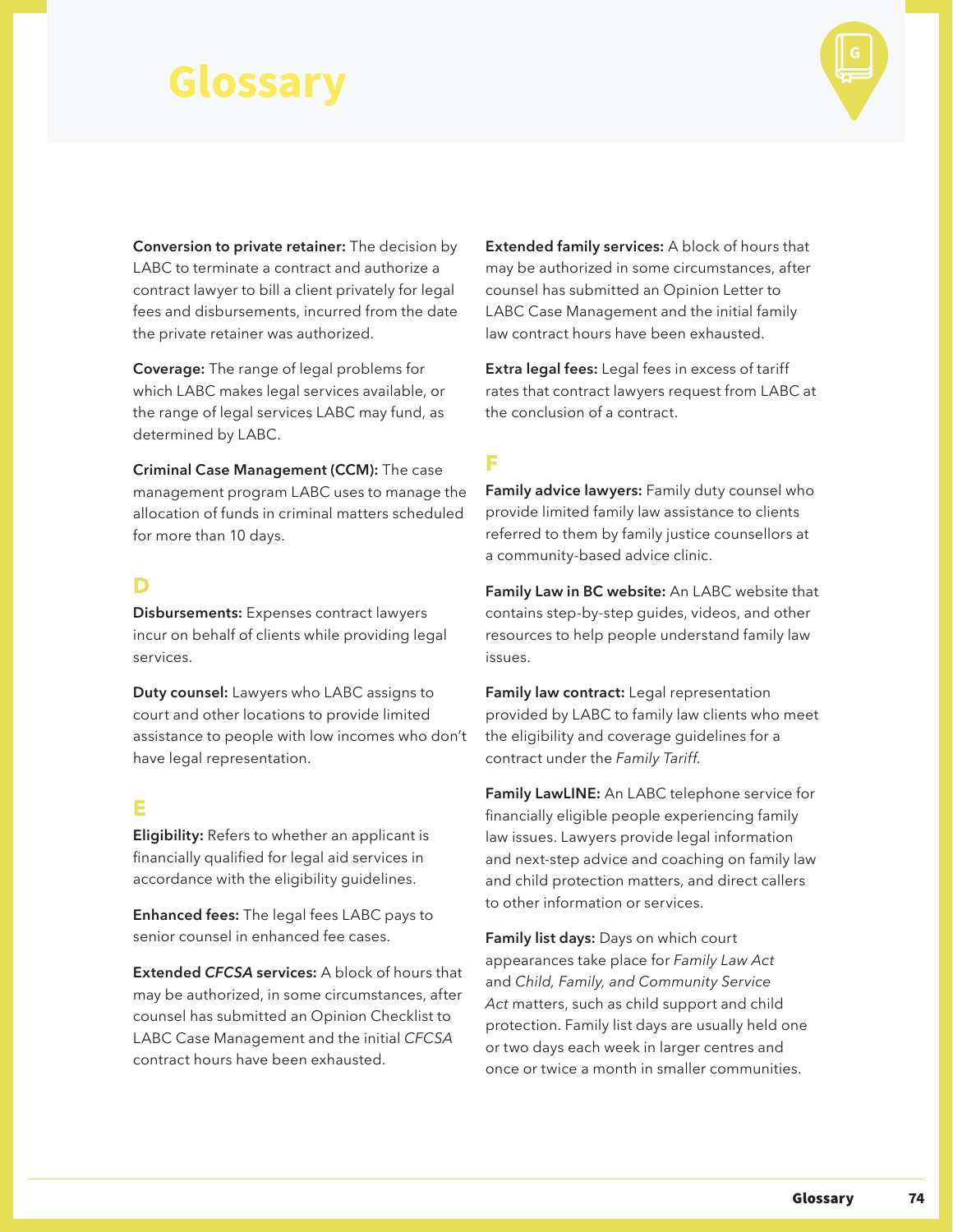

**Financial reassessment:** Clients may be reassessed from time to time to confirm their financial eligibility for services.

#### **H**

**Half-day:** A court sitting either before or after the lunch adjournment.

**Hourly rate:** The hourly rate set by LABC to be billed in tenths of an hour.

### **I**

**Indigenous:** A person who identifies as Aboriginal, including status Indian, non-status Indian, Métis, and Inuk. LABC uses *Aboriginal* and *Indigenous* interchangeably.

**Invoices:** All legal fees and disbursements submitted by contract lawyers to LABC.

#### **L**

**LABC:** Legal Aid BC.

**Lawyer Portal:** The secure LABC website application that allows contract lawyers to bill LABC and submit disbursement requests electronically; search for experts; update profile information; access payment records; and access information and resources LABC provides to support lawyers.

**Legal aid:** Legal information, advice, and representation services provided under the *Legal Services Society Act.*

**Legal Aid BC website:** The LABC website that provides information about legal aid services and resources, links to multilingual publications, tariff information, and resources for contract lawyers.

**Legal fees:** The fees contract lawyers bill LABC, for legal services provided to clients.

**Legal information outreach workers (LIOWs):**  LABC staff who refer clients to appropriate resources and help clients access legal information, understand court forms, and use LABC websites.

**Legal services:** Services ordinarily provided by a lawyer that are billable according to the tariff contract and provided to clients by contract lawyers pursuant to a contract.

**Local agents:** Private bar lawyers who provide intake services in their community.

#### **M**

**MyLawBC website:** An LABC website where users can find help with a variety of legal problems, including family law issues, wills and personal planning, and foreclosure. Users answer questions related to their issue and receive a personalized plan and next steps to take to solve their problem. Also contains an online negotiation platform for separating couples to create a separation agreement or a parenting plan (with help available from a mediator, if needed).

#### **N**

**Notice to Counsel:** Notices LABC issues periodically to inform lawyers about changes to the tariff contract.